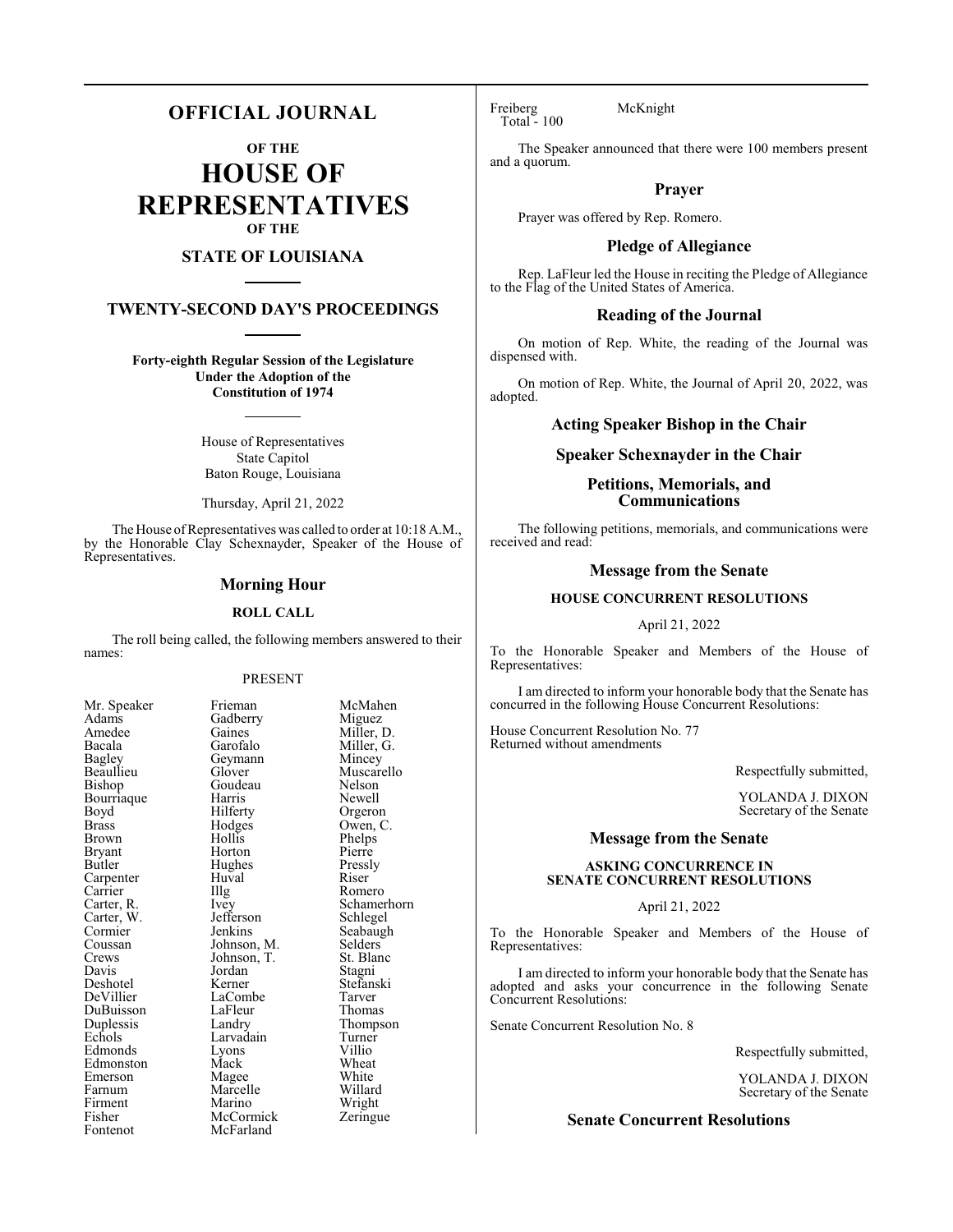# Page 2 HOUSE

22nd Day's Proceedings - April 21, 2022

# **Lying Over**

The following Senate Concurrent Resolutions contained in the message were taken up and acted upon as follows:

**SENATE CONCURRENT RESOLUTION NO. 8—**<br>BY SENATOR CATHEY AND REPRESENTATIVE MCFARLAND A CONCURRENT RESOLUTION

To urge and request the Senate Committee on Agriculture, Forestry, Aquaculture, andRural Development and the House Committee on Agriculture, Forestry, Aquaculture, and Rural Development to meet and function as a joint committee to study and make recommendations regarding the appropriate level of support to further the missions, goals, and priorities of the Louisiana State University Agricultural Center and the Southern University Agricultural Research and Extension Center.

Read by title.

Lies over under the rules.

#### **Suspension of the Rules**

On motion of Rep. Bishop, the rules were suspended in order to take up and consider Petitions, Memorials, and Communications at this time.

## **Petitions, Memorials, and Communications**

The following petitions, memorials, and communications were received and read:

### **Message from the Senate**

### **SENATE BILLS**

#### April 21, 2022

To the Honorable Speaker and Members of the House of Representatives:

I am directed to inform your honorable body that the Senate has finally passed the following Senate Bills:

Senate Bill Nos. 191, 235, 277, 444 and 447

Respectfully submitted,

YOLANDA J. DIXON Secretary of the Senate

## **Senate Bills and Joint Resolutions on First Reading**

The following Senate Bills and Joint Resolutions on first reading were taken up, read, and placed upon the calendar for their second reading:

**SENATE BILL NO. 191—** BY SENATOR HEWITT

#### AN ACT

To amend and reenact the introductory paragraph of R.S. 17:5025 and (5) and to enact R.S. 17:5025.5, relative to high school core curriculum requirements for the Taylor Opportunity Program for Students; to authorize courses in computer science to be included in the core curriculum; and to provide for related matters.

Read by title.

Lies over under the rules.

#### **SENATE BILL NO. 235—** BY SENATOR ALLAIN

AN ACT

To amend and reenact R.S.  $47:340(E)(3)$  and  $(5)$ ,  $(G)(1)$  through  $(5)$ , the introductory paragraph of  $(G)(6)$ ,  $(G)(8)$ , and  $(11)$ ,  $(H)(3)$ , (12), and (13), and (I), to enact R.S. 47:339.1, and to repeal R.S.  $47:340(H)(15)$ , relative to the administration of local sales and use taxes; to provide for the powers and duties of the Louisiana Sales and Use TaxCommission for Remote Sellers; to authorize the commission to collect local sales and use taxes for collectors that enter into contracts with the commission; to provide for an effective date; and to provide for related matters.

Read by title.

Lies over under the rules.

#### **SENATE BILL NO. 277—** BY SENATOR CORTEZ

AN ACT

To amend and reenact the introductory paragraph of R.S. 48:77(A), to enact R.S. 48:77.1 and 77.2, and to repeal R.S. 48:77(B) and (E), relative to the creation of the Megaprojects Leverage Fund and certain accounts therein; to provide for the deposit of monies into the fund; to provide for the use of monies so deposited; to provide relative to the issuance of bonds; and to provide for related matters.

Read by title.

Lies over under the rules.

**SENATE BILL NO. 444—**

BY SENATOR ALLAIN

AN ACT To amend and reenact R.S. 47:1408(D)(1), 1418(7)(d), 1432(A), 1574.2(A), the introductory paragraph of 1574.2(B), and 1574.2(D) and to enact R.S. 47:338.223, 1408(D)(3), and  $1574.2(E)$ , (F), and (G), relative to tax administration and the Board of Tax Appeals; to provide for the administration of certain occupancy taxes; to authorize the board to issue protective orders; to provide relative to notice and the opportunity to be heard for all matters and all parties before the board; to provide for the jurisdiction of the board; to authorize the board to issue preliminary injunctions during suits to enjoin certain tax preparers; to authorize the secretary of revenue to issue cease and desist orders to tax preparers who engage in certain conduct; to impose penalties on preparers who violate injunctions or orders; to provide for an effective date; and to provide for related matters.

Read by title.

Lies over under the rules.

### **SENATE BILL NO. 447—**

BY SENATOR HENSGENS AN ACT

To enact R.S. 56:325.5, relative to the commercial menhaden fishery; to provide for commercial menhaden harvest reporting; to provide for required data; to provide for confidentiality; to provide for reports to legislative committees; to provide for the powers and duties of the Louisiana Wildlife and Fisheries Commission; to provide for a definition; and to provide for related matters.

Read by title.

Lies over under the rules.

### **Suspension of the Rules**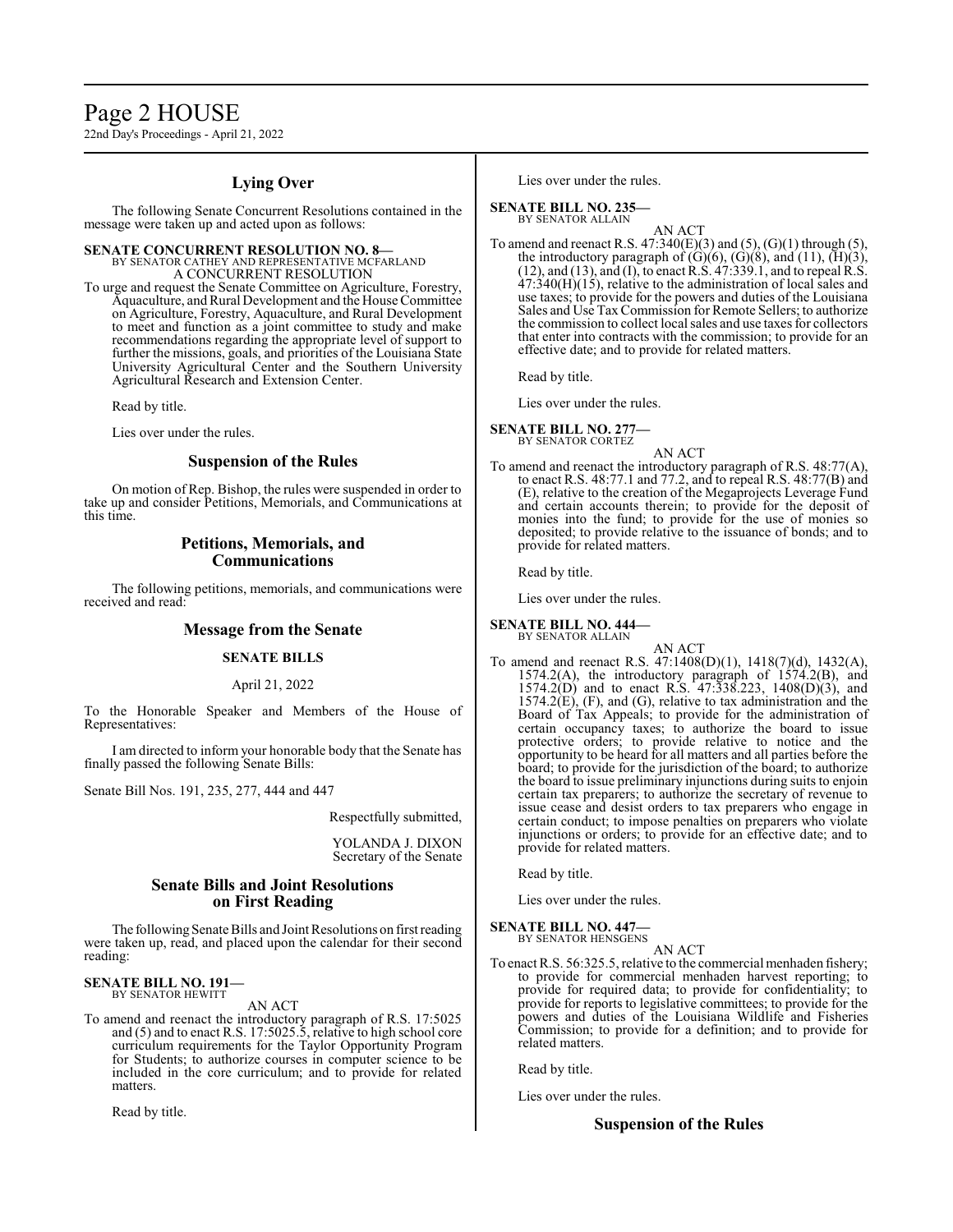# Page 3 HOUSE

22nd Day's Proceedings - April 21, 2022

On motion of Rep. Edmonston, the rules were suspended in order to take up and consider Introduction of Resolutions, House and House Concurrent at this time.

# **Introduction of Resolutions, House and House Concurrent**

The following members introduced the following entitled House and House Concurrent Resolutions, which were read the first time by their titles and placed upon the calendar for their second reading:

# **HOUSE RESOLUTION NO. 77—** BY REPRESENTATIVE EDMONSTON

A RESOLUTION

To authorize and direct the office of state fire marshal to study the procedures as provided in the current Life Safety and Property Protection Licensing Act, R.S. 40:1664.1 et seq., as they relate to conducting criminal background checks required to obtain a license to perform regulated property protection activities, to determine the applicability of current law regarding persons convicted of certain felony offenses, and to report its findings to the legislature at least thirty days prior to the convening of the 2023 Regular Session of the Legislature of Louisiana.

Read by title.

Lies over under the rules.

## **HOUSE RESOLUTION NO. 78—**

BY REPRESENTATIVE MARCELLE A RESOLUTION

To commend Victoria Williams on her selection by Louisiana Public Broadcasting as a 2022 Louisiana Young Hero.

Read by title.

On motion of Rep. Marcelle, and under a suspension of the rules, the resolution was adopted.

#### **HOUSE CONCURRENT RESOLUTION NO. 79—** BY REPRESENTATIVE ADAMS

A CONCURRENT RESOLUTION

To urge and request that the Department of Transportation and Development to study road conditions on Louisiana Highway 19 between north Zachary in East Baton Rouge Parish to the Mississippi state line and make recommendations on the feasibility of adding a shoulder.

Read by title.

Lies over under the rules.

# **House and House Concurrent Resolutions Lying Over**

The following House and House Concurrent Resolutions lying over were taken up and acted upon as follows:

HOUSE CONCURRENT RESOLUTION NO. 76—<br>BY REPRESENTATIVES PHELPS, ADAMS, BOYD, BRASS, BROWN,<br>BRYANT, CARPENTER, ROBBY CARTER, WILFORD CARTER,<br>CORMIER, COX, DUPLESSIS, FISHER, FREEMAN, GAINES, GLOVER,<br>GREEN, HUGHES, JEFFERSON,

To express the support of the Legislature of Louisiana for equitable access to transformative therapies for sickle cell disease.

Read by title.

Under the rules, the above resolution was referred to the Committee on Health and Welfare.

#### **HOUSE CONCURRENT RESOLUTION NO. 78—** BY REPRESENTATIVE KERNER A CONCURRENT RESOLUTION

To memorialize the United States Congress to support the Illegal Fishing and Forced Labor Prevention Act and to take such actions as are necessary to compel the United States Food and Drug Administration to fulfill its duties regarding inspection and testing of imported seafood.

Read by title.

Under the rules, the above resolution was referred to the Committee on Natural Resources and Environment.

### **Senate Concurrent Resolutions Lying Over**

The following Senate Concurrent Resolutions lying over were taken up and acted upon as follows:

#### **SENATE CONCURRENT RESOLUTION NO. 17—** BY SENATOR MCMATH

A CONCURRENT RESOLUTION

To commend the LSU Tiger Girls Dance Team on capturing top honors in the Division 1A Hip Hop competition on Sunday, January 16, 2022.

Read by title.

On motion of Rep. Wright, and under a suspension of the rules, the resolution was concurred in.

## **Senate Bills and Joint Resolutions on Second Reading to be Referred**

The following Senate Bills and Joint Resolutions on second reading to be referred were taken up, read, and referred to committees, as follows:

# **SENATE BILL NO. 5—**

BY SENATOR PRICE AND REPRESENTATIVE LARVADAIN AN ACT

To enact R.S. 11:542.3, relative to the Louisiana State Employees' Retirement System; to provide with respect to a nonrecurring lump-sum supplemental payment to certain retirees and beneficiaries; to provide relative to eligibility for and calculation of such payment; to provide for an effective date; and to provide for related matters.

Read by title.

Under the rules, the above bill was referred to the Committee on Retirement.

# **Speaker Pro Tempore Magee in the Chair**

#### **SENATE BILL NO. 100—** BY SENATOR CATHEY

AN ACT

To enact R.S. 32:402.1(A)(3), relative to driver education; to provide an exemption for certain visa holders from driver education requirements; and to provide for related matters.

Read by title.

Under the rules, the above bill was referred to the Committee on Transportation, Highways and Public Works.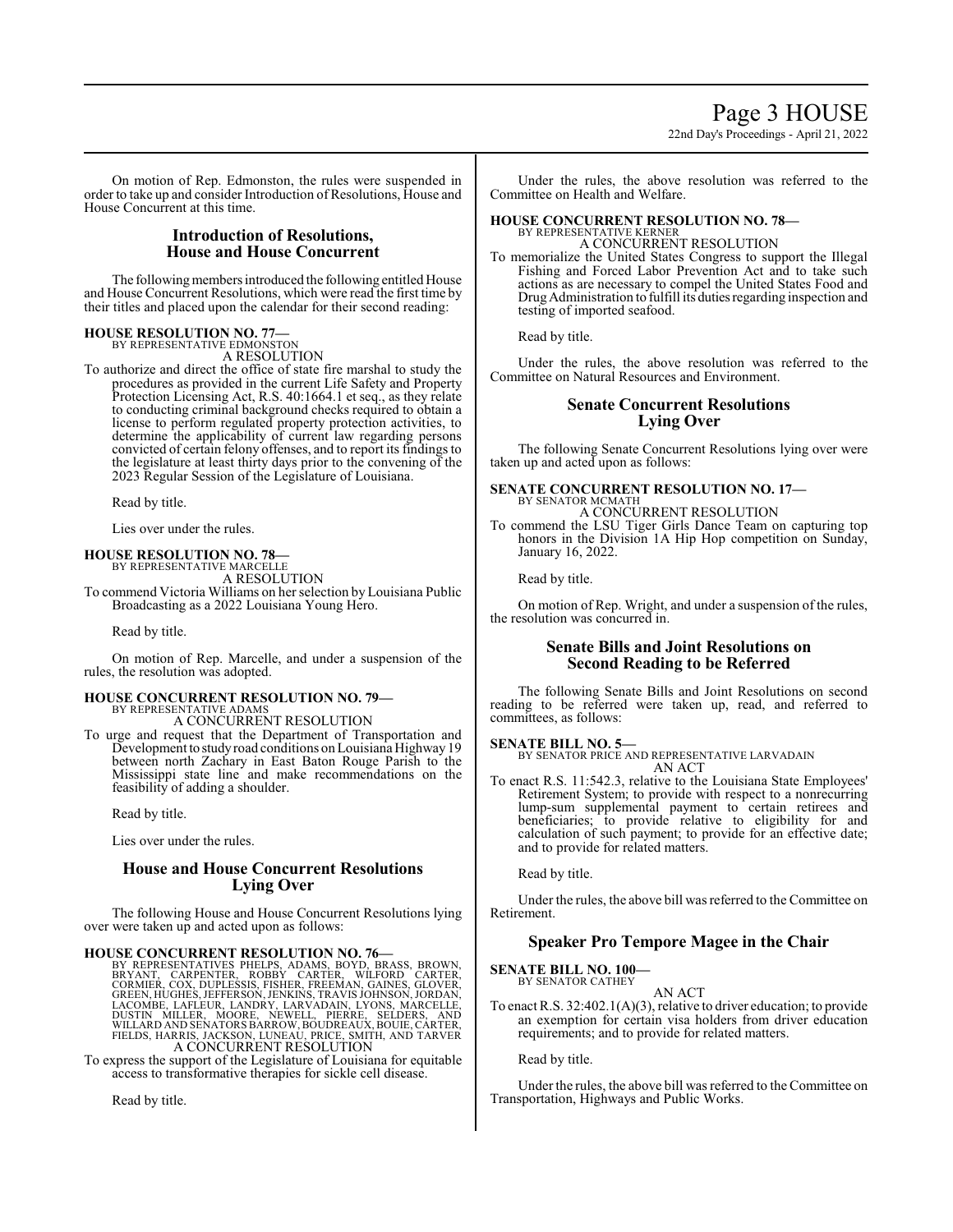# Page 4 HOUSE

22nd Day's Proceedings - April 21, 2022

#### **SENATE BILL NO. 116—**

BY SENATORS BARROW, BOUDREAUX, MCMATH, MIZELL AND POPE AND REPRESENTATIVES LANDRY, MOORE AND SCHLEGEL AN ACT

To amend and reenact R.S.  $36:251(C)(1)$  and to enact R.S.  $36:258(E)$ and R.S. 46:2527, relative to the office on women's health; to establish and provide for the office on women's health within the Louisiana Department of Health; to provide for an assistant secretary and staff of the office on women's health; to provide for the purposes, duties, and functions of the office on women's health; to provide for an effective date; and to provide for related matters.

Read by title.

Under the rules, the above bill was referred to the Committee on Health and Welfare.

#### **SENATE BILL NO. 126—** BY SENATOR CATHEY

AN ACT

To amend and reenact R.S. 17:350.21(A) and (C), relative to funding of laboratory schools; to authorize the University of Louisiana at Monroe to receive state funding for a laboratory school; and to provide for related matters.

Read by title.

Under the rules, the above bill was referred to the Committee on Education.

#### **SENATE BILL NO. 144—** BY SENATOR ROBERT MILLS

AN ACT

To amend and reenact R.S. 18:1308(B), relative to elections; to provide for hand delivery of absentee bymail ballots; to provide for the manner, location, and time periods for receiving hand delivered ballots; and to provide for related matters.

Read by title.

Under the rules, the above bill was referred to the Committee on House and Governmental Affairs.

#### **SENATE BILL NO. 145—** BY SENATOR TALBOT

AN ACT

To amend and reenact R.S.  $17:3983(A)(2)(a)(i)$  and to enact R.S. 17:3983(A)(2)(a)(iv), relative to charter schools; to provide that certain charter proposals may be made directly to the State Board of Elementary and Secondary Education; and to provide for related matters.

Read by title.

Under the rules, the above bill was referred to the Committee on Education.

#### **SENATE BILL NO. 178—** BY SENATOR FIELDS

AN ACT

To enact R.S. 17:5105, relative to the Taylor Opportunity Program for Students; to provide relative to eligibility for awards; to waive or modify certain eligibility provisions for certain students in response to circumstances related to certain natural disasters and certain public health emergencies; to authorize the administering agency to waive eligibility requirements; and to provide for related matters.

Read by title.

Under the rules, the above bill was referred to the Committee on Education.

#### **SENATE BILL NO. 192—**

BY SENATORS BOUDREAUX, BOUIE AND FOIL AN ACT

To enact R.S. 17:3138.10 and R.S. 36:651(K)(10), relative to postsecondary education for students with intellectual and developmental disabilities; to establish the Postsecondary Inclusive Education Fund as a special fund in the state treasury; to provide for the purposes ofthe fund; to create and provide for the Postsecondary Inclusive Education Advisory Council; to require annual reports with respect to the fund; and to provide for related matters.

Read by title.

Under the rules, the above bill was referred to the Committee on Education.

#### **SENATE BILL NO. 219—**

BY SENATOR JACKSON

AN ACT To enact R.S. 15:168(F), relative to the judicial district indigent defender fund; to provide for payments to expert witnesses; to provide for who qualifies for the funds; to provide for disbursement of the funds; and to provide for related matters.

Read by title.

Under the rules, the above bill was referred to the Committee on Judiciary.

### **SENATE BILL NO. 225—**

BY SENATOR HEWITT A JOINT RESOLUTION

Proposing to amend Article XII, Section 11 of the Constitution of Louisiana, relative to continuity of government during periods of emergency; to provide relative to sessions, meetings, and proceedings of the legislature and legislative bodies; to provide relative to member participation and voting; to provide certain procedures, terms, conditions, and requirements; and to specify an election for submission of the proposition to electors and provide a ballot proposition.

Read by title.

Under the rules, the above bill was referred to the Committee on House and Governmental Affairs.

# **SENATE BILL NO. 266—**

BY SENATOR WARD

AN ACT To amend and reenact R.S. 48:77(D) and to repeal R.S. 48:77(E), relative to the state motor vehicle sales tax dedicated to the Construction Subfund of the Transportation Trust Fund; to provide for the prioritization of the use of the funds to match federal funds; to provide relative to bonding; and to provide for related matters.

Read by title.

Under the rules, the above bill was referred to the Committee on Appropriations.

#### **SENATE BILL NO. 367—**

BY SENATOR HENRY

AN ACT To amend and reenact the introductory paragraph of R.S. 37:3392, 3392(8) and (12) through (14), 3393(A) through (E), (G), the introductory paragraph of 3393(I), 3393(J) through (L), 3394(B)(1)(b) and (c) and (B)(2), 3395(A)(1), (2), (4), (C) and (D), 3396(A), 3397, 3398(A), 3405, 3408(A), (B), the introductory paragraph of 3408(D), and 3408(F), the introductory paragraph of 3409(A), 3409(A)(6), (B)(2) and (3),  $(C)(2)$ , (D), the introductory paragraph of 3409 $(E)$  and 3409 $(F)$ ,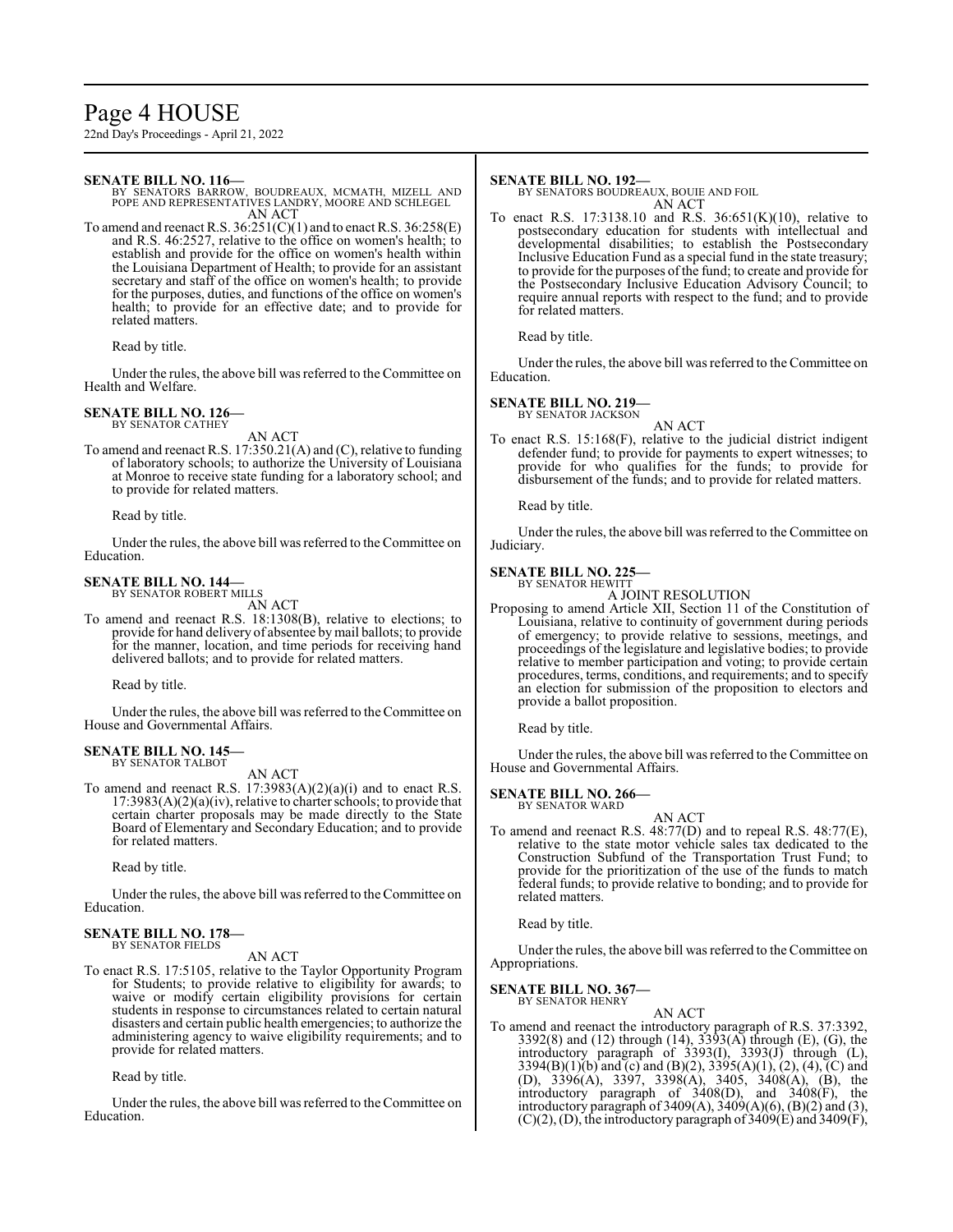# Page 5 HOUSE

22nd Day's Proceedings - April 21, 2022

3410, and 3411, to enact R.S. 37:3392 (15) through (27) and 3399, and to repeal R.S. 37:3392(11) and 3397.1, relative to the Louisiana Real Estate Appraisers Board; to provide for definitions; to provide relative to real estate appraisers; to provide relative to real estate appraisers board; and to provide for related matters.

Read by title.

Under the rules, the above bill was referred to the Committee on Commerce.

#### **SENATE BILL NO. 401—** BY SENATOR MCMATH

AN ACT

To amend and reenact R.S. 33:1236(55)(a), relative to the powers of parish governing authorities; to provide for certain fees in St. Tammany and Washington parishes; and to provide for related matters.

Read by title.

Under the rules, the above bill was referred to the Committee on Municipal, Parochial and Cultural Affairs.

#### **SENATE BILL NO. 433—** BY SENATORS WHITE AND FOIL

AN ACT

To enact R.S. 2:348, relative to membership of certain airport commissions; to provide for additional commissioners in any parish with a population greater than four hundred fifty thousand and less than four hundred sixty thousand, according to the latest federal decennial census; to provide for legislative representation; to provide for a designee; and to provide for related matters.

Read by title.

Under the rules, the above bill was referred to the Committee on Transportation, Highways and Public Works.

#### **SENATE BILL NO. 446—** BY SENATOR FRED MILLS

AN ACT

To amend and reenact R.S. 6:337 and 338(A), (B), and (C), relative to insurance settlement monies paid for damages to property or contents; to require placement of certain insurance settlement monies in segregated accounts; to provide for disbursement of certain insurance settlement monies to the borrower-payee; and to provide for related matters.

Read by title.

Under the rules, the above bill was referred to the Committee on Commerce.

# **SENATE BILL NO. 448—** BY SENATOR LUNEAU

AN ACT

To amend and reenact R.S. 56:40.3(E), relative to civil and aquatic life penalties; to provide for the collection of civil penalties for restitution of wildlife; to provide with respect to hearing officer rulings; to provide with respect to legal delays; to provide relative to administrative hearing; and to provide for related matters.

Read by title.

Under the rules, the above bill was referred to the Committee on Natural Resources and Environment.

# **Speaker Schexnayder in the Chair**

### **SENATE BILL NO. 453—**

BY SENATOR MCMATH

AN ACT To enact R.S. 32:378.4, relative to low speed autonomous motor vehicles; to provide for regulatory exceptions for automated vehicles; and to provide for related matters.

Read by title.

Under the rules, the above bill was referred to the Committee on Transportation, Highways and Public Works.

#### **SENATE BILL NO. 477—** BY SENATOR SMITH

AN ACT

To enact R.S. 32:387.2, relative to special permits; to establish a permit for the operation of a combination of vehicles or tandem loads hauling containers to and from port facilities; to provide for the adoption of administrative rules; to provide for terms, conditions, requirements, and specifications; and to provide for related matters.

Read by title.

Under the rules, the above bill was referred to the Committee on Transportation, Highways and Public Works.

## **SENATE BILL NO. 480—**

BY SENATORS BOUDREAUX AND CORTEZ AN ACT

To amend and reenact the introductory paragraph of R.S.  $34:291(B)(1)$  and  $292(B)(1)(b)$  through (f), to enact R.S. 34:291(B)(3) and 292(B)(1)(g), and to repeal R.S. 34:291.1 and 295, relative to the Lafayette Economic Development Authority; to provide for oversight responsibility; to remove certain responsibilities for examinations and investigations; to provide for board appointment; to provide for transition; to provide for an effective date; and to provide for related matters.

Read by title.

Under the rules, the above bill was referred to the Committee on Municipal, Parochial and Cultural Affairs.

# **House and House Concurrent Resolutions Reported by Committee**

The following House and House Concurrent Resolutions reported by committee were taken up and acted upon as follows:

# **HOUSE CONCURRENT RESOLUTION NO. 27—** BY REPRESENTATIVES MIKE JOHNSON, BUTLER, DESHOTEL,<br>FIRMENT, HARRIS, TRAVIS JOHNSON, LARVADAIN, CHARLES<br>OWEN,RISER,ANDSCHAMERHORN

A CONCURRENT RESOLUTION To memorialize the United States Congress to take such actions as are necessary to reject the recommendation to close the Alexandria Veterans Affairs Medical Center located in Pineville, Louisiana, as recommended by the United States Department of Veterans Affairs' report to the Asset and Infrastructure Review Commission.

Read by title.

Reported favorably by the Committee on Judiciary.

On motion ofRep. Gaines, the resolution was ordered engrossed and passed to its third reading.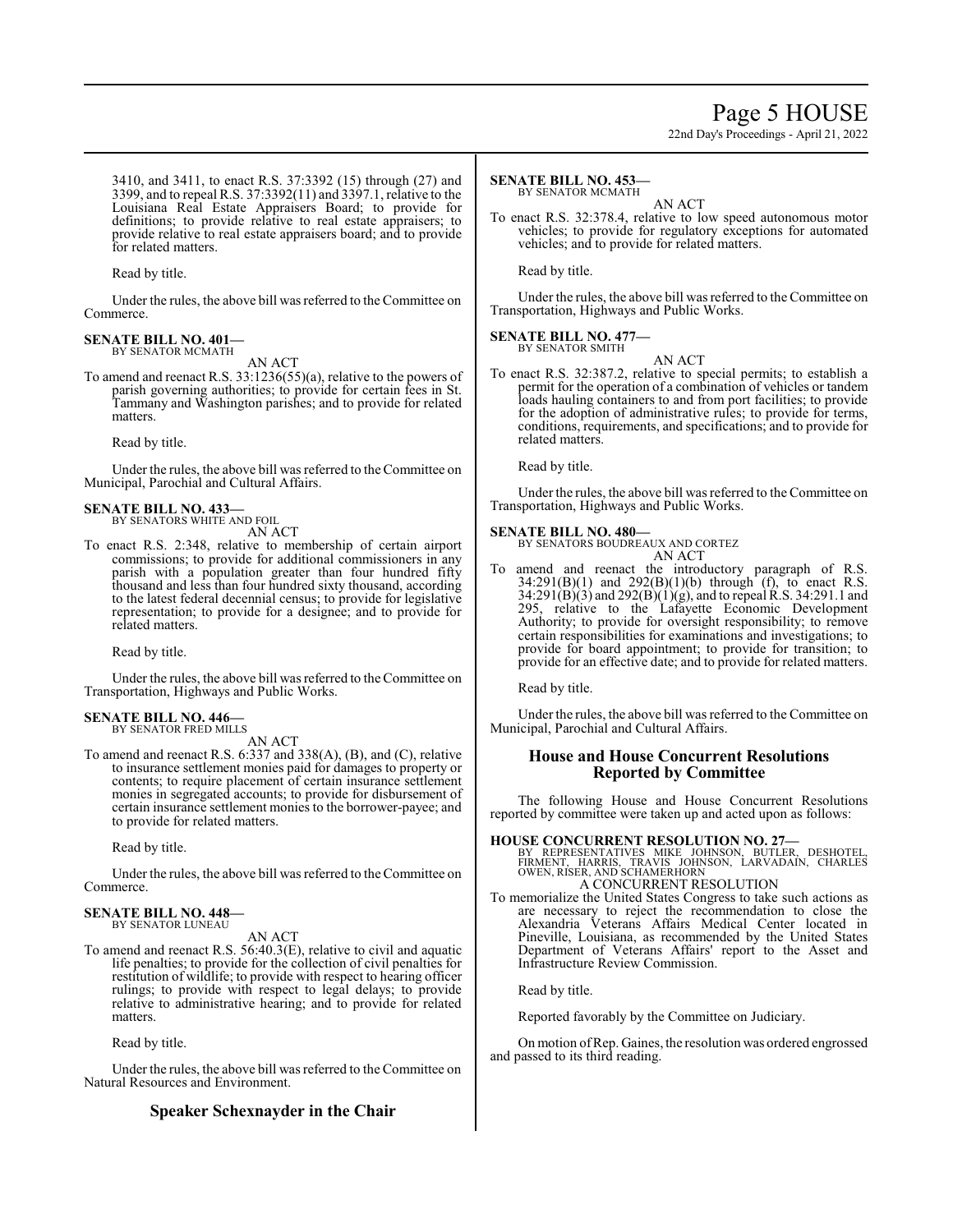# Page 6 HOUSE

22nd Day's Proceedings - April 21, 2022

#### **HOUSE CONCURRENT RESOLUTION NO. 57—**

BY REPRESENTATIVES MCFARLAND, ADAMS, AMEDEE, BACALA,<br>BAGLEY,BISHOP,BOURRIAQUE,BRASS,BROWN,BRYANT,BUTLER,<br>CARRIER,ROBBY CARTER,CREWS,DAVIS,DUBUISSON,DUPLESSIS,<br>ECHOLS, EDMONDS, FARNUM, FIRMENT, FISHER, FREEMAN,<br>GADBERR MARCELLE, MARINO, MCCORMICK, MCMAHEN, DUSTIN MILLER,<br>MINCEY, NEWELL, ORGERON, CHARLES OWEN, ROBERT OWEN,<br>PIERRE, RISER, ROMERO, SCHAMERHORN, SCHEXNAYDER,<br>SELDERS, ST. BLANC, STAGNI, TARVER, THOMPSON, TURNER,<br>VILLIO, WHEAT,

To urge and request the Legislature of Louisiana to support the "Greaux the Good" farmers market match program.

Read by title.

Reported favorably by the Committee on Agriculture, Forestry, Aquaculture, and Rural Development.

On motion of Rep. McFarland, the resolution was ordered engrossed and passed to its third reading.

**HOUSE CONCURRENT RESOLUTION NO. 66—** BY REPRESENTATIVE VILLIO

A CONCURRENT RESOLUTION To recognize and acknowledge the 2-8-2 Mikado steam locomotive as the official state steam locomotive.

Read by title.

Reported favorably by the Committee on Judiciary.

Onmotion ofRep. Gaines, the resolution was ordered engrossed and passed to its third reading.

## **House Bills and Joint Resolutions on Second Reading Reported by Committee**

The following House Bills and Joint Resolutions on second reading reported by committee were taken up and acted upon as follows:

**HOUSE BILL NO. 5—** BY REPRESENTATIVE BACALA

AN ACT

To enact R.S. 13:783(F)(11), relative to group insurance expenses of the clerk of court's office; to provide for the payment of group insurance premiums for certain retirees of the Ascension Parish Clerk of Court; and to provide for related matters.

Read by title.

Reported favorably by the Committee on Judiciary.

On motion of Rep. Gaines, the bill was ordered engrossed and passed to its third reading.

#### **HOUSE BILL NO. 18—** BY REPRESENTATIVE BACALA

AN ACT

To amend and reenact R.S. 11:2220(J)(1) and enact R.S. 11:2220(J)(4), relative to the Municipal Police Employees' Retirement System; to provide relative to reemployment of retirees in the system; to provide for the payment of retirement benefits during reemployment; to provide for compensation and contributions during reemployment; and to provide for related matters.

Read by title.

Reported with amendments by the Committee on Retirement.

The committee amendments were read as follows:

### **HOUSE COMMITTEE AMENDMENTS**

Amendments proposed by House Committee on Retirement to Original House Bill No. 18 by Representative Bacala

#### AMENDMENT NO. 1

On page 1, line 16, after "2021," delete the remainder of the line and on line 17, delete "less than thirty years of service at the time of his retirement,"

AMENDMENT NO. 2

On page 1, line 19, delete "twenty-four" and insert "twelve"

AMENDMENT NO. 3

On page 1, line 20, delete "twenty-four" and insert "twelve"

AMENDMENT NO. 4

On page 2, delete lines 4 through 6 in their entirety and on line 7, delete  $\frac{m(c)}{2}$  and insert  $\frac{m(b)}{2}$ 

#### AMENDMENT NO. 5

On page 2, line 15, after "than" and before "hours" delete "one hundred" and insert "fifty"

On motion of Rep. DeVillier, the amendments were adopted.

On motion of Rep. DeVillier, the bill, as amended, was ordered engrossed and passed to its third reading.

# **HOUSE BILL NO. 20—**

BY REPRESENTATIVE ILLG AN ACT

To amend and reenact R.S. 11:1631(F)(2) and 1651(B)(introductory paragraph) and (3) and (D), relative to the District Attorneys' Retirement System; to provide for reemployment of retirees; to provide for benefits of reemployed retirees; to provide for membership on the board of trustees and their per diem; and to provide for related matters.

Read by title.

Reported with amendments by the Committee on Retirement.

The committee amendments were read as follows:

#### **HOUSE COMMITTEE AMENDMENTS**

Amendments proposed by House Committee on Retirement to Original House Bill No. 20 by Representative Illg

#### AMENDMENT NO. 1

On page 3, after line 3, insert the following:

"Section 2. This Act shall become effective on June 30, 2022."

On motion of Rep. DeVillier, the amendments were adopted.

On motion of Rep. DeVillier, the bill, as amended, was ordered engrossed and passed to its third reading.

**HOUSE BILL NO. 22—** BY REPRESENTATIVES EDMONDS, ADAMS, BACALA, BOYD, DEVILLIER, FIRMENT, FISHER, HOLLIS, AND JEFFERSON AN ACT

To enact R.S.  $11:710.1(A)(1)(d)$  and to repeal R.S. enact R.S.  $11:710.1(A)(1)(d)$  and to repeal R.S.  $11:710.1(A)(1)(d)$ , relative to the Teachers' Retirement System of Louisiana; to provide for reemployment of retired teachers;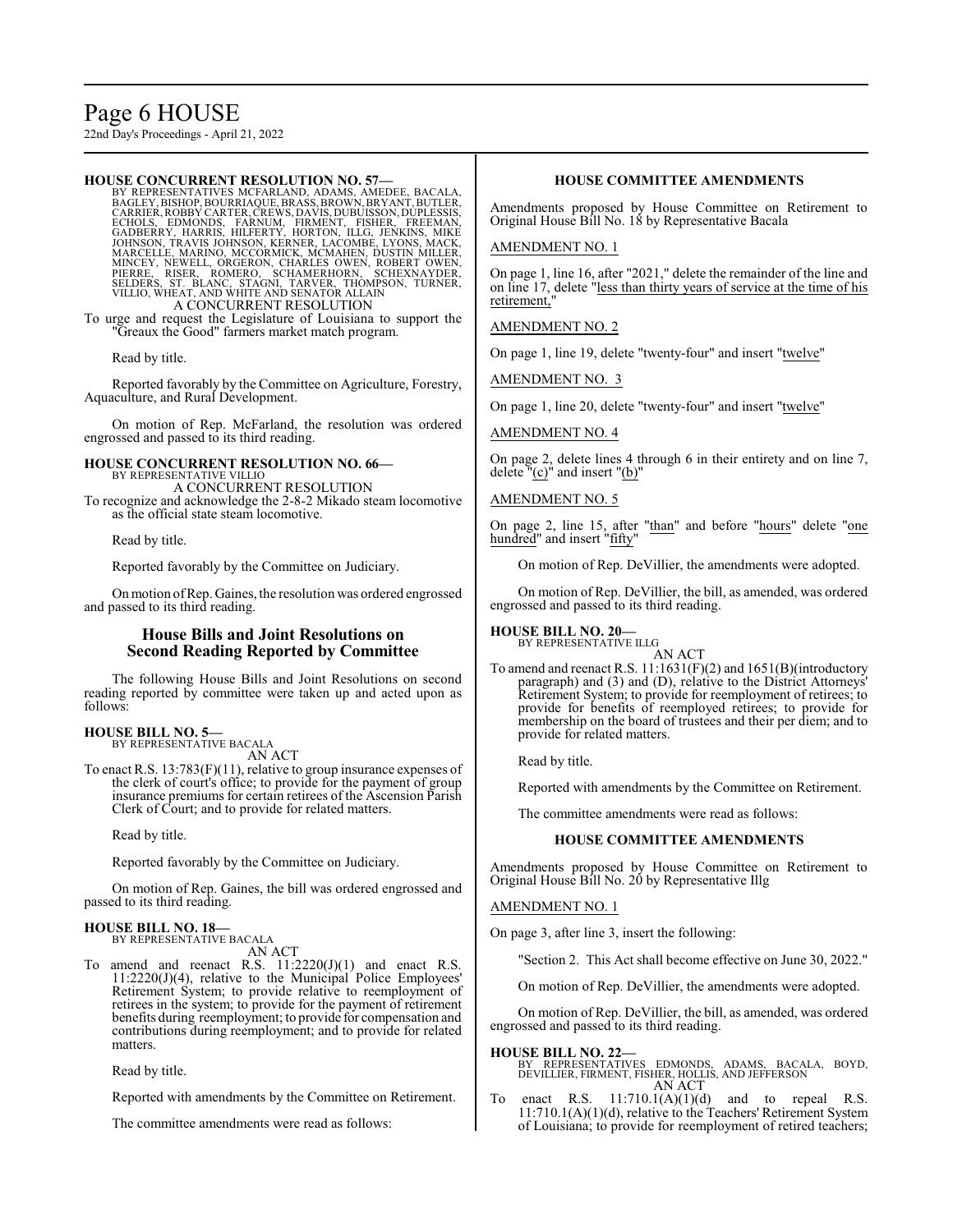22nd Day's Proceedings - April 21, 2022

to provide for compensation during reemployment; to provide for costs; to provide for an effective date; and to provide for related matters.

Read by title.

Reported with amendments by the Committee on Retirement.

The committee amendments were read as follows:

#### **HOUSE COMMITTEE AMENDMENTS**

Amendments proposed by House Committee on Retirement to Original House Bill No. 22 by Representative Edmonds

#### AMENDMENT NO. 1

On page 1, line 17, after "who" and before "prior" delete "returns to active service" and insert "retired"

#### AMENDMENT NO. 2

On page 2, line 16, after "This" and before "1" change "Sections and Section" to "Section and Sections"

On motion of Rep. DeVillier, the amendments were adopted.

On motion of Rep. DeVillier, the bill, as amended, was ordered engrossed and passed to its third reading.

#### **HOUSE BILL NO. 49—** BY REPRESENTATIVE HUVAL

AN ACT

To enact R.S. 47:338.223, relative to the town of Henderson; to authorize the town to levy a hotel occupancy tax; to provide for the use of tax revenues; and to provide for related matters.

Read by title.

Reported with amendments by the Committee on Municipal, Parochial and Cultural Affairs.

The committee amendments were read as follows:

#### **HOUSE COMMITTEE AMENDMENTS**

Amendments proposed by House Committee on Municipal, Parochial and Cultural Affairs to Original House Bill No. 49 by Representative Huval

#### AMENDMENT NO. 1

On page 1, line 19, after "rooms" and before "and" insert "or two or more overnight camping facilities, or if the establishment has both guest rooms and camping facilities, at least one of each,"

On motion of Rep. Edmonds, the amendments were adopted.

On motion of Rep. Edmonds, the bill, as amended, was ordered engrossed and passed to its third reading.

#### **HOUSE BILL NO. 93—** BY REPRESENTATIVE FRIEMAN

AN ACT

To enact R.S. 23:1310.5.1, relative to workers' compensation; to provide for continuances in mediations, hearings, and trials; to require the granting of continuances under certain circumstances; and to provide for related matters.

Read by title.

Reported with amendments by the Committee on Labor and Industrial Relations.

The committee amendments were read as follows:

#### **HOUSE COMMITTEE AMENDMENTS**

Amendments proposed by House Committee on Labor and Industrial Relations to Original House Bill No. 93 by Representative Frieman

#### AMENDMENT NO. 1

On page 1, line 3, after "hearings" and before "and" insert a comma ","

On motion of Rep. Carpenter, the amendments were adopted.

On motion of Rep. Carpenter, the bill, as amended, was ordered engrossed and passed to its third reading.

#### **HOUSE BILL NO. 110—**

BY REPRESENTATIVES MARCELLE AND FREIBERG AND SENATOR BARROW

AN ACT To enact R.S. 13:587.3(A), relative to the Nineteenth Judicial

District; to provide for assignment of an additional subject matter division; and to provide for related matters.

Read by title.

Reported favorably by the Committee on Judiciary.

On motion of Rep. Gaines, the bill was ordered engrossed and passed to its third reading.

# **HOUSE BILL NO. 155—**

BY REPRESENTATIVE FISHER

AN ACT To enact R.S. 47:2238.9, relative to property adjudicated to the city of Monroe; to provide relative to the city's authority and procedures relating to the acquisition and disposition of such property; and to provide for related matters.

Read by title.

Reported favorably by the Committee on Municipal, Parochial and Cultural Affairs.

On motion ofRep. Edmonds, the bill was ordered engrossed and passed to its third reading.

# **HOUSE BILL NO. 176—** BY REPRESENTATIVE FRIEMAN

AN ACT

To amend and reenact R.S. 23:1123 and 1317.1(A), (B), and (C)(3), relative to workers' compensation; to provide relative to disputes regarding injury or disability; to provide for requests for medical examinations; to provide for physician selection for additional medical examinations; to provide for pretrial mediation conferences; to provide for criteria for medical examination reports; and to provide for related matters.

Read by title.

Reported favorably by the Committee on Labor and Industrial Relations.

On motion of Rep. Carpenter, the bill was ordered engrossed and passed to its third reading.

**HOUSE BILL NO. 223—**

BY REPRESENTATIVES MARCELLE AND MARINO AN ACT

To amend and reenact R.S.  $13:5401(B)(1)(f)$ , (g), and (h) and to repeal R.S.  $13:5401(B)(1)(d)$  and (i), relative to reentry courts; to provide for participation in workforce development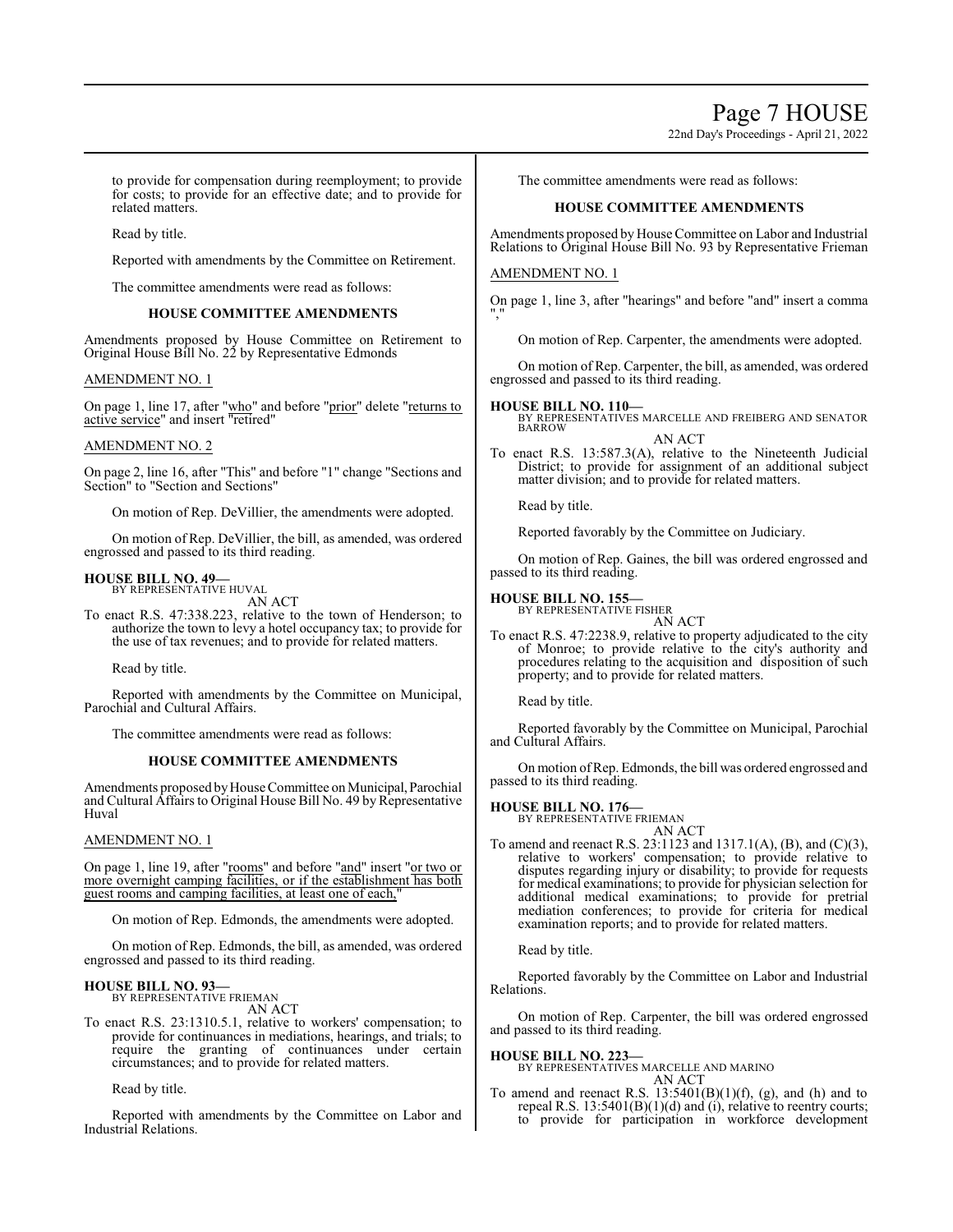# Page 8 HOUSE

22nd Day's Proceedings - April 21, 2022

sentencing programs; to provide for eligibility; to provide relative to certain exceptions; and to provide for related matters.

Read by title.

Reported with amendments by the Committee on Judiciary.

The committee amendments were read as follows:

# **HOUSE COMMITTEE AMENDMENTS**

Amendments proposed byHouse Committee on Judiciary to Original House Bill No. 223 by Representative Marcelle

#### AMENDMENT NO. 1

On page 1, at the beginning of line 3, change " $13:5401(B)(1)(i)$ " to  $"13:5401(B)(1)(d)$  and (i)'

#### AMENDMENT NO. 2

On page 2, delete line 5 in its entirety

AMENDMENT NO. 3

On page 2, at the beginning of line 6, change "(vii)" to "(vi)"

## AMENDMENT NO. 4

On page 2, at the beginning of line 7, change "(viii)" to "(vii)"

#### AMENDMENT NO. 5

On page 2, at the beginning of line 8, change " $(ix)$ " to " $(viii)$ "

#### AMENDMENT NO. 6

On page 2, at the beginning of line 10, change " $(x)$ " to " $(ix)$ "

### AMENDMENT NO. 7

On page 2, at the beginning of line 11, change " $(xi)$ " to " $(x)$ "

### AMENDMENT NO. 8

On page 2, at the beginning of line 12, change " $(xii)$ " to " $(xi)$ "

AMENDMENT NO. 9

On page 2, at the beginning of line 13, change " $(xiii)$ " to " $(xii)$ "

### AMENDMENT NO. 10

On page 2, delete lines 14 through 17 in their entirety

### AMENDMENT NO. 11

On page 2, at the beginning of line 18, change "(xviii)" to "(xiii)"

# AMENDMENT NO. 12

On page 2, at the beginning of line 19, change " $(xix)$ " to " $(xiv)$ "

# AMENDMENT NO. 13

On page 2, at the beginning of line 20, change " $(xx)$ " to " $(xy)$ "

## AMENDMENT NO. 14

On page 2, at the beginning of line 21, change "(xxi)" to "(xvi)"

### AMENDMENT NO. 15

On page 3, line 1, after "Section 2." delete the remainder of the line and insert  $\text{R.S. } 13:5401(B)(1)(d)$  and (i) are hereby repealed in their entirety."

On motion of Rep. Gaines, the amendments were adopted.

On motion of Rep. Gaines, the bill, as amended, was ordered engrossed and passed to its third reading.

# **HOUSE BILL NO. 238—** BY REPRESENTATIVE ORGERON

AN ACT

To amend and reenact Section 2 of Act No. 569 of the 1976 Regular Session of the Louisiana Legislature, as amended and reenacted by Act No. 622 of the 1980 Regular Session of the Louisiana Legislature and Act 462 of the 1989 Regular Session of the Louisiana Legislature, relative to Special Education District No. 1 of the parish of Lafourche; to provide relative to the membership of the district's board of commissioners; to provide for the method of appointment; and to provide for related matters.

Read by title.

Reported favorably by the Committee on Municipal, Parochial and Cultural Affairs.

On motion ofRep. Edmonds, the bill was ordered engrossed and passed to its third reading.

#### **HOUSE BILL NO. 239—**

BY REPRESENTATIVE FRIEMAN AN ACT

To enact R.S. 23:1310.5.1, relative to workers' compensation; to provide for motions to stay; to require the granting of a motion to stay under certain circumstances; to require status conferences; to prohibit dismissal on the grounds of abandonment; and to provide for related matters.

Read by title.

Reported favorably by the Committee on Labor and Industrial Relations.

On motion of Rep. Carpenter, the bill was ordered engrossed and passed to its third reading.

#### **HOUSE BILL NO. 248—**

BY REPRESENTATIVES WILLARD AND LANDRY AN ACT

To amend and reenact R.S.  $1:55(A)(1)$ , relative to legal holidays; to provide for the removal of certain holidays; and to provide for related matters.

Read by title.

Reported favorably by the Committee on Judiciary.

On motion of Rep. Gaines, the bill was ordered engrossed and passed to its third reading.

#### **HOUSE BILL NO. 313—**

BY REPRESENTATIVE PRESSLY

AN ACT To amend and reenact R.S. 46:1843, 1844(H), (K)(1)(a), (T), and  $(W)(1)(a)$ , and 1845(B), to enact R.S. 46:1844(X), and to repeal R.S. 46:1845(C) and (D), relative to the rights of victims of criminal offenses; to provide relative to the reporting of a crime; to provide relative to the requirement to register with certain offices and agencies; to provide for access to certain reports; to provide relative to the duties of the district attorney, law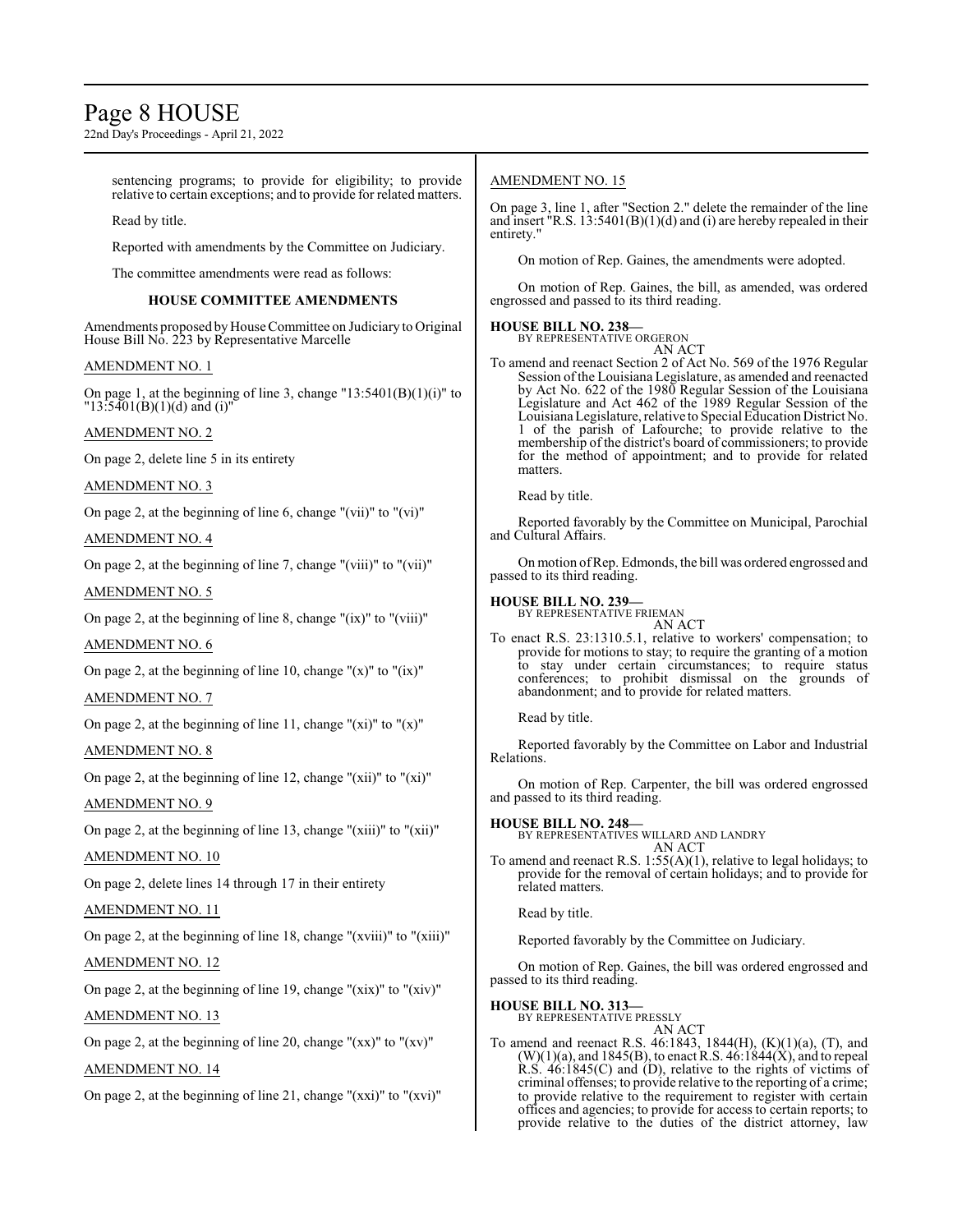# Page 9 HOUSE

22nd Day's Proceedings - April 21, 2022

enforcement, and judicial agencies with respect to victims of sexual assault; to provide for the rights of sexual assault victims; to provide relative to the admissibility of certain evidence; to provide relative to penalties and causes of action under certain circumstances; to provide for a contingent effective date; and to provide for related matters.

Read by title.

Reported with amendments by the Committee on Judiciary.

The committee amendments were read as follows:

#### **HOUSE COMMITTEE AMENDMENTS**

Amendments proposed byHouse Committee on Judiciary to Original House Bill No. 313 by Representative Pressly

#### AMENDMENT NO. 1

On page 1, line 10, after "circumstances;" and before "and to" insert "to provide for a contingent effective date;"

#### AMENDMENT NO. 2

On page 4, line 12, after "their" and before "police" insert "initial"

AMENDMENT NO. 3

On page 4, line 15, after "a" and before "forensic" delete "free"

### AMENDMENT NO. 4

On page 4, line 23, after "them" and before the period "." insert "pursuant to R.S.  $40:1216.1(\overline{G})$ "

#### AMENDMENT NO. 5

On page 4, after line 25, add the following:

"Section 3. This Act shall take effect and become operative if and when the Act which originated as Senate Bill No. 147 of this 2022 Regular Session of the Legislature is enacted and becomes effective.

On motion of Rep. Gaines, the amendments were adopted.

On motion of Rep. Gaines, the bill, as amended, was ordered engrossed and passed to its third reading.

# **HOUSE BILL NO. 330—** BY REPRESENTATIVE TRAVIS JOHNSON

AN ACT

To enact Part VII of Chapter 10-A of Title 3 of the Louisiana Revised Statutes of 1950, to be comprised of R.S. 3:1491 through 1496 and R.S. 36:629(L)(4), relative to the creation of the Louisiana Industrial Hemp Promotion and Research Program; to create the Louisiana Industrial Hemp Promotion and Research Advisory Board; to provide for the composition, powers, duties, and functions of the board; to authorize the commissioner of agriculture and forestry to adopt rules and accept certain funds; to provide for the use of funds; to provide for definitions; to provide for transfer of the board to the Department of Agriculture and Forestry; and to provide for related matters.

Read by title.

Reported favorably by the Committee on Agriculture, Forestry, Aquaculture, and Rural Development.

On motion of Rep. McFarland, the bill was ordered engrossed and passed to its third reading.

# **HOUSE BILL NO. 348—** BY REPRESENTATIVE AMEDEE

AN ACT

To enact R.S. 33:4564.8, relative to recreation districts in St. Mary Parish; to increase the per diem paid to the boards of commissioners of such districts; and to provide for related matters.

Read by title.

Reported with amendments by the Committee on Municipal, Parochial and Cultural Affairs.

The committee amendments were read as follows:

#### **HOUSE COMMITTEE AMENDMENTS**

Amendments proposed by House Committee on Municipal, Parochial and Cultural Affairs to Original House Bill No. 348 by Representative Amedee

#### AMENDMENT NO. 1

On page 1, line 12, after "Parish" and before "each" change "shall" to "may"

On motion of Rep. Edmonds, the amendments were adopted.

On motion of Rep. Edmonds, the bill, as amended, was ordered engrossed and passed to its third reading.

#### **HOUSE BILL NO. 375—**

BY REPRESENTATIVE DESHOTEL AN ACT

To amend and reenact R.S. 33:385.1(B), relative to municipal officers; to provide relative to the office of chief of police of a village; to provide relative to qualifications; to provide for an effective date; and to provide for related matters.

Read by title.

Reported favorably by the Committee on Municipal, Parochial and Cultural Affairs.

On motion ofRep. Edmonds, the bill was ordered engrossed and passed to its third reading.

#### **HOUSE BILL NO. 457—**

BY REPRESENTATIVES CARPENTER, FREIBERG, GLOVER, LYONS, MARCELLE, AND STAGNI AN ACT

To enact R.S. 38:2233.4, relative to the city of Baton Rouge and the parish of East Baton Rouge; to provide relative to the procurement of goods and services; to provide relative to contracts awarded to socially and economically disadvantaged businesses; to authorize certain entities to set-aside a certain percentage of contracts to be awarded to such businesses; to provide relative to rules and regulations regarding the certification of socially and economically disadvantaged businesses; and to provide for related matters.

Read by title.

Reported favorably by the Committee on Municipal, Parochial and Cultural Affairs.

On motion of Rep. Edmonds, the bill was ordered engrossed and passed to its third reading.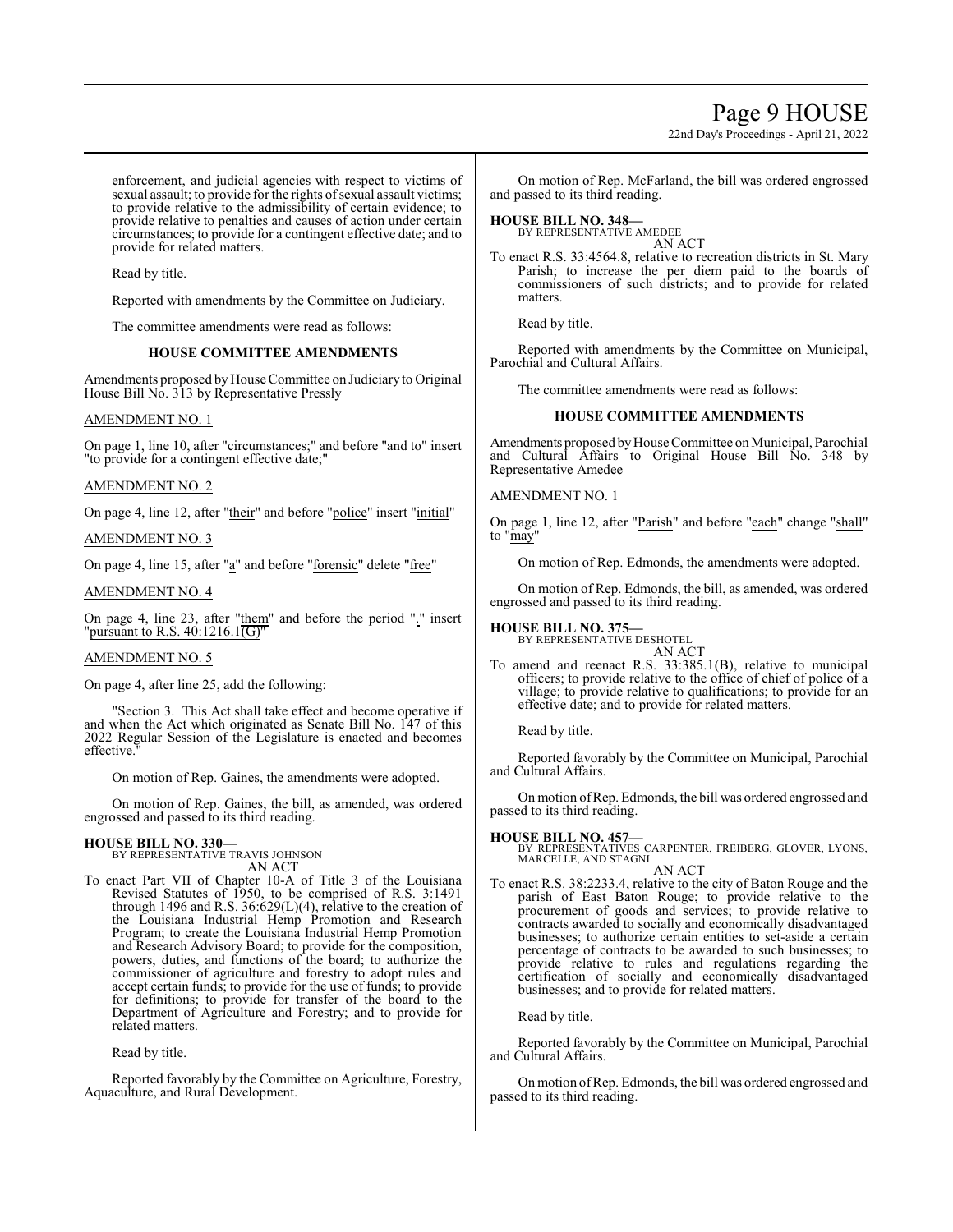# Page 10 HOUSE

22nd Day's Proceedings - April 21, 2022

#### **HOUSE BILL NO. 467—** BY REPRESENTATIVE FRIEMAN

AN ACT

To amend and reenact R.S. 23:1232(8), relative to workers' compensation; to provide for allocation of payments to dependents of a decedent; and to provide for related matters.

Read by title.

Reported favorably by the Committee on Labor and Industrial Relations.

On motion of Rep. Carpenter, the bill was ordered engrossed and passed to its third reading.

#### **HOUSE BILL NO. 489—**

BY REPRESENTATIVE DAVIS AN ACT

To amend and reenact R.S. 13:996.3(A), relative to the judicial expense fund for the Family Court for the parish of East Baton Rouge; to provide for the maximum fee to be charged by the clerk; to provide for implementation; and to provide for related matters.

Read by title.

Reported favorably by the Committee on Judiciary.

On motion of Rep. Gaines, the bill was ordered engrossed and passed to its third reading.

#### **HOUSE BILL NO. 523—**

BY REPRESENTATIVE LACOMBE AN ACT

To enact R.S. 26:309, relative to alcohol beverage control; to provide relative to brewing facilities; to authorize manufacturers or brewers to host contracted private events at brewing facilities; to provide for certain restrictions with respect to contracted private events at brewing facilities; to authorize manufacturers or brewers to charge certain fees for contracted private events at brewing facilities; to provide for an effective date; and to provide for related matters.

Read by title.

Reported with amendments by the Committee on Judiciary.

The committee amendments were read as follows:

#### **HOUSE COMMITTEE AMENDMENTS**

Amendments proposed by House Committee on Judiciary to Original House Bill No. 523 by Representative LaCombe

#### AMENDMENT NO. 1

On page 1, line 2, after "To" and before "enact" delete "amend and reenact R.S. 26:241(15) and to"

#### AMENDMENT NO. 2

On page 1, line 4, after "host" and before "private" insert "contracted"

### AMENDMENT NO. 3

On page 1, line 5, after "respect to" and before "private" insert "contracted"

#### AMENDMENT NO. 4

On page 1, line 6, after "for" and before "private" insert "contracted"

### AMENDMENT NO. 5

On page 1, line 9, after "Section 1." and before "R.S. 26:309" delete "R.S. 26:241(15) is hereby amended and reenacted and"

#### AMENDMENT NO. 6

On page 1, delete lines 11 through 20 in their entirety and delete pages  $\overline{2}$  and 3 in their entirety and insert the following:

"§309. Licensed manufacturers or brewers; contracted private events

Notwithstanding any provision oflaw to the contrary, a manufacturer or brewer licensed pursuant to R.S. 26:241(15) may lease its facility to a third party for no more than twelve contracted private events per year during which food and alcoholic beverages not produced at that licensed facility may be served to guests of the contracted private event by a caterer holding a permit issued pursuant to this Title if all of the following conditions are met:

(1) A copy of the lease is provided to the commissioner at least ten days prior to the event.

(2) The manufacturer or brewer may charge a reasonable rental fee to the third party for the contracted private event.

The manufacturer or brewer may serve to guests beer manufactured at that licensed facility. The brewer shall not charge the third party more than its standard prices for such products.

Section 2. This Act shall become effective upon signature by the governor or, if not signed by the governor, upon expiration of the time for bills to become law without signature by the governor, as provided in Article III, Section 18 of the Constitution of Louisiana. If vetoed by the governor and subsequently approved by the legislature, this Act shall become effective on the day following such approval.

On motion of Rep. Gaines, the amendments were adopted.

On motion of Rep. Gaines, the bill, as amended, was ordered engrossed and passed to its third reading.

**HOUSE BILL NO. 551—**

BY REPRESENTATIVE ILLG AN ACT

To amend and reenact R.S. 26:274(A)(2), relative to alcohol beverage control; to provide relative to permits for dealers in beverages of low alcohol content; to provide relative to local permits; to provide for exceptions for delivery; and to provide for related matters.

Read by title.

Reported with amendments by the Committee on Judiciary.

The committee amendments were read as follows:

#### **HOUSE COMMITTEE AMENDMENTS**

Amendments proposed by House Committee on Judiciary to Original House Bill No. 551 by Representative Illg

#### AMENDMENT NO. 1

On page 1, delete lines 16 and 17 in their entirety and at the beginning ofline 18, delete "permit by the commissioner." and insert the following:

"require a local permit for any third-party delivery company which has been issued a state delivery service permit in accordance with the provisions ofthis Chapter. Parish and municipalities shall not require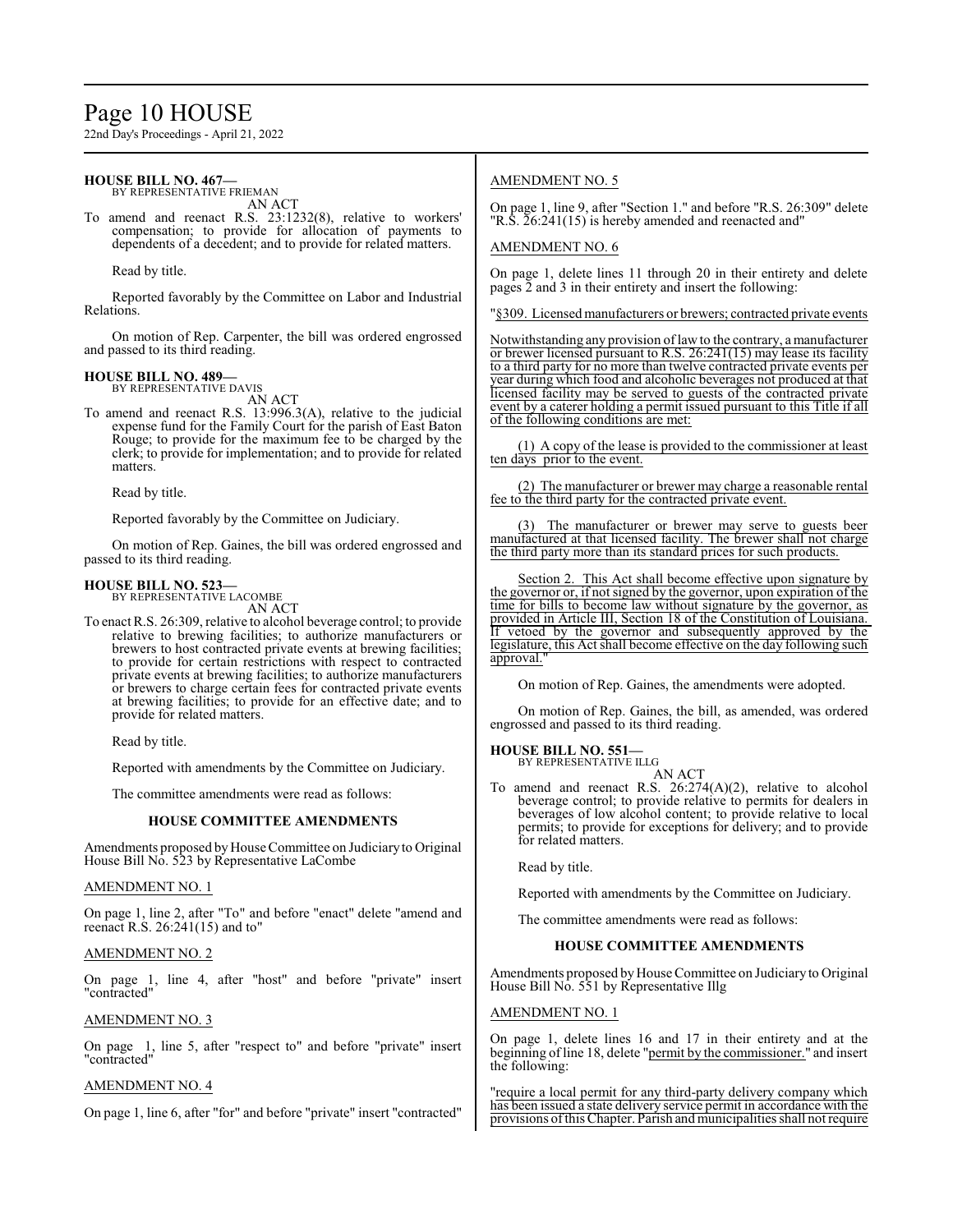# Page 11 HOUSE

22nd Day's Proceedings - April 21, 2022

an additional local permit for the delivery of alcohol beverages by any licensed retail dealer that has been issued a state delivery service permit in accordance with the provisions of this Chapter."

#### AMENDMENT NO. 2

On page 1, at the beginning of line 19, change "ten" to "twenty"

On motion of Rep. Gaines, the amendments were adopted.

On motion of Rep. Gaines, the bill, as amended, was ordered engrossed and passed to its third reading.

# **HOUSE BILL NO. 563—**

BY REPRESENTATIVE BACALA AN ACT

To amend and reenact R.S.  $33:154$  and  $172(A)(1)(a)$  and (D), relative to the parish of Ascension; to provide relative to municipal annexations; to require municipal governing authorities to notify the parish governing authority prior to annexing property; and to provide for related matters.

Read by title.

Reported favorably by the Committee on Municipal, Parochial and Cultural Affairs.

On motion ofRep. Edmonds, the bill was ordered engrossed and passed to its third reading.

### **HOUSE BILL NO. 648—**

BY REPRESENTATIVE HILFERTY AN ACT

To amend and reenact R.S. 46:1802(10), 1806(A), 1809(B), 1810(A), and 1813(A), relative to the Crime Victims Reparations Act; to provide relative to definitions; to provide relative to application time periods; to provide relative to documentation; to provide relative to the issuance ofreparations awards; to provide relative to reporting requirements; to provide relative to the amount of reparations awards; to provide relative to the amount of emergency awards; and to provide for related matters.

Read by title.

Reported with amendments by the Committee on Judiciary.

The committee amendments were read as follows:

#### **HOUSE COMMITTEE AMENDMENTS**

Amendments proposed byHouse Committee on Judiciary to Original House Bill No. 648 by Representative Hilferty

#### AMENDMENT NO. 1

On page 2, line 8, after "within" and before "after" change "three years" to "one year"

#### AMENDMENT NO. 2

On page 3, at the beginning of line  $17$ , insert " $(3)(a)$  No award of reparations shall be made if the board finds that:"

#### AMENDMENT NO. 3

On page 3, at the beginning of line 19, insert " $(ii)$  (i) The claimant failed or refused to cooperate substantially with reasonable requests of appropriate law enforcement officials."

#### AMENDMENT NO. 4

On page 3, at the beginning of line 22, insert the following:

"(iv) The (ii) A totality of the circumstances indicate that the claimant was the offender or an accessory, or that an award to the claimant would unjustly benefit any of them. However, such ineligibility shall not apply if the claimant is a victim of human trafficking or trafficking of children for sexual purposes."

#### AMENDMENT NO. 5

On page 4, at the beginning of line 1, insert the following:

"(a) If it finds a totality of the circumstances indicate that the behavior of the victim at the time of the crime giving rise to the claim was such that the victim bears some measure of responsibility for the crime that caused the physical injury, death, or catastrophic property loss or for the physical injury, death, or catastrophic property loss. However, such ineligibility shall not apply if the claimant is a victim of a human trafficking-related offense as defined by R.S. 46:1805 or a sexually-oriented criminal offense as defined by R.S. 15:622."

## AMENDMENT NO. 6

On page 4, delete lines 19 through 22 in their entirety and insert the following:

"A. Awards payable under this Chapter shall not exceed ten fifteen thousand dollars in the aggregate for all claims arising out of the same crime except for those victims who are permanently, totally, or permanently and totally disabled as a result of the crime, the aggregate award shall not exceed twenty-five thousand dollars."

On motion of Rep. Gaines, the amendments were adopted.

Under the rules, the above bill, as amended, was ordered engrossed and recommitted to the Committee on Appropriations.

**HOUSE BILL NO. 653—** BY REPRESENTATIVE DAVIS

AN ACT

To enact R.S.  $13:961(F)(1)(w)$ , relative to court costs in the Family Court of East Baton Rouge Parish; to provide for transcription fees; to provide for implementation; and to provide for related matters.

Read by title.

Reported favorably by the Committee on Judiciary.

On motion of Rep. Gaines, the bill was ordered engrossed and passed to its third reading.

# **HOUSE BILL NO. 713—** BY REPRESENTATIVE ZERINGUE

AN ACT

To enact R.S. 33:4161.1, relative to stormwater utility systems; to authorize political subdivisions to create stormwater utility systems and adopt utility fees relative to stormwater management systems; to provide relative to definitions; and to provide for related matters.

Read by title.

Reported favorably by the Committee on Municipal, Parochial and Cultural Affairs.

Onmotion ofRep. Edmonds, the bill was ordered engrossed and passed to its third reading.

#### **HOUSE BILL NO. 719—**

BY REPRESENTATIVE SEABAUGH AN ACT

To amend and reenact R.S. 13:1883(D)(1) and to enact R.S. 13:1883(D)(3), relative to certain marshals of city courts; to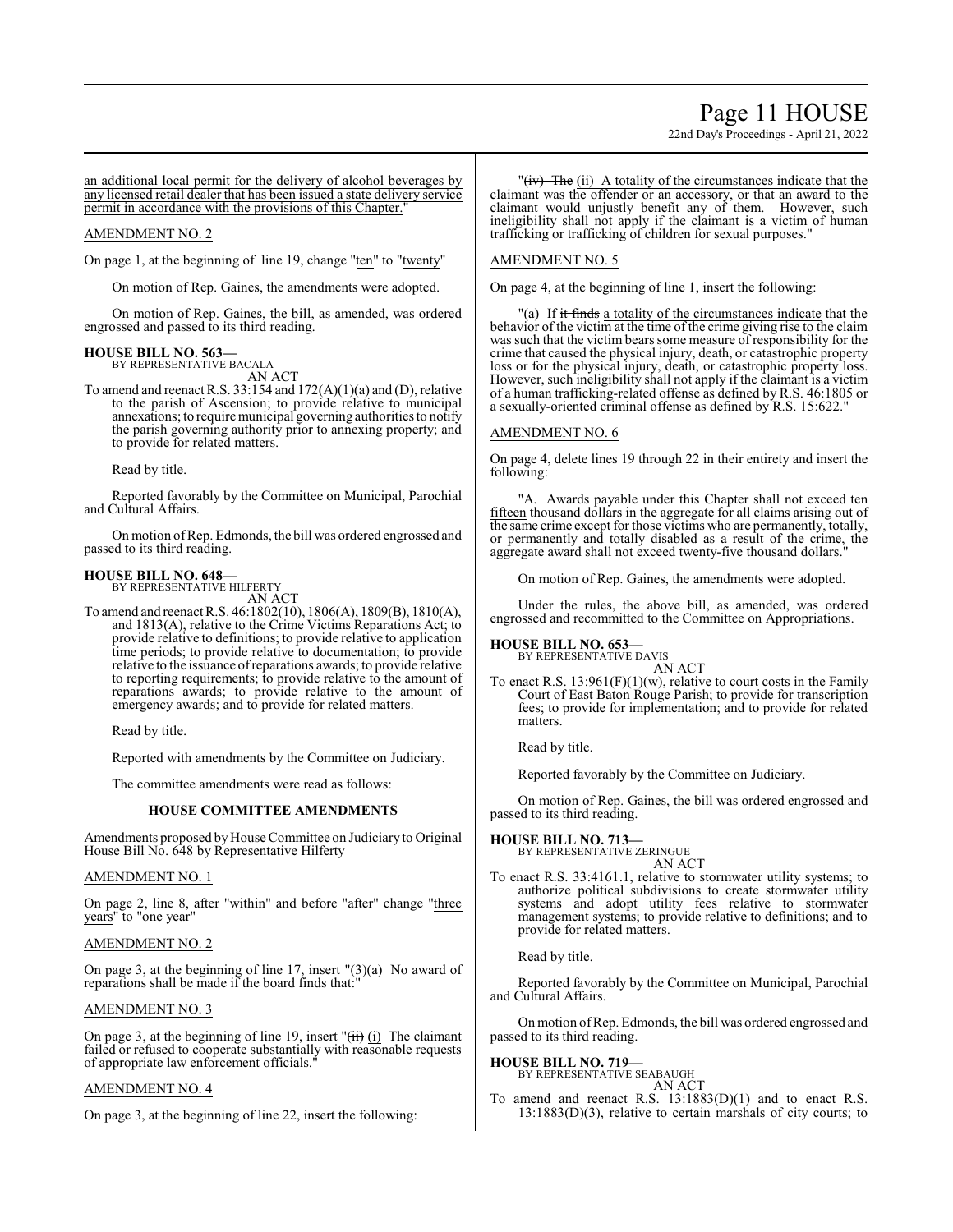# Page 12 HOUSE

22nd Day's Proceedings - April 21, 2022

provide for the salary of the marshal of the city court of Shreveport; and to provide for related matters.

Read by title.

Reported with amendments by the Committee on Judiciary.

The committee amendments were read as follows:

#### **HOUSE COMMITTEE AMENDMENTS**

Amendments proposed byHouse Committee on Judiciary to Original House Bill No. 719 by Representative Seabaugh

#### AMENDMENT NO. 1

On page 1, line 2, after "R.S. 13:1883(D)(1)" and before the comma "," insert "and to enact R.S.  $13:1883(\tilde{D})(3)$ "

#### AMENDMENT NO. 2

On page 1, line 6, after "reenacted" and before "to" insert "and R.S.  $13:1883(D)(3)$  is hereby enacted"

#### AMENDMENT NO. 3

On page 1, after line 12, add the following:

"(3) Notwithstanding any other provision oflawto the contrary, and in addition to the salary paid to him by the city of Shreveport, the marshal of the city court of Shreveport may receive the same fees as are payable to constables of justice of the peace courts, not to exceed fifty percent of the salary paid to the marshal by the city of Shreveport. The remainder of the fees and commissions collected shall be used to defray the operational and necessary related expenses of the office of the marshal."

On motion of Rep. Gaines, the amendments were adopted.

On motion of Rep. Gaines, the bill, as amended, was ordered engrossed and passed to its third reading.

# **HOUSE BILL NO. 732—** BY REPRESENTATIVE DUPLESSIS

AN ACT

To enact Chapter 17-E of Title 25 of the Louisiana Revised Statutes of 1950, to be comprised of R.S. 25:850.21, and to repeal R.S. 33:2740.26, relative to Orleans Parish; to provide relative to the Louis Armstrong Park Authority and Historic Jazz District; to provide that the district is a political subdivision of the state; to provide relative to the governing board ofthe district; to provide relative to the membership of the board; to provide relative to the powers and duties of the district; and to provide for related matters.

Read by title.

Reported with amendments by the Committee on Municipal, Parochial and Cultural Affairs.

The committee amendments were read as follows:

#### **HOUSE COMMITTEE AMENDMENTS**

Amendments proposed byHouseCommittee on Municipal, Parochial and Cultural Affairs to Original House Bill No. 732 by Representative Duplessis

#### AMENDMENT NO. 1

On page 2, at the end of line 8, delete "acquiring" and on line 9, delete "ownership, leasing, or entering into a management agreement"

#### AMENDMENT NO. 2

On page 5, line 24, after "duties" delete the comma "," and delete the remainder of the line and insert a period "."

On motion of Rep. Edmonds, the amendments were adopted.

On motion of Rep. Edmonds, the bill, as amended, was ordered engrossed and passed to its third reading.

#### **HOUSE BILL NO. 780—**

BY REPRESENTATIVE MAGEE AN ACT

To enact Part V of Chapter 12-A of Title 33 of the Louisiana Revised Statutes of 1950, comprised of R.S. 33:4709.31, relative to the city of Houma; to create the Houma Restoration District; to provide relative to the boundaries, purpose, governance, and powers and duties of the district; to provide relative to district funding; to provide for an effective date; and to provide for related matters.

Read by title.

Reported with amendments by the Committee on Municipal, Parochial and Cultural Affairs.

The committee amendments were read as follows:

#### **HOUSE COMMITTEE AMENDMENTS**

Amendments proposed byHouse Committee on Municipal, Parochial and Cultural Affairs to Original House Bill No. 780 by Representative Magee

#### AMENDMENT NO. 1

On page 8, after line 11, insert the following:

"Section 2. This Act shall become effective upon signature by the governor or, if not signed by the governor, upon expiration of the time for bills to become law without signature by the governor, as provided by Article III, Section 18 of the Constitution of Louisiana. If vetoed by the governor and subsequently approved by the legislature, this Act shall become effective on the day following such approval."

On motion of Rep. Edmonds, the amendments were adopted.

On motion of Rep. Edmonds, the bill, as amended, was ordered engrossed and passed to its third reading.

#### **HOUSE BILL NO. 797—**

BY REPRESENTATIVE DUPLESSIS AN ACT

To amend and reenact R.S. 33:9039.62, 9039.68(A)(3) and (B)(1),  $(2)(b)$ , and  $(3)$ , 9039.69 $(A)(3)$  and  $(5)$ , and 9039.72 $(A)(14)$  and to enact R.S.  $33:9039.63.1$ ,  $9039.68(B)(2)(c)$ ,  $9039.69(C)$ , and 9039.72(D), relative to Orleans Parish; to provide relative to the BioDistrict New Orleans; to provide relative to the boundaries and powers and duties of the district; to provide relative to the creation of subdistricts; to require that district projects be in compliance with certain rules and regulations; to provide for an effective date; and to provide for related matters.

Read by title.

Reported with amendments by the Committee on Municipal, Parochial and Cultural Affairs.

The committee amendments were read as follows: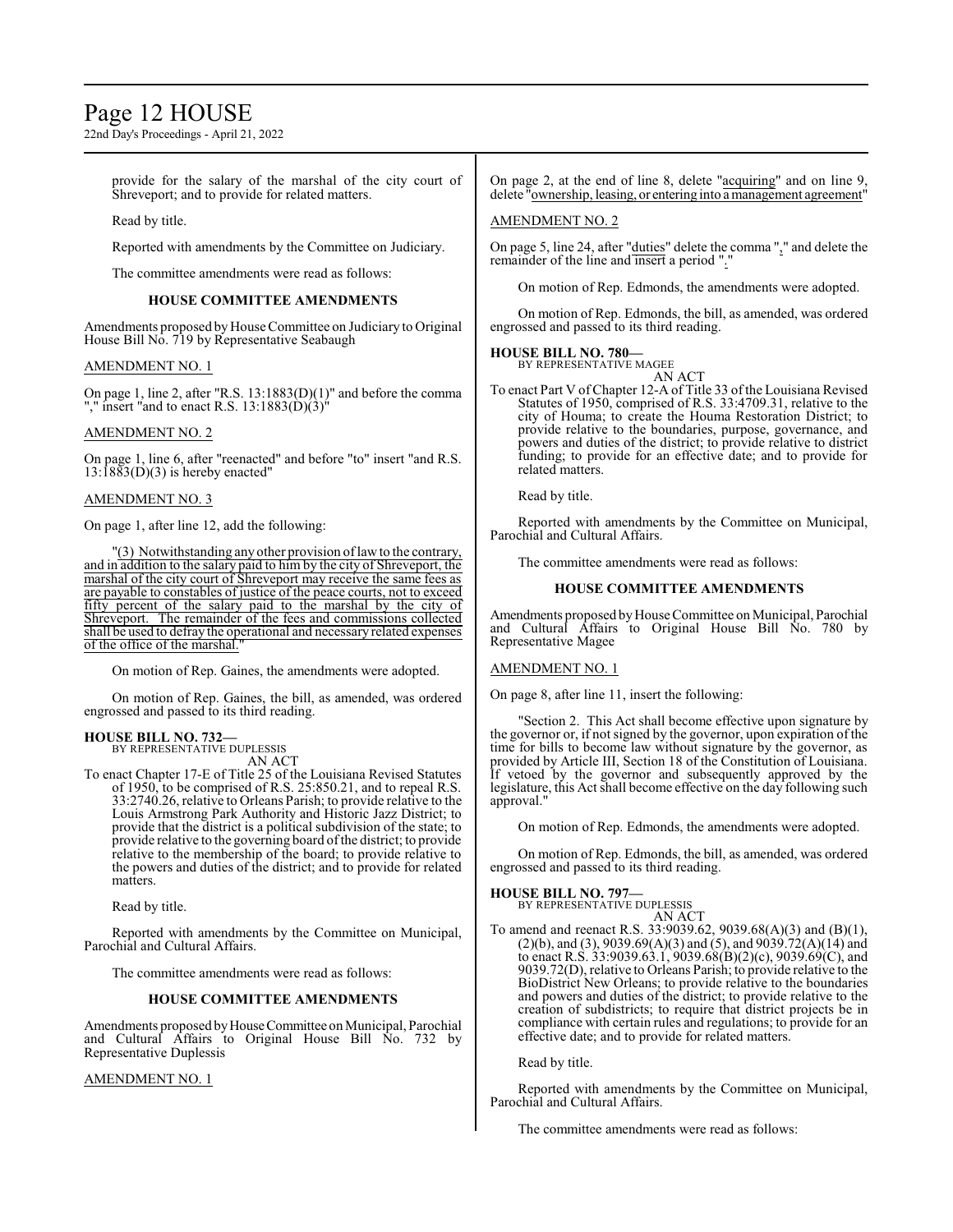# Page 13 HOUSE

22nd Day's Proceedings - April 21, 2022

### **HOUSE COMMITTEE AMENDMENTS**

Amendments proposed by House Committee on Municipal, Parochial and Cultural Affairs to Original House Bill No. 797 by Representative Duplessis

#### AMENDMENT NO. 1

On page 1, at the beginning of line 17, insert "A."

#### AMENDMENT NO. 2

On page 1, line 18, after "composed of" delete the remainder of the line and delete line 19 in its entirety and on line 20, delete "Loyola Ave., and Iberville St." and insert the following:

"all of the territory located in the parish of Orleans included within the following perimeter: From the corner of Iberville Street and North Derbigny Street proceed south along the apparent eastern right of way of North Derbigny Street to the point where the northern property line of Lot A. of Square 217 intersects with North Derbigny<br>Street. Thence proceed west through the entirety of Square 217 Thence proceed west through the entirety of Square 217 along the northern property lines of Lot A, Lots 4 and 5, Lots 25, 26, and part of 24, Lot C, and Lot 21 or 12 of Square 217. Crossing North Roman Street, proceed west along the southern property line of Lot 2. Thence turn north and proceed in Square 245 along the western property lines of Lot 2, Lot 3, Lot 4, and Lot 5. Thence turn west and proceed along the southern property lines of Lot 11, Lot 12, Lot 13 or 19, Lot 14 or 18, Lot 15 or 17, and Lot 16 of Square 245 to where it intersects with the apparent eastern right of way of North Prieur Street. Crossing North Prieur Street at an oblique southwest angle, proceed along the northern property lines of Lot C, Lot 3, Lot 4, Lot 5, Lot 6, Lot 16, Lot 17, Lot 20, Lot 21, and Lot 19 of Square 246. Crossing North Johnson Street proceed west along the northern property lines of Lot 23, Lot A, Lot B or 7R, Lot C or Part of Lot 4-7, Lot A or 8, Lot A or 9, and Lot B. of Square 275. Thence, from where the rear property line of Lot B, Square 275 intersects with North Galvez Street, proceed South along the apparent eastern right of way of North Galvez Street to the intersection of North Galvez street and the apparent southern right of way of Canal Street. Thence west along the apparent southern right of way of Canal Street for three blocks to the intersection of the apparent southern right of way of Canal Street and the apparent eastern right of way of North Rocheblave Street. Thence three blocks south along the apparent eastern right of way of South Rocheblave Street to the southeast corner of South Rocheblave Street and Banks Street. Thence one block west along the apparent southern right of way of Banks Street to the intersection of Banks Street and South Dorgenois Street. Follow the apparent eastern right of way of South Dorgenois Street south one block to the intersection of Tulane Avenue. Thence follow the apparent northern right of way of Tulane Avenue in a northeast direction four blocks to the corner of South Galvez Street. Thence south along the apparent eastern right of way of South Galvez Street for two blocks to the intersection with Perdido Street. Thence follow the apparent northern right of way of Perdido Street east to where Perdido Street intersects with the eastern property line of Lot B and Part of 15 of Square 517.

Follow said property line in a southern direction to the northern boundary of Lot A-1. Thence proceed west to the most northerly northwest corner of Lot A-1.

Thence proceed south in the direction of Poydras Street along the eastern boundary lines of Lot 19, Lot 11 or 21, Lot 12 or 20, and Lot 22. Thence proceed west along the southern property line of Lot 22 to where it intersects with the eastern side of South Galvez Street. Thence, proceed south along the apparent eastern right of way of South Galvez Street to the intersection of South Galvez Street and Poydras Street. Thence proceed along Poydras Street in a westward direction to the intersection of Poydras Street and South Broad Street. Thence proceed north along South Broad Street one block to the corner of South Broad Street and Perdido Street.

Proceed east along the apparent northern right of way of Perdido Street to the eastern property line of the Lot owned by HTJ Investments, LLC. Proceed north following said property line the width of Square 586 to where said property line intersects with Gravier Street. Thence proceed west along the apparent northern right of way of Gravier Street to where the western property line of Lot 26, in Square 585 intersects with Gravier Street. Thence, proceed north along said property line until the southern property line of Lot 22 or Part of Lot 22. Thence proceed in an easterly direction towards South Dorgenois Street along the northern boundary lines of Lot 26, Lot 27, and Lot 28, Thence proceed north toward Tulane Avenue along the westernmost property line of Lot 22 or Part of Lot 22, and Lot 30.

Thence run east towards South Dorgenois Street along the rear line of Lot 22 or Part of Lot 22, and Lot 30. Thence turn at a ninety degree angle north and follow the westernmost property line of Lot 40 and Lot 41. Thence run east along the northern property line of Lot 41. until it intersects with South Dorgenois Street. Thence proceed north along the apparent western right of way of South Dorgenois Street (crossing Tulane Avenue) until you reach the intersection of the apparent western right of way of South Dorgenois Street and the southern property line of Part of Lot 29, Lot 30 or P, Lot 40, Lot 41 in Square -1. Proceed west along said property line until it intersects with the easternmost border of Lot A or Lot 47. Thence turn south along the easternmost property line of Lot A or Lot 47 until it intersects with the northernmost property line of Lot Thence continue in a westerly direction along the northernmost property lines of Lot 22 or 33, and Lot 19 or 20 or Lot 30 and 31. Crossing Manassas Place into Square Number 584, continue westward along the northernmost property lines of Lot 17 or 29 or B, Lot 16-B., and Part of Lot 12, Lot 13, or Lot 25 or the Rear Part of Lot 26, Lot 14 or Lot 26 or Lot 27.

Thence turn southwest along the westernmost property line of Part of Lot 12, Lot 13, or Lot 25 or the Rear Part of Lot 26, Lot 14 or Lot 26 or Lot 27 and proceed until it intersects with the northern property line of Lot V, Lot W, Lot X OR Part of Lot 23 Lot 24, and Lot 25. Proceed west along the northern property line of Lot V, Lot W, Lot X OR Part of Lot 23 Lot 24, and Lot 25 to the point it intersects with the eastern side of South Broad Street. Thence cross South Broad Street at a slight southwest angle to the intersection of South Broad Street and Baudin Street. Proceed west along the apparent southern right of way of Baudin Street for two blocks. Thence south along the apparent eastern right of way of South Dupre Street one block to the intersection with Tulane Avenue. Thence proceed southwesterly along the apparent northern right of way of Tulane Avenue, approximately two-thirds of a block to the intersection of Tulane Avenue and the eastern property line of Lot 13 in Square 627. Thence Proceed northward along said line until it intersects with the southern property line of the rear part of Lot 21. Thence proceed in a westward direction along the rear property line of Lot 13 until it intersects with the easternmost property line of Lot A. Thence turn south along the eastern property line of Lot 13 to where it intersects with the northeastern corner of Lot 12. Thence proceed west along the rear property lines of Lot 12 and Lot 11 to the intersection with South Gayoso Street. Crossing South Gayoso Street proceed west along the entire northern property line of Lot 1-A, crossing the entirety of Square 636 stopping at the intersection of said property line and the apparent western right of way of South Salcedo Street. Thence run north along the apparent western right of way of South Salcedo Street back to the apparent southern right of way of Baudin Street. Thence proceed west along the apparent southern right of way of Baudin Street one block to the corner of South Lopez Street. Thence proceed south on the apparent eastern right of way of south Lopez Street (crossing Tulane Avenue) and reaching the intersection of South Lopez Street and the apparent southern right of way of Tulane Avenue. Proceed northeast along the apparent southern right of way of Tulane Avenue two blocks to the intersection with the apparent eastern right of way of South Gayoso Street. Turn south on the apparent eastern right of way of South Gayoso Street until it intersects with the northern property line of Lot 16., Square 626.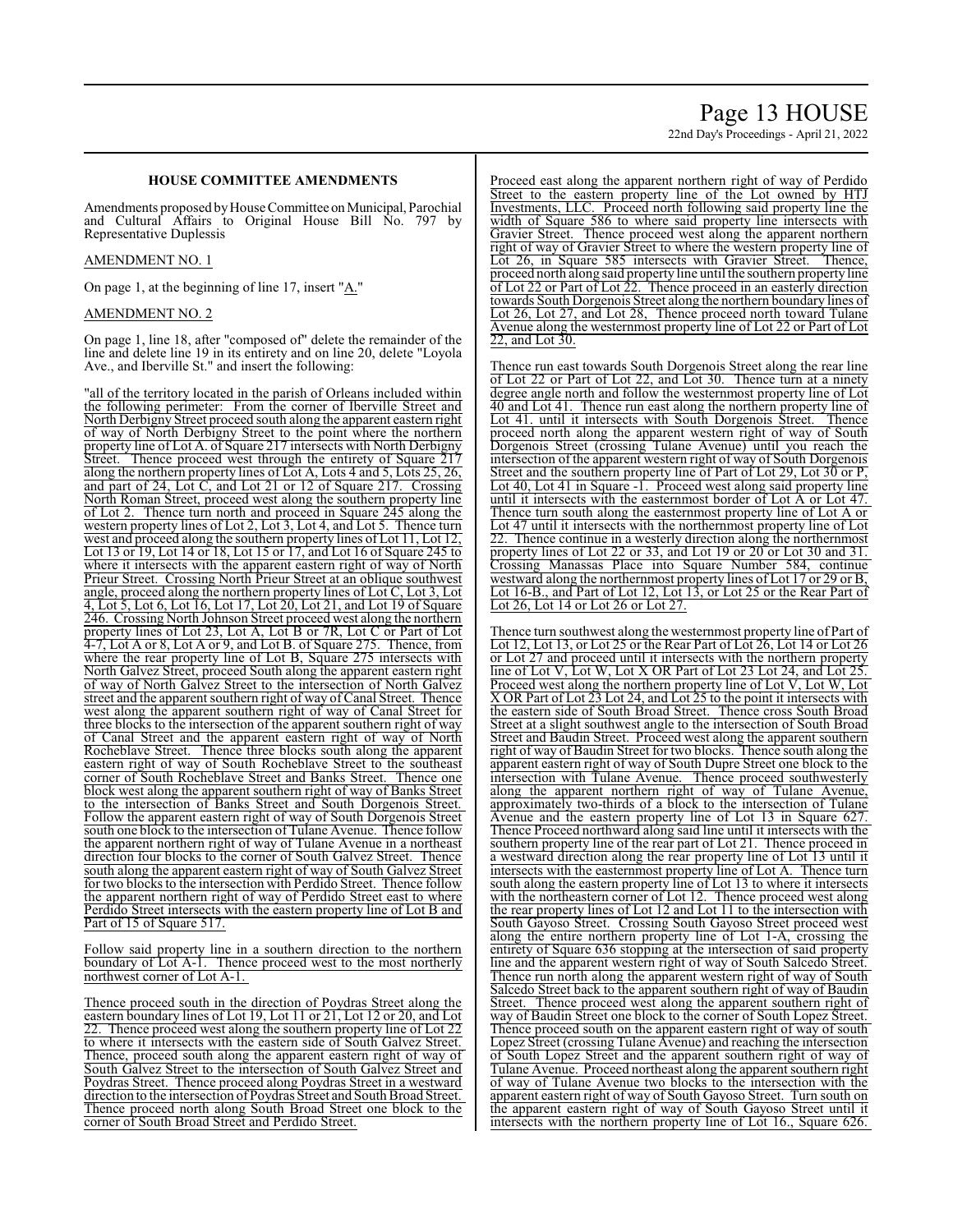# Page 14 HOUSE

22nd Day's Proceedings - April 21, 2022

Proceed thence east along the northmost property lines of Lot 16 and Lot 27 across the entirety of Square 626 until you reach the apparent western right of way of South Dupre Street. Cross South Dupre Street at a slight southeast angle intersecting with the apparent eastern right of way of South Dupre Street and the southwest corner of Lot 21A. Thence proceed east along the entire southernmost property line of 21A across the entirety of Square 613 to where it intersects with the apparent western right of way of South White Street. Thence south on the apparent western right of way of South White Street until you reach the corner of South White Street and Gravier Street. Proceed thence southwest along the apparent northern right of way of Gravier Street one block west to the corner of Gravier Street and South Dupre Street. Thence proceed south along the apparent eastern right of way of South Dupre Street south one block to the intersection of Perdido Street and South Dupre Street. Thence proceed in a southwesterly direction five blocks along the apparent northern right of way of Perdido Street to the corner of Perdido Street and the eastern side of S. Norman C. Francis Parkway. Proceed from this corner approximately one and one-half blocks north on South Norman C. Francis Parkway until the intersection with South Norman C. Francis Parkway and the southernmost property line of Lot B and Part of Lot 14 or 15 of Square 677. Thence an easterly direction towards South Rendon Street along the southernmost property line of Lot B and Part of Lot 14 or 15 and the northernmost property line of Lot 29 where said property line intersects with the apparent western right of way of South Rendon Street. Thence north along the apparent western right of way of Thence north along the apparent western right of way of South Rendon Street to where it intersects with the apparent northern right of way of Tulane Avenue. Thence proceed in a slight northeast angle to the intersections of Tulane Avenue, South Lopez Street, and D'Hemecourt Street. Thence proceed in a westerly direction along the apparent southern right of way of D'Hemecourt Street three blocks (Crossing South Norman C. Francis Parkway) to the corner of D'Hemecourt Street and the apparent eastern right of way of South Clark Street. From the corner of D'Hemecourt and South Clark, proceed south to the point where the apparent eastern right of way of South Clark Street intersects the northern property line of Lot Z or 3, Square 689. Proceed east along the northern property line of Lot Z or 3 to where it intersects with the western property line of Lot 3. Thence turn south and follow the western property line of Lot 3 until it intersects with the northernmost apparent right of way of Tulane Avenue. Thence turn west and follow Tulane Avenue to the intersection with South Clark Street. Proceed south along the apparent eastern right of way of South Clark Street (crossing Tulane Avenue) to the corner of South Clark Street and the apparent northern right of way of Gravier Street. Proceed west along the apparent northern right of way of Gravier Street approximately one and one-half blocks to the point on Gravier Street where it intersects with the western property line of Lot 5 and Part of Lot K Square715. Continue in a northern direction along the western property lines of Lot 6, Lot 7, Lot 8, Lot 9, Lot 10, and part of Lot 11 until it intersects with the southwest corner of Lot 13. Proceed thence east along the southern property lines of Lot 13, Lot 14, Lot 15, and Lot 17, Square 715 to the intersection with the apparent western right of way of South Genois Street. Thence proceed north along the apparent western right of way of South Genois Street to the intersection with Tulane Avenue. Thence proceed westerly along the apparent southern right of way of Tulane Avenue two blocks to the southwest corner of Tulane Avenue and South Cortez Street. Thence briefly north on the apparent western right of way of South Cortez Street (crossing Tulane Avenue) to the intersection of South Cortez Street and Ulloa Street. Thence west three blocks along the apparent southern right of way of Ulloa Street to the corner of South Carrollton Avenue. Thence proceed briefly south along the eastern side of South Carrollton Avenue (crossing Tulane Avenue) until it intersects with the southernmost property line of Lot 1, Square 763. Proceed thence along the southern boundary lines of Lot 1 in a meandering southeast direction and then south along the westernmost property line of Lot 2 to the intersection with the southernmost boundary of Square 763 and the apparent northern right of way of Gravier Street. Proceed thence west along the apparent northern right of way of Gravier Street to the intersection with South

Carrollton Avenue. Proceed south along the eastern side of South Carrollton Avenue to the corner of South Carrollton Avenue and Edinburgh Street. From the corner of South Carrollton Avenue and Edinburgh Street, proceed east five blocks along the apparent northern right of way of Edinburgh Street to the corner of Edinburgh Street and Broadway Street. Thence proceed north one block along the apparent western right of way of Broadway Street to the intersection with Palm Street. From the intersection of Broadway and Palm Streets, proceed east along the apparent northern right of way of Palm Street moving at a slight northeast angle at the intersection of Palm Street and Audubon Street until you come to the dividing line between Square 23 and Square 128. Proceed north along said boundary line of Squares 23 and 128 to the intersection with the apparent southern right of way of Washington Avenue. Continue along Washington Avenue in a northwesterly direction to the southwest corner of Broadway Street and Washington Avenue. Thence proceed north (crossing Washington Avenue and Drexel Drive), continuing north along the apparent eastern right of way of Broadway Street two blocks to the intersection of Broadway Street and Dixon Street. Thence one block west along the apparent southern right of way of Dixon Street to the intersection of Dixon Street and Pine Street. Thence proceed one block north along the apparent western right of way of Pine Street to the intersection of Pine Street and Howard Avenue. Proceed east along Howard Avenue three blocks to the corner of Howard Avenue and South Genois Street. Thence proceed south along the apparent eastern right of way of South Genois Street for two blocks to the intersection of South Genois Street and Drexel Drive. Thence east one block along the apparent northern right of way of Drexel Drive to the intersection of South Clark Street. Fromthe corner of South Clark Street and Drexel Drive proceed south along the apparent eastern right of way of South Clark two blocks to the intersection with Washington Avenue and South Clark Street. Proceed along the apparent southern right of way of Washington Avenue in a southeast direction to the intersection of Washington Avenue and Earhart Boulevard. From the corner of Earhart Boulevard and Washington Avenue proceed on Earhart Boulevard in a generally northeast direction until Earhart Boulevard intersects with Loyola Avenue. From the intersection of Loyola Avenue and Earhart Boulevard, proceed in a meandering northwest direction along the western side of Loyola Avenue and Elk Place to the intersection of Elk Place and Iberville Street. Proceed thence west along the apparent southern right of way of Iberville Street seven blocks (crossing North Claiborne) to the intersection with Iberville and North Derbigny Street to a point. Said point being the point of beginning.

#### B."

#### AMENDMENT NO. 3

On page 5, after line 15, insert the following:

"Section 2. This Act shall become effective upon signature by the governor or, if not signed by the governor, upon expiration of the time for bills to become law without signature by the governor, as provided by Article III, Section 18 of the Constitution of Louisiana. If vetoed by the governor and subsequently approved by the legislature, this Act shall become effective on the day following such approval."

On motion of Rep. Edmonds, the amendments were adopted.

On motion of Rep. Edmonds, the bill, as amended, was ordered engrossed and passed to its third reading.

#### **HOUSE BILL NO. 889—**

BY REPRESENTATIVES MAGEE, DUBUISSON, EDMONDS, FARNUM, GLOVER, LYONS, MARCELLE, AND STAGNI AN ACT

To enact Chapter 5-G of Title 25 of the Louisiana Revised Statues of 1950, to be comprised of R.S. 25:380.41 through 45, and R.S. 36:209(C)(5), relative to museums; to establish the Dew Drop-America's Rock and Roll Museum as a facility within Orleans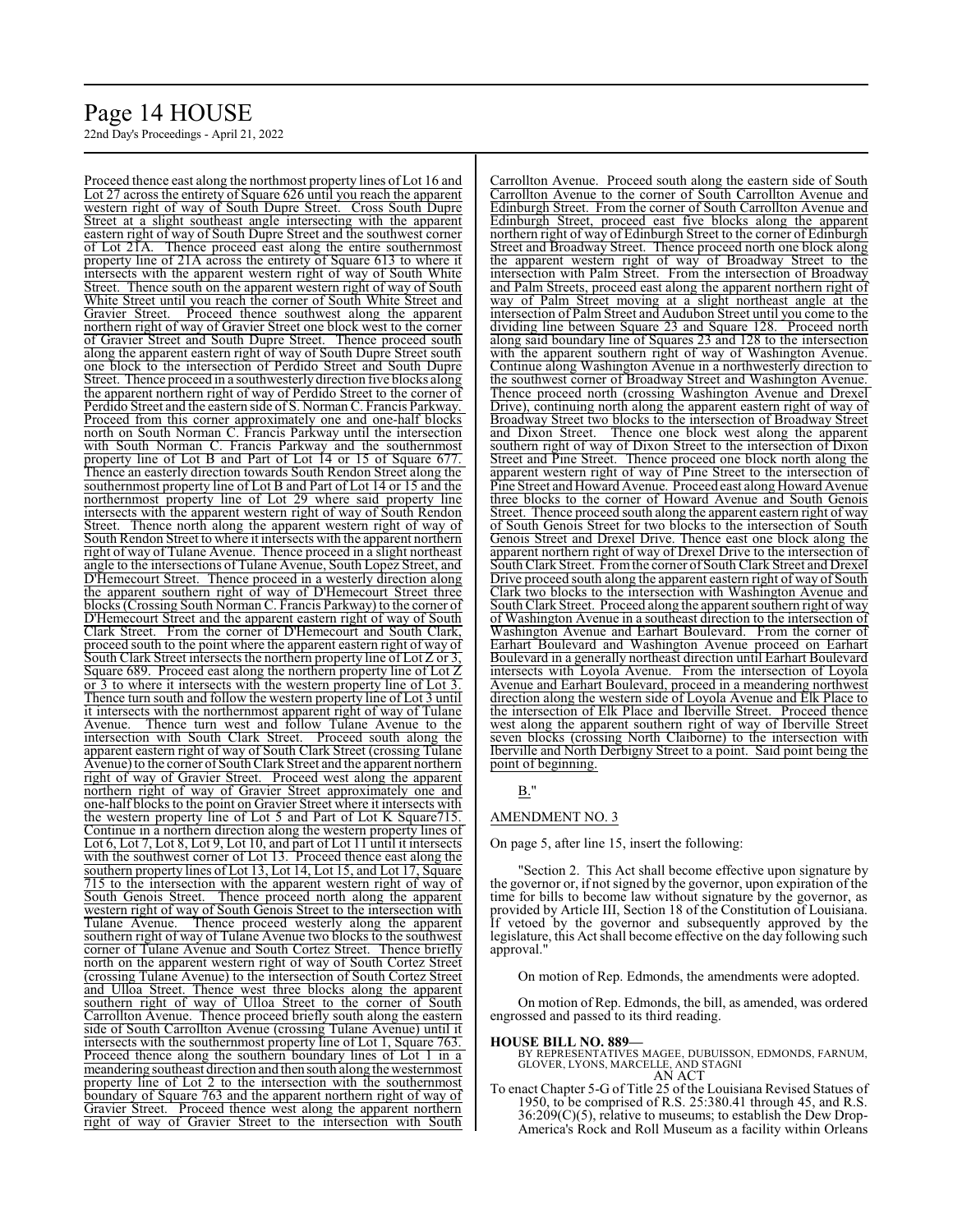# Page 15 HOUSE

22nd Day's Proceedings - April 21, 2022

Parish; to place the museum under the jurisdiction of the Department of Culture, Recreation and Tourism; to provide for an effective date; and to provide for related matters.

Read by title.

Reported with amendments by the Committee on Municipal, Parochial and Cultural Affairs.

The committee amendments were read as follows:

### **HOUSE COMMITTEE AMENDMENTS**

Amendments proposed byHouse Committee on Municipal, Parochial and Cultural Affairs to Original House Bill No. 889 by Representative Magee

#### AMENDMENT NO. 1

On page 1, line 3, change "R.S. 36:209(D)(4)," to "R.S. 36:209(C)(5)"

#### AMENDMENT NO. 2

On page 2, delete lines 17 and 18 in their entirety and insert the following:

"C.(1) Members of the board shall serve four-year terms after initial terms as provided in this Paragraph. Two members shall serve an initial term of one year, one shall serve an initial term of two years, one shall serve an initial term of three years, and one shall serve an initial term of four years, as determined by lot at the first meeting of the board."

#### AMENDMENT NO. 3

On page 2, line 19, change "hall" to "shall"

#### AMENDMENT NO. 4

On page 5, line 7, change "R.S. 36:209(D)(4)" to "R.S. 36:209(C)(5)"

#### AMENDMENT NO. 5

On page 5, delete lines 11 through 16 in their entirety and insert the following:

"C. The following agencies are hereby placed within the Department of Culture, Recreation and Tourism and shall exercise and perform their powers, duties, functions, and responsibilities in accordance with the provisions of R.S. 36:801.1:

\* \* \*

(5) Board of directors of the Dew Drop-America's Rock and Roll Museum (R.S.25:380.41 et seq.).

\* \* \*

Section 2. This Act shall become effective upon signature by the governor or, if not signed by the governor, upon expiration of the time for bills to become law without signature by the governor, as provided by Article III, Section 18 of the Constitution of Louisiana. If vetoed by the governor and subsequently approved by the legislature, this Act shall become effective on the day following such approval.

On motion of Rep. Edmonds, the amendments were adopted.

On motion of Rep. Edmonds, the bill, as amended, was ordered engrossed and passed to its third reading.

#### **HOUSE BILL NO. 895—**

BY REPRESENTATIVE MAGEE

AN ACT To enact Chapter 17-E of Title 25 of the Louisiana Revised Statutes of 1950, to be comprised of R.S. 25:850.21, relative to Orleans Parish; to create the LaSalle Cultural Corridor District; to provide relative to the boundaries, purpose, governance, and powers and duties of the district; and to provide for related matters.

Read by title.

Reported favorably by the Committee on Municipal, Parochial and Cultural Affairs.

On motion ofRep. Edmonds, the bill was ordered engrossed and passed to its third reading.

# **HOUSE BILL NO. 898—** BY REPRESENTATIVE DEVILLIER

AN ACT

To enact R.S. 33:1377, relative to parishes and municipalities; to provide relative to the powers of parishes and municipalities with respect to the use and storage of liquefied petroleum gas; to prohibit parishes and municipalities from enacting certain ordinances relative to permit applications; and to provide for related matters.

Read by title.

Reported favorably by the Committee on Municipal, Parochial and Cultural Affairs.

On motion ofRep. Edmonds, the bill was ordered engrossed and passed to its third reading.

**HOUSE BILL NO. 902—** BY REPRESENTATIVE VILLIO

AN ACT To enact R.S. 49:160.2, relative to state symbols; to provide for the official state steam locomotive; to provide relative to the 2-8-2 Mikado class of steam locomotives; and to provide for related matters.

Read by title.

Reported favorably by the Committee on Judiciary.

On motion of Rep. Gaines, the bill was ordered engrossed and passed to its third reading.

**HOUSE BILL NO. 1021—** BY REPRESENTATIVES MCFARLAND, DEVILLIER, EDMONDS, FRIEMAN, HARRIS, AND ROMERO AN ACT

To amend and reenact R.S.  $11:710(F)(1)$  and (G), relative to the Teachers' Retirement System of Louisiana; to provide for the reemployment of teachers; to provide for the advertising of a critical shortage position; to provide for the certification of reemployed teachers; and to provide for related matters.

Read by title.

Reported favorably by the Committee on Retirement.

Onmotion ofRep. DeVillier, the bill was ordered engrossed and passed to its third reading.

**HOUSE BILL NO. 1061** (Substitute for House Bill No. 520 by Representative Hughes)— BY REPRESENTATIVE HUGHES

AN ACT

To amend and reenact R.S. 40:1216.1(G) and to enact R.S. 40:1216.1(A)(10), relative to procedures for victims of sexually-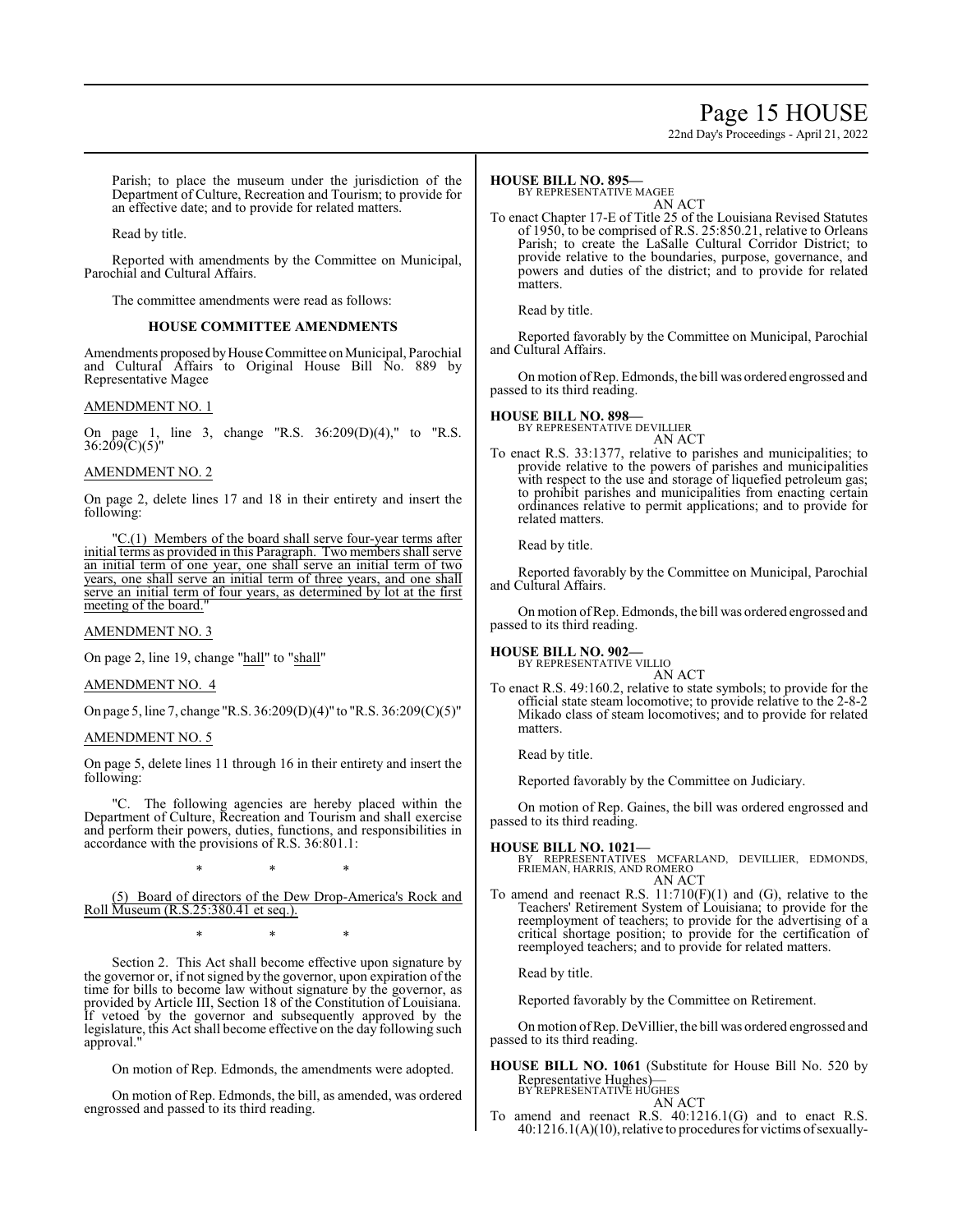# Page 16 HOUSE

22nd Day's Proceedings - April 21, 2022

oriented criminal offenses; to provide for emergency contraception; to provide for informational materials relating to emergency contraception; to provide for definitions; to provide for an effective date; and to provide for related matters.

Read by title.

On motion of Rep. Bagley, the bill was ordered engrossed and passed to its third reading.

## **Senate Instruments on Second Reading Returned from the Legislative Bureau**

The following Senate Instruments on second reading, returned from the Legislative Bureau, were taken up and acted upon as follows:

#### **SENATE BILL NO. 38—** BY SENATOR HENSGENS

AN ACT

To amend and reenact R.S.  $30:10(A)(2)(a)$ , the introductory paragraph of  $(i)$  and  $(aa)$  and  $(ee)$ ,  $(ii)$ ,  $an\delta$   $(iii)$ ,  $(b)(i)$ ,  $(ii)(aa)$ ,  $(bb)$ ,  $(dd)$ ,  $(ee)$ , and  $(ff)$ , and  $(iii)$ ,  $(e)(ii)$ ,  $(h)$ , and  $(i)$  and  $(3)$  and (B), and to enact R.S.  $30:10(A)(2)(a)(i)(ff)$  and  $(b)(ii)(gg)$ , (hh), (ii), and (jj),  $(iv)$ ,  $(v)$ ,  $(vi)$ , and  $(vii)$ , and  $(C)$ , relative to drilling units; to provide for definitions; to provide for procedures, obligations, and remedies; to provide for written notice; to provide for information required to be furnished; to provide for indemnification; to provide for changes of ownership; to provide for title opinions; to provide for subsequent unit operations; to provide terminology; and to provide for related matters.

Read by title.

Reported favorably by the Committee on Natural Resources and Environment.

Reported without amendments by the Legislative Bureau.

On motion of Rep. Coussan, the bill was ordered passed to its third reading.

#### **SENATE BILL NO. 91—** BY SENATOR HENSGENS

AN ACT

To enact R.S. 49:191(13)(a) and to repeal R.S. 49:191(11), relative to the Coastal Protection and Restoration Authority and the Coastal Restoration and Protection Authority Board, including provisions to provide for the re-creation of the Coastal Protection and Restoration Authority and the Coastal Restoration and Protection Authority Board and the statutory entities made a part of the department by law; to provide for the effective termination date for all statutory authority for the existence of such statutory entities; and to provide for related matters.

Read by title.

Reported favorably by theCommittee on Natural Resources and Environment.

Reported without amendments by the Legislative Bureau.

On motion of Rep. Coussan, the bill was ordered passed to its third reading.

#### **SENATE BILL NO. 245—**

BY SENATOR ALLAIN AND REPRESENTATIVE COUSSAN AN ACT

To amend and reenact R.S. 30:83(F)(7), 86(E)(2), 89(C)(3), and 92(A) and (C), to enact R.S. 30:83(F)(8), 84(A)(3) and (8), and to repeal R.S. 30:85(B), to provide for the Louisiana Oilfield Site Restoration Law; to provide for the Oilfield Site Restoration Fund; to provide for the powers and duties of the Oilfield Site Restoration Commission and the secretary and assistant secretary of the Department of Natural Resources; to provide for contracts for site assessment or restoration; to provide for an executive director; and to provide for related matters.

Read by title.

Reported favorably by the Committee on Natural Resources and Environment.

Reported without amendments by the Legislative Bureau.

On motion of Rep. Coussan, the bill was ordered passed to its third reading.

## **SENATE BILL NO. 270—**

BY SENATOR WOMACK AN ACT

To amend and reenact R.S. 56:329(B)(1), relative to fish and other aquatic life; to provide with respect to sport and commercial fishing; to provide relative to obstruction of streams or lakes; to provide for an effective date; and to provide for related matters.

Read by title.

Reported favorably by the Committee on Natural Resources and Environment.

Reported without amendments by the Legislative Bureau.

On motion of Rep. Coussan, the bill was ordered passed to its third reading.

# **Special Order of the Day**

The following legislative instruments on Special Order were taken up and acted upon as follows:

#### SPECIAL ORDER NO.1

**HOUSE BILL NO. 2—**

BY REPRESENTATIVE BISHOP AN ACT

To provide with respect to the capital outlay budget and the capital outlay program for state government, state institutions, and other public entities; to provide for the designation of projects and improvements; to provide for the financing thereof making appropriations from certain sources; and to provide for related matters.

Read by title.

Rep. Bishop moved the final passage of the bill.

#### **ROLL CALL**

The roll was called with the following result:

#### YEAS

| Fontenot | McKnight             |
|----------|----------------------|
| Freiberg | McMahen              |
| Gadberry |                      |
| Gaines   | Miguez<br>Miller, D. |
|          |                      |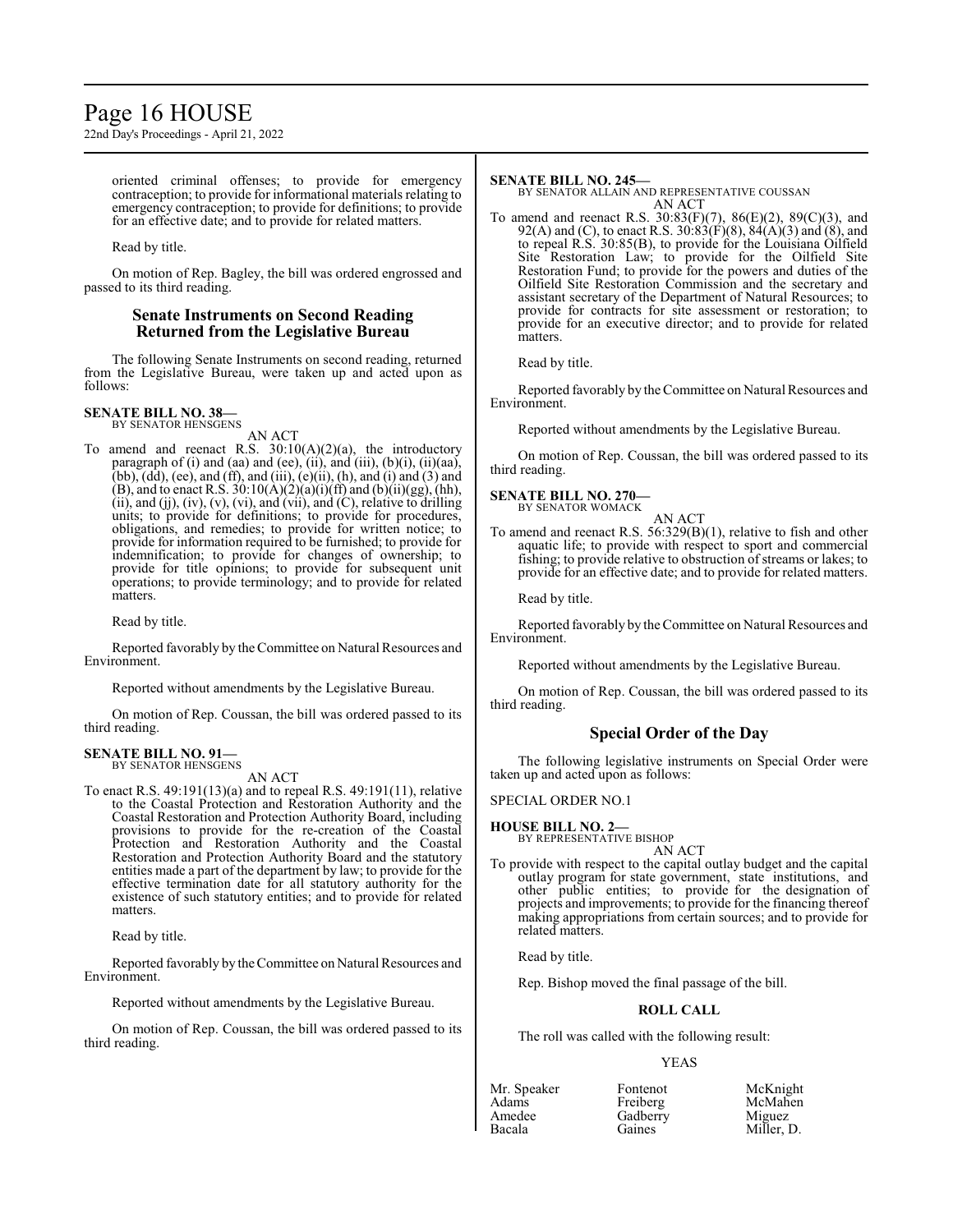# Bagley Geymann Mincey<br>Beaullieu Glover Muscar Beaullieu Glover Muscarello Bourriaque Harris<br>Boyd Hilferty Boyd Hilferty Orgeron<br>Brass Hodges Owen, C Brown Horton Phelps<br>Bryant Hughes Pierre Bryant Hughes<br>Butler Huval Carpenter Illg<br>Carrier Ivey Carrier Ivey Romero<br>Carter, R. Jefferson Schame Carter, W. Jenkins Schlege<br>Cormier Johnson, M. Selders Cormier Johnson, M. Selders<br>Coussan Johnson, T. St. Blanc Crews Jordan Stagni<br>
Davis Kerner Stefan: Davis Kerner Stefanski<br>Deshotel LaCombe Tarver DeVillier LaFleur<br>DuBuisson Landry DuBuisson Landry Thompson<br>
Duplessis Larvadain Turner Echols Lyons Villio<br>Edmonds Mack Wheat Edmonds Mack Wheat<br>Edmonston Magee White Edmonston Magee White Emerson Marcelle Willard<br>Farnum Marino Wright Farnum Marino Wright<br>
Firment McCormick Zeringue Firment McCormick<br>Fisher McFarland Total - 95

Goudeau Nelson<br>Harris Newell Huval Pressly<br>Illg Riser Johnson, T. LaCombe Tarver<br>LaFleur Thomas Larvadain Turner<br>Lyons Villio McFarland

Owen, C. Jefferson Schamerhorn<br>Jenkins Schlegel

#### **NAYS**

Frieman Total - 1

ABSENT

| Cox                   | Green      | Moore    |
|-----------------------|------------|----------|
| Freeman               | Hollis     | Owen, R. |
| Garofalo<br>Total - 9 | Miller, G. | Seabaugh |

The Chair declared the above bill was finally passed.

The title of the above bill was read and adopted.

Rep. Bishop moved to reconsider the vote by which the above bill was finally passed, and, on his own motion, the motion to reconsider was laid on the table.

#### SPECIAL ORDER NO.2

**HOUSE BILL NO. 1—** BY REPRESENTATIVE ZERINGUE AN ACT

Making annual appropriations for Fiscal Year 2022-2023 for the ordinary expenses of the executive branch of state government, pensions, public schools, public roads, public charities, and state institutions and providing with respect to the expenditure of said appropriations.

Read by title.

Rep. Zeringue sent up floor amendments which were read as follows:

#### **HOUSE FLOOR AMENDMENTS**

Amendments proposed by Representative Zeringue to Engrossed House Bill No. 1 by Representative Zeringue

#### AMENDMENT NO. 1

Page 17 HOUSE

22nd Day's Proceedings - April 21, 2022

On page 17, at the end of line 34, delete "Water Sector" and at the beginning of line 35, delete "Engineering Subfund" and insert in lieu thereof "Engineering Fee Subfund of the Water Sector Fund"

#### AMENDMENT NO. 2

On page 34, between lines 34 and 35, insert the following:

"Payable out of the State General Fund by Interagency Transfers from the Louisiana Main Street Recovery Rescue Plan Fund to the Administrative Program for administration of the Louisiana Loggers Relief Program in the event House Bill Nos. 406 and 755 of the 2022 Regular Session of the Legislature are enacted into law \$ 400,000"

### AMENDMENT NO. 3

On page 41, at the end of line 29, delete "\$175,000" and insert in lieu thereof "\$500,000"

#### AMENDMENT NO. 4

On page 41, at the end of line 36, delete "\$500,000" and insert in lieu thereof "\$150,000"

#### AMENDMENT NO. 5

On page 82, delete lines 25 through 31 in their entirety and insert the following:

"Provided, however, that of the funds appropriated herein, the amount of \$15,000,000 shall be allocated to extend the COVID-19 Vaccination of Underserved Populations in Louisiana (VAX-UP Louisiana) program, a joint effort of the Louisiana Department of Health, the University of Louisiana at Lafayette, and private sector partners. This partnership will leverage community social networks to facilitate continued COVID-19 testing and vaccinations of underserved populations to better understand and address the root causes of vaccine hesitancy, and to provide expanded health services to underserved populations and individuals in high-risk and vulnerable settings to enhance patient safety and health outcomes."

On motion of Rep. Zeringue, the amendments were adopted.

#### **Motion**

On motion of Rep. Zeringue, the House resolved itself into a Committee of the Whole House to take into consideration House Bill No. 1 at this time.

### **Chairman Robert Carter in the Chair**

### **Speaker Schexnayder in the Chair**

# **House Business Resumed**

**HOUSE BILL NO. 1—** BY REPRESENTATIVE ZERINGUE

AN ACT

Making annual appropriations for Fiscal Year 2022-2023 for the ordinary expenses of the executive branch of state government, pensions, public schools, public roads, public charities, and state institutions and providing with respect to the expenditure of said appropriations.

Read by title.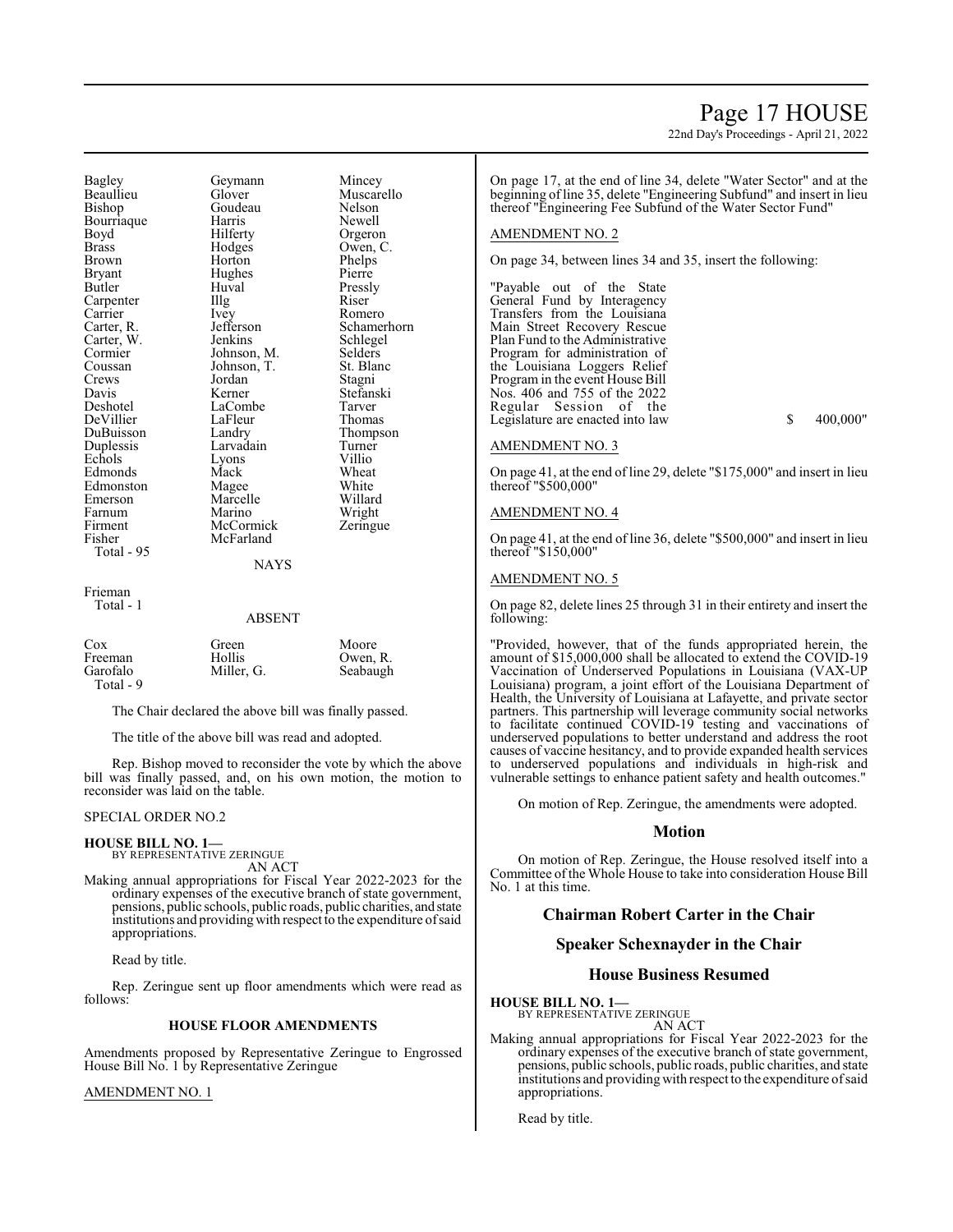# Page 18 HOUSE

22nd Day's Proceedings - April 21, 2022

Rep. Zeringue sent up Committee of the Whole House amendments which were read as follows:

#### **COMMITTEE OF THE WHOLE HOUSE AMENDMENTS**

Amendments proposed by Representative Geymann in the Committee of the Whole House to Engrossed House Bill No. 1 by Representative Zeringue

#### AMENDMENT NO. 1

On page 12, at the beginning of line 21, after "Section 19." and before "The following" insert the following:

"Notwithstanding any provision of law to the contrary, the commissioner of administration is hereby authorized and directed to reduce the State General Fund (Direct) appropriations in this Act in an aggregate amount equal to the net amount of any increase in recurring State General Fund revenue recognized by the Revenue Estimating Conference in the 2022 Regular Session of the Legislature for Fiscal Year 2023 that is above the official state general fund forecast adopted in January 2022, less any state general fund monies associated with an appropriation adopted after April 21, 2022, that are not for ordinary recurring expenses and less any amounts required for deposit pursuant to R.S. 39:100.61 and 100.62. The commissioner shall submit a report to the Joint Legislative Committee on the Budget detailing the determination and calculation of expenses that are not ordinary recurring expenses as required by this Section and outlining where reductions were made and in what amounts in accordance with the provisions of this Section. No reductions shall be made to appropriations made in Schedule 20. For the purposes of this Section, the term "ordinary recurring expenses" shall have the same meaning as in R.S. 39:2.

Section 20."

#### AMENDMENT NO. 2

On page 152, at the beginning of line 32, change "Section 20." to "Section 21."

#### AMENDMENT NO. 3

On page 164, at the beginning of line 1, change "Section 21." to "Section 22."

On motion of Rep. Zeringue the amendments were adopted.

Rep. Bagley sent up floor amendments which were read as follows:

#### **HOUSE FLOOR AMENDMENTS**

Amendments proposed by Representative Bagley to Engrossed House Bill No. 1 by Representative Zeringue

#### AMENDMENT NO. 1

On page 41, between lines 36 and 37, insert the following:

"Payable out of the State General Fund by Statutory Dedications out of the Louisiana Competes Regional EconomicDevelopment Fund to the Business Development Program for regional economic development organizations in the event that House Bill Nos. 406 and 724 of the 2022 Regular Session of the Louisiana Legislature are enacted into law \$ 8,000,000"

On motion of Rep. Bagley, the amendments were withdrawn.

Rep. Zeringue moved the final passage of the bill, as amended.

#### **ROLL CALL**

The roll was called with the following result:

YEAS

Mr. Speaker Freiberg Miller, D.<br>Adams Gadberry Miller, G. Amedee Gaines<br>Bacala Geymann Bacala Geymann Muscarello Beaullieu Goude<br>Bishop Harris Bourriaque Hilferty Owen,<br>Boyd Hodges Phelps Boyd Hodges Phelps<br>Brass Horton Pierre Brass Horton Pierre Brown Hughes Press<br>Bryant Huyal Riser Bryant Huval Riser Butler IIIg Romero<br>
Carpenter Ivey Schame Carpenter Ivey Schamerhorn<br>
Carrier Iefferson Schlegel Carter, R. Jenkins Seabaughter, R. Seabaughter, Seabaughter, Seabaughter, Seabaughter, Seabaughter, Seabaughter, Seabaughter, Seabaughter, Seabaughter, Seabaughter, Seabaughter, Seabaughter, Seabaughter, Seabaughter, Seaba Carter, W. Johnson, M. Selders Cormier Johnson, T. St. Blanc Coussan Jordan<br>Crews Kerner Crews Kerner Stefanski<br>
Davis LaCombe Tarver Deshotel LaFleu<br>
DeVillier Landry DuBuisson Larvadain Turner Duplessis Lyons<br>
Echols Mack Edmonds Magee White Edmonston Marcelle Willard Farnum Marino<br>Firment McFarland Firment McFarland Zeringue<br>
Fisher McKnight Fisher McKnight<br>Fontenot McMahen Total - 94

McMahen

Gadberry Miller,<br>
Gaines Mincev Glover Nelson<br>Goudeau Newell Harris Orgeron<br>Hilferty Owen, C. Jefferson Schlegel<br>Jenkins Seabaugh Johnson, T. St. Blanch<br>Jordan Stagni LaCombe Tarver<br>
LaFleur Thomas Landry Thompson<br>
Larvadain Turner Mack Wheat<br>
Magee White

Emerson McCormick<br>Frieman Miguez

#### ABSENT

NAYS

Cox Green Owen, R.<br>Freeman Hollis Freeman Hollis<br>Garofalo Moore Garofalo Total - 7

Frieman Total - 4

The Chair declared the above bill was finally passed.

The title of the above bill was read and adopted.

Rep. Zeringue moved to reconsider the vote by which the above bill was finally passed, and, on his own motion, the motion to reconsider was laid on the table.

#### **STATE OF LOUISIANA** Legislative Fiscal Office

Alan M. Boxberger Interim Legislative Fiscal Officer

TO: The Honorable Clay Schexnayder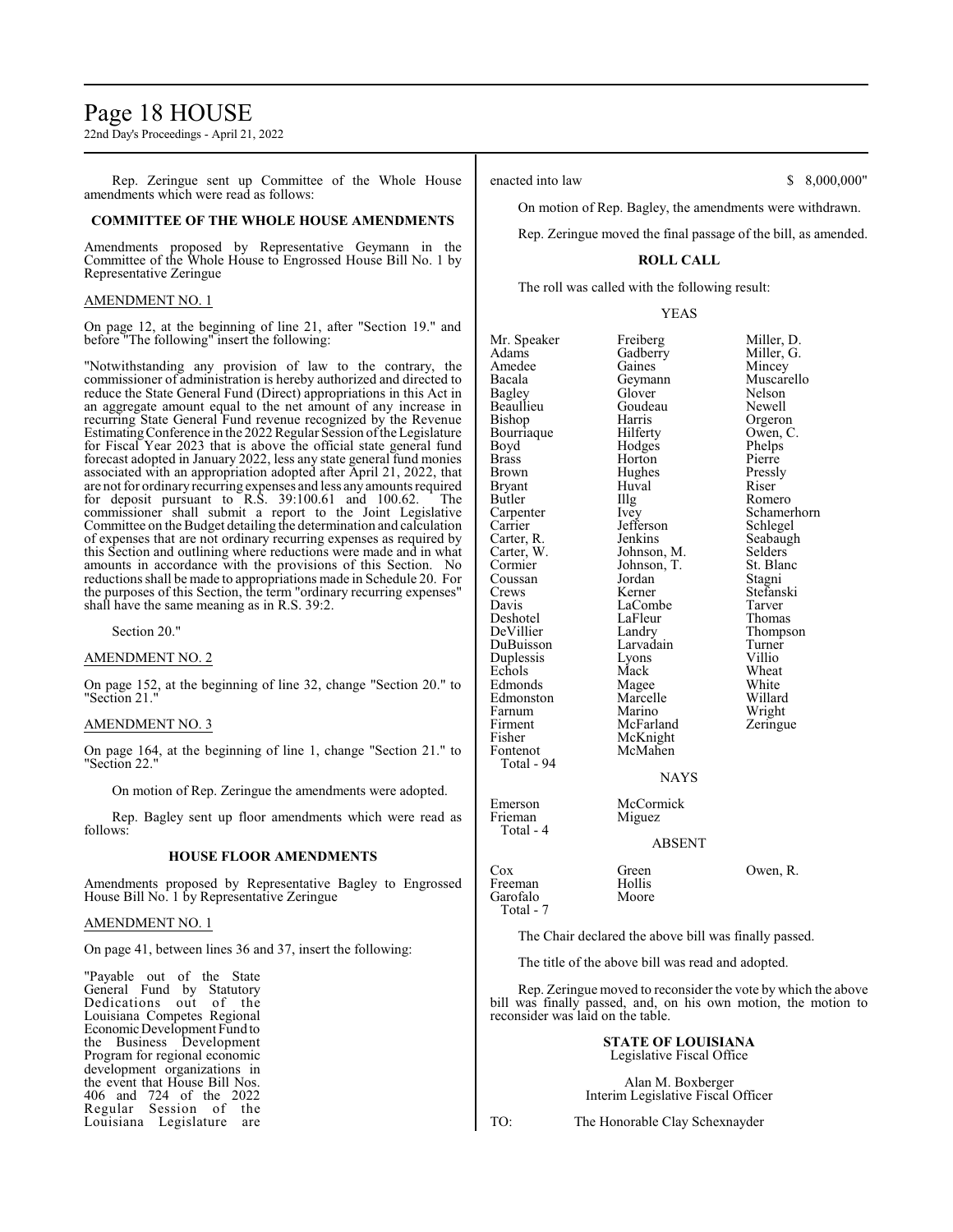22nd Day's Proceedings - April 21, 2022

Speaker of the House of Representatives Honorable Members of the House of Representatives

FROM: Alan M. Boxberger, InterimLegislative Fiscal Officer Evan Brasseaux, Interim Deputy Fiscal Officer

DATE: April 21, 2022

SUBJECT: House Rule 7.19, HB 1 Engrossed (Revised)

Pursuant to House Rule 7.19, the Legislative Fiscal Office (LFO) is required to submit a report to the House of Representatives, which indicates whether the appropriation bill appropriates one-time money within the Engrossed version of House Bill 1 (HB 1). The LFO is providing this information for HB 1 - Engrossed.

HR 7.19 One-Time Money List

Pursuant to HR 7.19(C)(2), appropriations from one-time money for ordinary recurring expenses may not exceed the projected growth of the state general fund fromthe fiscal year for which the appropriation is proposed and the subsequent fiscal year according to the most recent official forecast. The threshold calculation is the difference between the official SGF revenue forecast adopted by the Revenue Estimating Conference (REC) on January 11, 2022, for FY 23 of \$10,935.8 M and for FY 24 of \$10,902.9, which equates to \$32.9 M of SGF revenue loss. The amount of one-time funds, as defined by HR 7.19, allowed to be appropriated in HB 1 for FY 23 expenditure is (\$0). After Adopted House Appropriations Committee amendments to HB 1 there is no (\$0) one-time money as defined in House Rule 7.19 in HB 1 Engrossed.

FY 23 Replacement Financing Decision List

Although HB 7.19 contains a definition of "one-time money", the rule itself is not indicative of the financing decisions that will have to be made in FY 24 relative to the current structure of the FY 23 proposed operating budget. Due to this issue, the LFO not only provides the HR 7.19 list to comply with the House Rule, but also provides details ofsignificant potential FY 24 financing replacements that will have to be made as a result of the proposed FY 23 budget.

Approximately \$69.2 M in funds that may not be available in the future are proposed to support recurring expenditures in HB 1 for FY 23 and beyond. The \$69.2 M is for FY 23 projected emergency Federal Medical Assistance Percentage (FMAP) for Medicaid.

The current REC forecast for FY 24 is projected to decline by approximately \$32.9 M fromFY 23. Therefore, this leaves \$102.1 M  $(\$69.2 M + \$32.9 M)$  that cannot be used for recurring expenditures. However, the amount of non-recurring SGF expenditures funded with recurring revenues may be sufficient to offset these amounts in their entirety; these include:

\$45.6 M for the 27th pay period

\$36.8 M for acquisitions and major repairs

\$105.5 M for deposits in HB 406 (funds bill) for non-recurring expenditures

# SPECIAL ORDER NO.3

#### **HOUSE BILL NO. 437—** BY REPRESENTATIVE ZERINGUE

AN ACT

To appropriate funds to defray the expenses of the Louisiana Judiciary, including the Supreme Court, Courts of Appeal, District Courts, Criminal District Court of Orleans Parish, and other courts; to provide for an effective date; and to provide for related matters.

Read by title.

Rep. Zeringue moved the final passage of the bill.

# **ROLL CALL**

The roll was called with the following result:

#### YEAS

Mr. Speaker Freiberg McKnight<br>
Adams Frieman McMahen Adams Frieman McMahen Amedee Gadberry<br>Bacala Gaines Bacala Gaines Miller, D.<br>Bagley Garofalo Miller, G. Beaullieu Geymann Geymann Glover Bourriaque Goude<br>Boyd Harris Boyd Harris Newell<br>Brass Hilferty Orgeron Brass Hilferty Orgeron Brown Hodges Owen, C.<br>Brvant Horton Phelps Bryant Horton Phelps Carpenter Huval Pressl<br>Carrier Hulg Riser Carrier Illg Riser<br>
Carter R. Ivev Romero Carter, R. Ivey<br>Carter, W. Jefferson Carter, W. Jefferson Schamerhorn Cormier Jenkins Schlegel<br>Coussan Johnson, M. Seabaugh Coussan Johnson, M. Seabaugh<br>Crews Johnson, T. Selders Crews Johnson, T.<br>Davis Jordan Deshotel Kerner Stagni DuBuisson LaFleu<br>
Duplessis Landry Duplessis Landry Thompson<br>
Echols Larvadain Turner Edmonds Lyons Villio Edmonston Mack Wheat<br>Emerson Magee White Farnum Marcelle Willard<br>Firment Marino Wright Firment Marino Wright<br>
Fisher McCormick Zeringue Fisher McCormick<br>Fontenot McFarland Total - 98

McFarland

Garofalo Miller, G.<br>Geymann Mincey Glover Muscarello<br>Goudeau Nelson Hughes Pierre<br>Huval Pressly Jordan St. Blanc<br>Kerner Stagni LaCombe<br>LaFleur Thomas Larvadain Turner<br>
Lyons Villio Magee White<br>
Marcelle Willard

## NAYS

Total - 0

# ABSENT

Cox Hollis Tarver Freeman<br>Green Total - 7

The Chair declared the above bill was finally passed.

The title of the above bill was read and adopted.

Owen, R.

Rep. Zeringue moved to reconsider the vote by which the above bill was finally passed, and, on his own motion, the motion to reconsider was laid on the table.

### **STATE OF LOUISIANA** Legislative Fiscal Office

Alan M. Boxberger Interim Legislative Fiscal Officer

| TO: | The Honorable Clay Schexnayder<br>Speaker of the House of Representatives<br>Honorable Members of the House of Representatives |
|-----|--------------------------------------------------------------------------------------------------------------------------------|
|     |                                                                                                                                |

FROM: AlanM. Boxberger, InterimLegislative Fiscal Officer Evan Brasseaux, Interim Deputy Fiscal Officer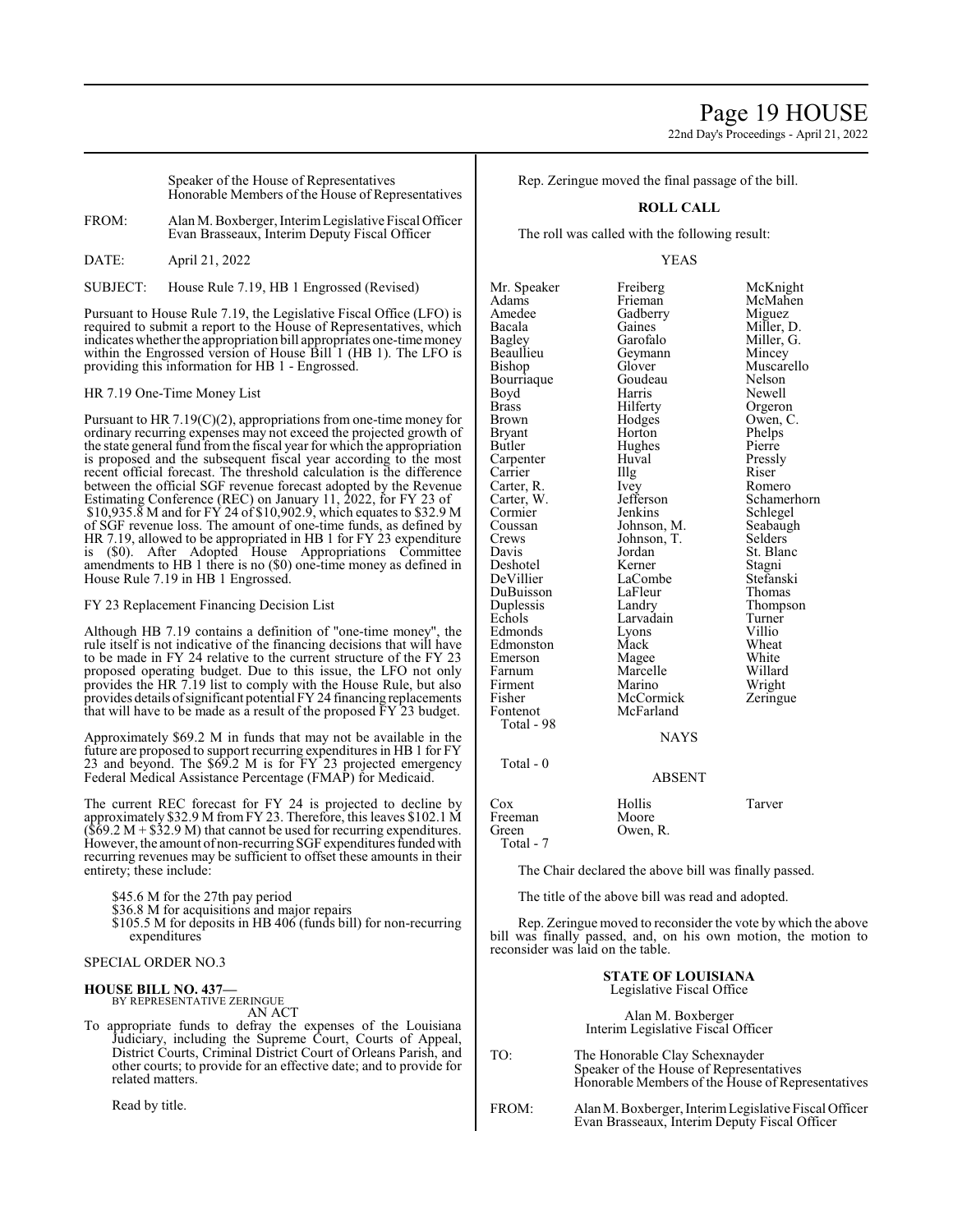# Page 20 HOUSE

22nd Day's Proceedings - April 21, 2022

DATE: April 20, 2022

SUBJECT: House Rule 7.19, HB 437 Engrossed

Pursuant to House Rule 7.19, the Legislative Fiscal Office (LFO) is required to submit a report to the House of Representatives, which indicates whether the Judicial Expense bill appropriates one-time money. The Legislative Fiscal Office has determined there is no one-time money in HB 437 Engrossed.

#### SPECIAL ORDER NO.4

**HOUSE BILL NO. 592—** BY REPRESENTATIVE ZERINGUE

AN ACT

To To appropriate funds and to make certain reductions from certain sources to be allocated to designated agencies and purposes in specific amounts for the making of supplemental appropriations and reductions for said agencies and purposes for Fiscal Year 2021-2022; to provide for an effective date; and to provide for related matters.

Read by title.

Rep. Zeringue sent up floor amendments which were read as follows:

#### **HOUSE FLOOR AMENDMENTS**

Amendments proposed by Representative Zeringue to Engrossed House Bill No. 592 by Representative Zeringue

#### AMENDMENT NO. 1

On page 12, between lines 14 and 15, insert the following:

#### "**DEPARTMENT OF CIVIL SERVICE**

#### **17-565 BOARD OF TAX APPEALS**

Payable out of the State General Fund by Interagency Transfers from the Office of Revenue to the Administrative Program for operating expenses \$ 127,234

The commissioner of administration is hereby authorized and directed to adjust the means of finance for the Administrative Program, as contained in Act No. 119 of the 2021 Regular Session of the Legislature, by reducing the appropriation out of the State General Fund by Fees and Self-generated Revenues by (\$127,234).

#### AMENDMENT NO. 2

On page 13, delete line 18 in its entirety and insert in lieu thereof:

"& Mechanical College for planning and design of new nursing buildings  $$ 1,000,000"$ 

### AMENDMENT NO. 3

On page 19, delete lines 10 through 13 in their entirety and insert in lieu thereof:

"to the Dew Drop-America's Rock and Roll Museum for planning and design in the event House Bill No. 889 of the 2022 Regular Session of the Louisiana Legislature is enacted into law  $$ 1,000,000"$ 

### AMENDMENT NO. 4

On page 25, line 34, after "Springfield for" and before "repairs" delete "storm"

#### AMENDMENT NO. 5

On page 26, line 5, after "to the" delete the remainder of the line in its entirety and insert in lieu thereof "Fire Protection District No. 2 of Livingston Parish for"

AMENDMENT NO. 6

On page 31, at the beginning of line 10, delete "Section 3." and insert "Section 3.A."

#### AMENDMENT NO. 7

On page 31, line 16, between "limited to the" and "requirements," insert "reporting"

#### AMENDMENT NO. 8

On page 31, between lines 16 and 17, insert the following:

"B. Notwithstanding any provision of law to the contrary, any appropriation contained in Other Requirements, Schedule 20-901 Sales Tax Dedications in Act 1 of the 2020 First Extraordinary Session of the Legislature for the Houma Downtown Development Corporation which had a valid Cooperative Endeavor Agreement on June 29, 2021, shall be deemed a bona fide obligation of the state through June 30, 2023, and all provisions of the Cooperative Endeavor Agreement between the Houma Downtown Development Corporation and the Department of Treasury, including but not limited to reporting requirements, shall be performed as agreed."

On motion of Rep. Zeringue, the amendments were adopted.

Rep. Lyons sent up floor amendments which were read as follows:

#### **HOUSE FLOOR AMENDMENTS**

Amendments proposed by Representative Lyons to Engrossed House Bill No. 592 by Representative Zeringue

#### AMENDMENT NO. 1

On page 31, line 11, after "Dedications" delete the remainder of the line in its entirety and delete line 12 in its entirety and insert in lieu thereof "for the city of Westwego in Act 10 of the 2019 Regular Session of the Legislature, Act 1 of the 2020 First Extraordinary Session of the Legislature, and Act 119 of the 2021 Regular Session of the Legislature, which has a valid"

On motion of Rep. Lyons, the amendments were adopted.

Rep. Edmonds sent up floor amendments which were read as follows:

#### **HOUSE FLOOR AMENDMENTS**

Amendments proposed by Representative Edmonds to Engrossed House Bill No. 592 by Representative Zeringue

#### AMENDMENT NO. 1

On page 31, at the beginning of line 10, delete "Section 3." and insert "Section 3.(A)"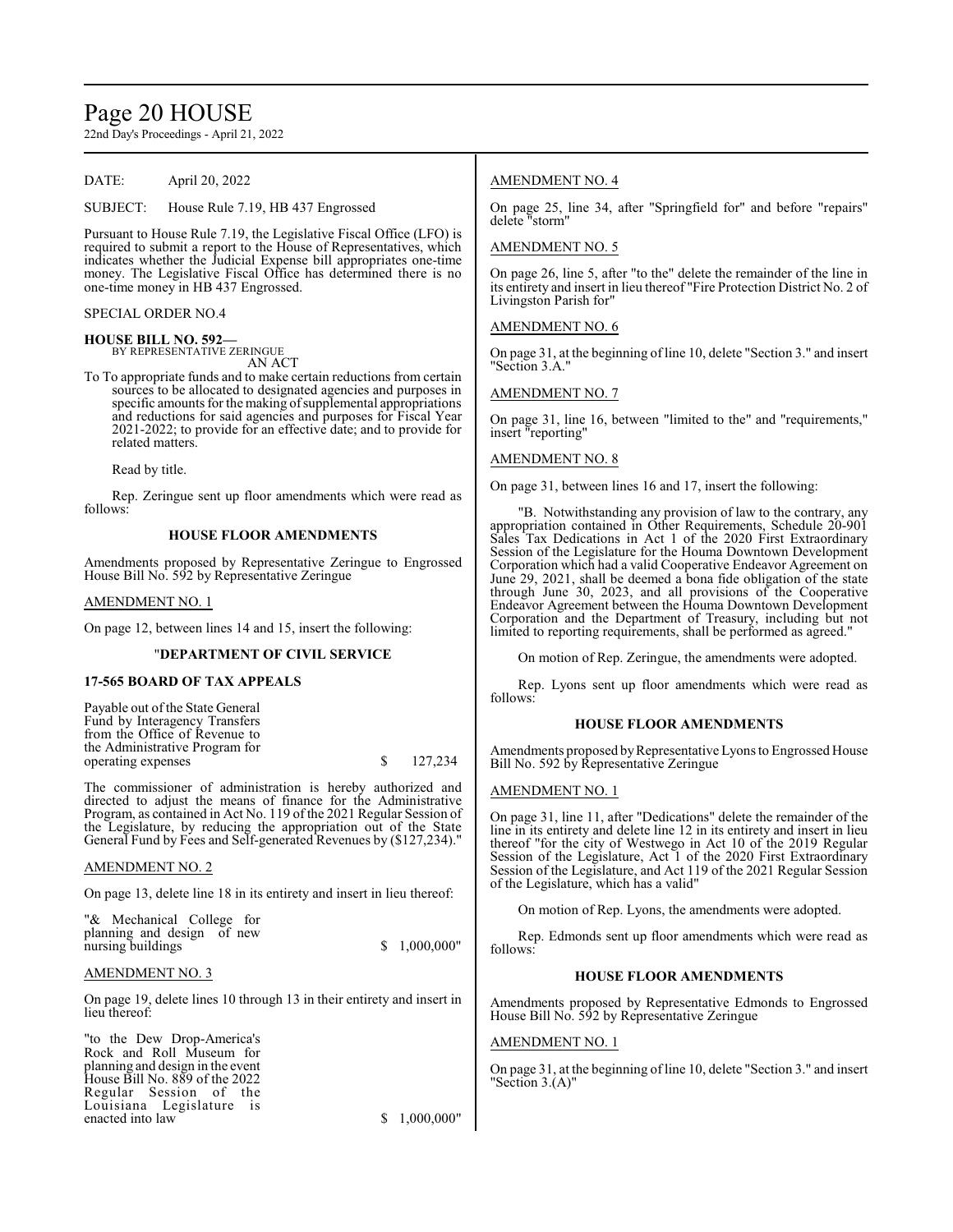22nd Day's Proceedings - April 21, 2022

#### AMENDMENT NO. 2

On page 31, between lines 16 and 17, insert the following:

"(B) Not withstanding any provision of law to the contrary, any appropriation contained in Other Requirements, Schedule 20-945 of the State General Fund in Act 120 of the 2021 Regular Session of the Legislature for the the Greater Baton Rouge Economic Partnership which has a valid Cooperative Endeavor Agreement on June 29 2022, shall be deemed a bona fide obligation of the state through June 30, 2023, and all provisions of the Cooperative Endeavor Agreement between the Greater Baton Rouge Economic Partnership and the Department of Treasury, including but not limited to the requirements, shall be performed as agreed."

On motion of Rep. Edmonds, the amendments were adopted.

Rep. Zeringue moved the final passage of the bill, as amended.

#### **ROLL CALL**

The roll was called with the following result:

#### YEAS

| Mr. Speaker  | Frieman       | Miguez      |
|--------------|---------------|-------------|
| Adams        | Gaines        | Miller, D.  |
| Amedee       | Garofalo      | Miller, G.  |
| Bacala       | Geymann       | Mincey      |
| Bagley       | Glover        | Muscarello  |
| Beaullieu    | Goudeau       | Nelson      |
| Bishop       | Harris        | Newell      |
| Bourriaque   | Hilferty      | Orgeron     |
| Boyd         | Hodges        | Owen, C.    |
| <b>Brass</b> | Horton        | Phelps      |
| Brown        | Hughes        | Pierre      |
| Bryant       | Huval         | Pressly     |
| Butler       | Illg          | Riser       |
| Carpenter    | Ivey          | Romero      |
| Carrier      | Jefferson     | Schamerhorn |
| Carter, R.   | Jenkins       | Schlegel    |
| Carter, W.   | Johnson, M.   | Seabaugh    |
| Cormier      | Johnson, T.   | Selders     |
| Coussan      | Jordan        | St. Blanc   |
| Crews        | Kerner        | Stagni      |
| Davis        | LaCombe       | Stefanski   |
| Deshotel     | LaFleur       | Tarver      |
| DeVillier    | Landry        | Thomas      |
| DuBuisson    | Larvadain     | Thompson    |
| Duplessis    | Lyons         | Turner      |
| Echols       | Mack          | Villio      |
| Edmonds      | Magee         | Wheat       |
| Edmonston    | Marcelle      | White       |
| Emerson      | Marino        | Willard     |
| Farnum       | McCormick     | Wright      |
| Fisher       | McFarland     | Zeringue    |
| Fontenot     | McKnight      |             |
| Freiberg     | McMahen       |             |
| Total - 97   |               |             |
|              | <b>NAYS</b>   |             |
| Firment      |               |             |
| Total - 1    |               |             |
|              | <b>ABSENT</b> |             |
| Cox          | Green         | Owen, R.    |
| Freeman      | Hollis        |             |
| Gadberry     | Moore         |             |
| Total - 7    |               |             |
|              |               |             |

The Chair declared the above bill was finally passed.

The title of the above bill was read and adopted.

Rep. Zeringue moved to reconsider the vote by which the above bill was finally passed, and, on his own motion, the motion to reconsider was laid on the table.

#### **STATE OF LOUISIANA** Legislative Fiscal Office

#### Alan M. Boxberger Interim Legislative Fiscal Officer

- TO: The Honorable Clay Schexnayder Speaker of the House of Representatives Honorable Members of the House of Representatives
- FROM: AlanM. Boxberger, InterimLegislative Fiscal Officer Evan Brasseaux, Interim Deputy Fiscal Officer

DATE: April 20, 2022

SUBJECT: House Rule 7.19, HB 592 Engrossed

Pursuant to House Rule 7.19, the Legislative Fiscal Office (LFO) is required to submit a report to the House of Representatives, which indicates whether the Supplemental Appropriations bill appropriates one-time money. The Legislative Fiscal Office has determined there is no one-time money in HB 592 Engrossed.

#### SPECIAL ORDER NO.5

**HOUSE BILL NO. 406—** BY REPRESENTATIVE ZERINGUE

To amend and reenact R.S. 39:100.52(C) and to enact R.S. 39:100.52(D), Subpart Q-2 of Part II-A of Chapter 1 of Subtitle I of Title 39 of the Louisiana Revised Statutes of 1950, to be comprised of R.S. 39:100.123, Subpart Q-3 of Part II-A of Chapter 1 of Subtitle I of Title 39 of the Louisiana Revised Statutes of 1950, to be comprised of R.S. 39:100.124, Subpart Q-4 of Part II-A of Chapter 1 of Subtitle I of Title 39 of the Louisiana Revised Statutes of 1950, to be comprised of R.S. 39:100.125, Subpart S of Part II-A of Chapter 1 of Subtitle I of Title 39 of the Louisiana Revised Statutes of 1950, to be comprised of R.S. 39:100.146, Subpart V of Part II-A of Chapter 1 of Subtitle I of Title 39 of the Louisiana Revised Statutes of 1950, to be comprised of R.S. 39:100.171, and Subpart W of Part II-A of Chapter 1 of Subtitle I of Title 39 of the Louisiana Revised Statutes of 1950, to be comprised of R.S. 39:100.181, relative to certain treasury funds; to provide for the transfer, deposit, and use, as specified, of monies in certain treasury funds and accounts; to provide an effective date; and to provide for related matters.

Read by title.

Rep. Zeringue sent up floor amendments which were read as follows:

#### **HOUSE FLOOR AMENDMENTS**

Amendments proposed by Representative Zeringue to Engrossed House Bill No. 406 by Representative Zeringue

#### AMENDMENT NO. 1

On page 3, line 5, between "Fund" and the period "." insert "for expanding healthcare workforce training programs in FY 23"

#### AMENDMENT NO. 2

AN ACT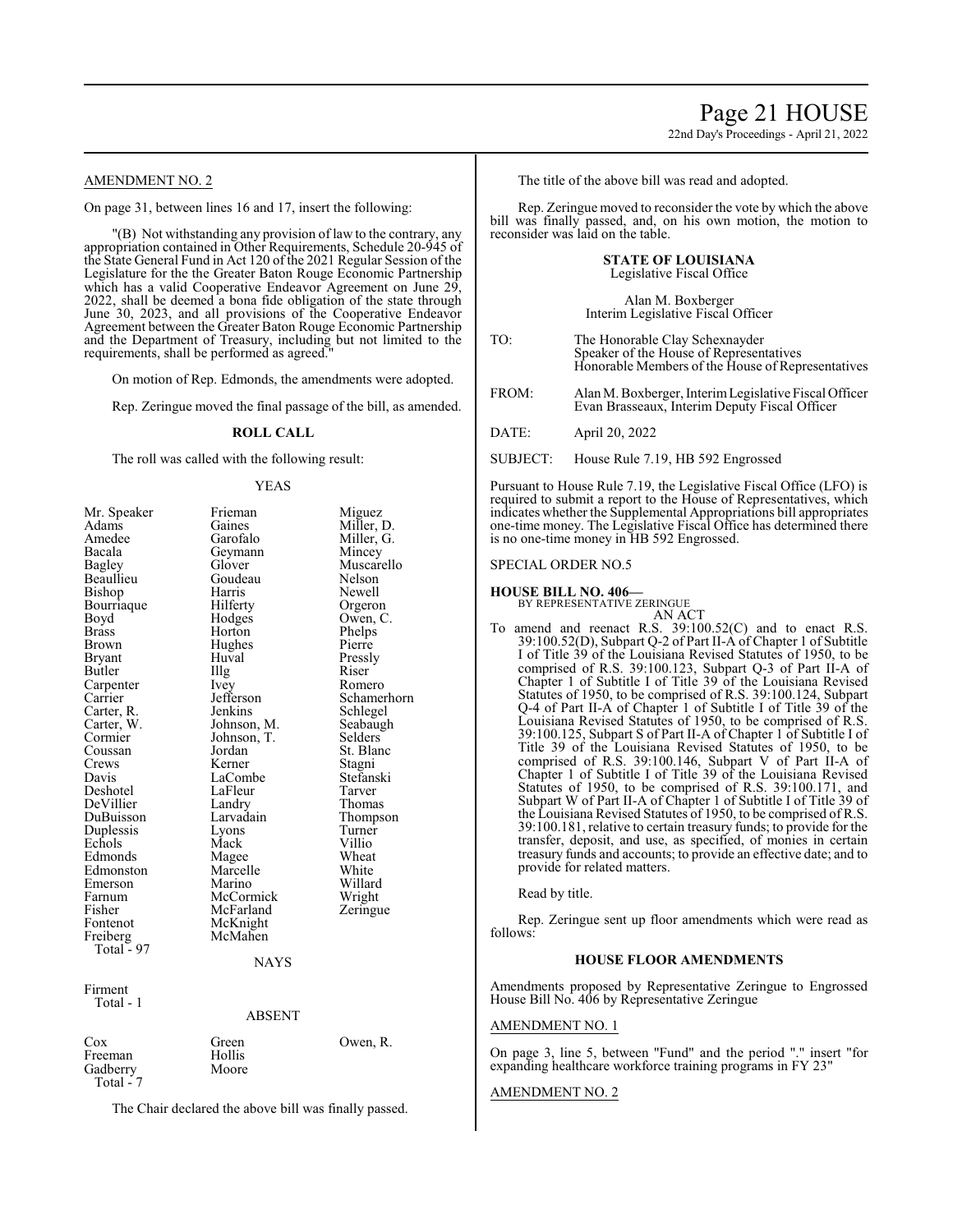# Page 22 HOUSE

22nd Day's Proceedings - April 21, 2022

On page 3, line 10, after "transfer" and before "from the" delete "\$175,000" and insert in lieu thereof "\$500,000"

#### AMENDMENT NO. 3

On page 3, line 14, after "transfer" and before "from the" delete "\$500,000" and insert in lieu thereof "\$150,000"

On motion of Rep. Zeringue, the amendments were adopted.

Rep. Bagley sent up floor amendments which were read as follows:

#### **HOUSE FLOOR AMENDMENTS**

Amendments proposed by Representative Bagley to Engrossed House Bill No. 406 by Representative Zeringue

#### AMENDMENT NO. 1

On page 4, line 19, change "\$83,491,947" to "75,491,947"

#### AMENDMENT NO. 2

On page 4, between line 25 and 26, insert the following:

"W. Notwithstanding any provision of law to the contrary, the state treasurer is authorized and directed to transfer \$8,000,000 from the State General Fund (Direct) to the Louisiana Competes Regional Economic Development Fund contingent upon the Act that originated as House Bill No. 724 of the 2022 Regular Session of the Legislature becoming law."

On motion of Rep. Bagley, the amendments were withdrawn.

Rep. McCormick sent up floor amendments which were read as follows:

#### **HOUSE FLOOR AMENDMENTS**

Amendments proposed by Representative McCormick to Engrossed House Bill No. 406 by Representative Zeringue

#### AMENDMENT NO. 1

On page 2, delete lines 8 through 12 in their entirety and at the beginning of line 13, delete "(B)" and insert "Section 2.(A)"

#### AMENDMENT NO. 2

On page 2, at the beginning of line 16, delete "(C)" and insert "(B)"

### AMENDMENT NO. 3

On page 2, at the beginning of line 19, delete "(D)" and insert "(C)"

#### AMENDMENT NO. 4

On page 2, at the beginning of line 22, delete "(E)" and insert "(D)"

#### AMENDMENT NO. 5

On page 2, at the beginning of line 25, delete "(F)" and insert "(E)"

## AMENDMENT NO. 6

On page 2, at the beginning of line 28, delete "(G)" and insert "(F)"

#### AMENDMENT NO. 7

On page 3, at the beginning of line 3, delete "(H)" and insert "(G)"

### AMENDMENT NO. 8

On page 3, at the beginning of line 6, delete "(I)" and insert "(H)" AMENDMENT NO. 9

On page 3, at the beginning of line 9, delete " $(J)$ " and insert " $(I)$ "

#### AMENDMENT NO. 10

On page 3, at the beginning of line 13, delete " $(K)$ " and insert " $(J)$ " AMENDMENT NO. 11

On page 3, at the beginning of line 17, delete  $"({\rm L})"$  and insert  $"({\rm K})"$ 

AMENDMENT NO. 12

On page 3, at the beginning of line 21, delete "(M)" and insert "(L)"

AMENDMENT NO. 13

On page 3, at the beginning of line 24, delete "(N)" and insert "(M)"

### AMENDMENT NO. 14

On page 3, at the beginning of line 27, delete "(O)" and insert "(N)"

AMENDMENT NO. 15

On page 4, at the beginning of line 1, delete "(P)" and insert "(O)"

AMENDMENT NO. 16

On page 4, at the beginning of line 5, delete " $(Q)$ " and insert " $(P)$ "

AMENDMENT NO. 17

On page 4, at the beginning of line 8, delete  $!(R)$ " and insert " $(Q)$ "

AMENDMENT NO. 18

On page 4, at the beginning of line 11, delete "(S)" and insert "(R)" AMENDMENT NO. 19

On page 4, at the beginning of line 15, delete "(T)" and insert "(S)" AMENDMENT NO. 20

On page 4, at the beginning of line 18, delete "(U)" and insert "(T)"

#### AMENDMENT NO. 21

On page 4, at the beginning of line 21, delete " $(V)$ " and insert " $(U)$ "

Rep. McCormick moved the adoption of the amendments.

Rep. Zeringue objected.

By a vote of 13 yeas and 80 nays, the amendments were rejected.

Rep. Zeringue moved the final passage of the bill, as amended.

#### **ROLL CALL**

The roll was called with the following result:

#### YEAS

Mr. Speaker Frieman McKnight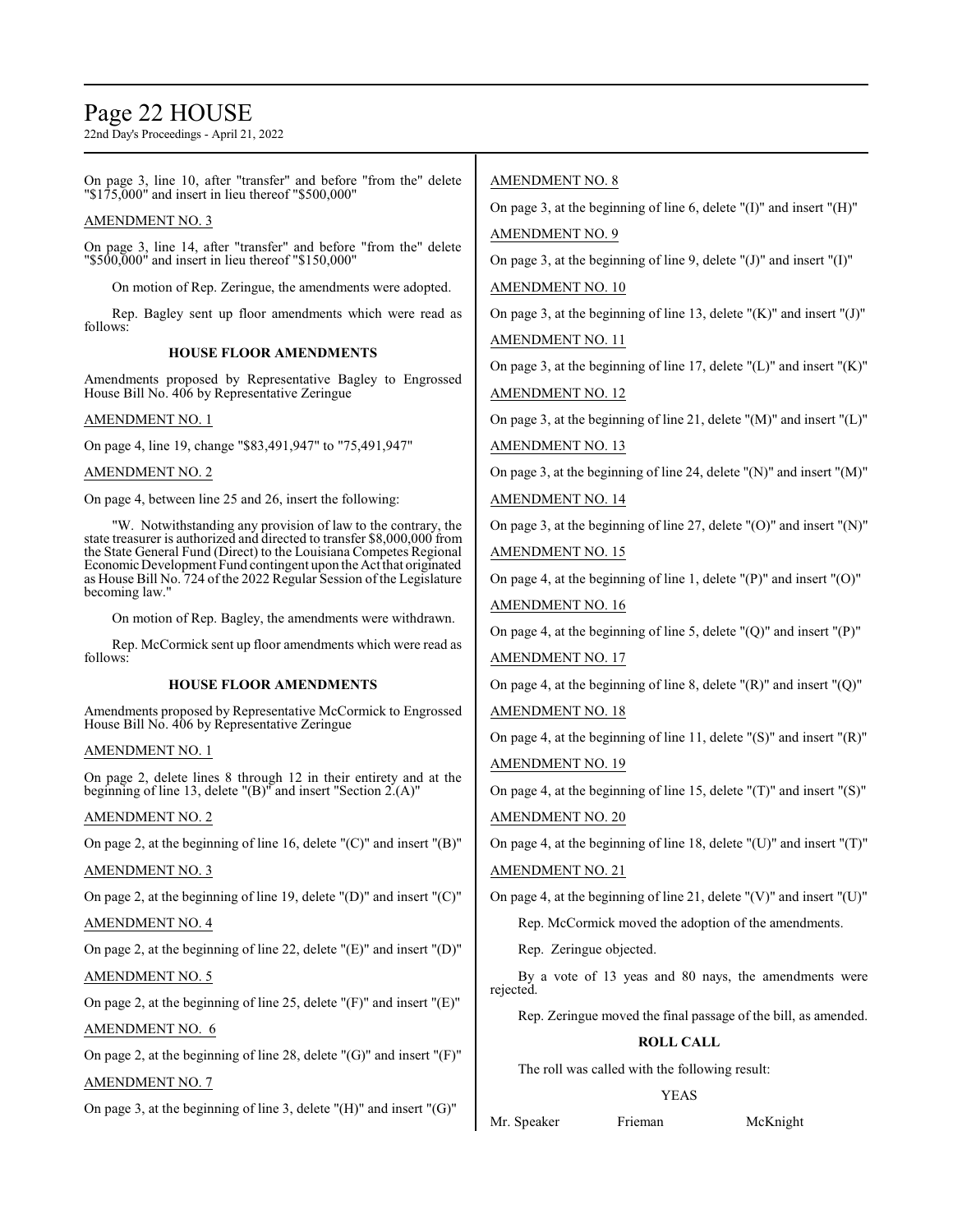22nd Day's Proceedings - April 21, 2022

Adams Gadberry McMahen<br>Amedee Gaines Miguez Amedee Gaines<br>Bacala Garofalo Bacala Garofalo Miller, D. Beaullieu Glover<br>Bishop Goudeau Bourriaque Green Nelson<br>
Boyd Harris Newell Boyd Harris Newell<br>Brass Hilferty Orgero Brass Hilferty Orgeron Brown Hodges<br>Bryant Horton Bryant Horton Pressly<br>Butler Hughes Riser Carpenter Huv<br>Carrier Hllg Carrier Illg Schamerhorn<br>Carter W. Ivev Schlegel Cormier Jefferson Seabaugh<br>
Coussan Jenkins Selders Coussan Jenkins Selders<br>Crews Johnson, M. St. Blanc Crews Johnson, M. St. Blanch<br>Davis Johnson, T. Stagni Davis Johnson, T.<br>Deshotel Jordan DeVillier Kerner Tarver<br>
DuBuisson LaCombe Thomas DuBuisson LaComb<br>
Duplessis LaFleur Duplessis LaFleur Thompson Echols Landry Turner Edmonds Larvadain Villio<br>Edmonston Lyons Wheat Edmonston Lyons Wheat<br>Emerson Mack White Emerson Mack White<br>Firment Magee Willard Firment Magee Willard<br>Fisher Marcelle Wright Fisher Marcelle<br>Fontenot Marino Freiberg McFarland Total - 95 McCormick Total - 1

Geymann Miller, Glover Miller, Hughes Riser<br>Huval Romero Ivey Schlegel<br>Jefferson Seabaugh Jordan Stefanski<br>Kerner Tarver Marino Zeringue<br>McFarland

Muscarello

#### **NAYS**

#### ABSENT

| Carter, R. | Freeman | Owen, C. |
|------------|---------|----------|
| Cox        | Hollis  | Owen, R. |
| Farnum     | Moore   | Phelps   |
| Total - 9  |         |          |

The Chair declared the above bill was finally passed.

The title of the above bill was read and adopted.

Rep. Zeringue moved to reconsider the vote by which the above bill was finally passed, and, on his own motion, the motion to reconsider was laid on the table.

#### SPECIAL ORDER NO.6

#### **HOUSE BILL NO. 465—**

BY REPRESENTATIVE ZERINGUE AN ACT

To provide for the establishment and reestablishment of agency ancillary funds, to be specifically known as internal service funds, auxiliary accounts, or enterprise funds for certain state institutions, officials, and agencies; to provide for appropriation of funds for Fiscal Year 2022-2023; to provide for an effective date; and to regulate the administration of said funds.

Read by title.

Rep. Zeringue sent up floor amendments which were read as follows:

#### **HOUSE FLOOR AMENDMENTS**

Amendments proposed by Representative Zeringue to Engrossed House Bill No. 465 by Representative Zeringue

#### AMENDMENT NO. 1

On page 2, line 5, after "agency" and before "liquidate" delete "must" and insert in lieu thereof "shall"

#### AMENDMENT NO. 2

On page 2, line 9, after "fees and" and before "revenues" delete "self generated" and insert in lieu thereof "self-generated"

On motion of Rep. Zeringue, the amendments were adopted.

Rep. Zeringue moved the final passage of the bill, as amended.

#### **ROLL CALL**

The roll was called with the following result:

#### YEAS

Mr. Speaker Gaines Miguez<br>Adams Garofalo Miller, 1 Adams Garofalo Miller, D.<br>Amedee Geymann Miller, G. Amedee Geymann<br>Bacala Glover Bacala Glover Mincey<br>Bagley Goudeau Muscar Beaullieu Green<br>Bishop Harris Harris Newell<br>
Hilferty Orgeron Bourriaque Hilferty Orgeron<br>Boyd Hodges Owen, C. Boyd Hodges<br>Brass Horton Brass Horton Phelps<br>Brown Hughes Pierre Brown Hughes<br>Bryant Huval Huval Pressly<br>Illg Riser Butler IIIg Riser<br>
Carpenter Ivey Romero Carpenter Ivey<br>Carrier Iefferson Carter, R. Jenkins Schlegel<br>Carter, W. Johnson, M. Seabaugh Johnson, M. Cormier Johnson, T. Selders<br>Coussan Jordan St. Blar Jordan St. Blanc<br>
Kerner Stagni DeVillier Kerner Stagni<br>DuBuisson LaCombe Stefanski DuBuisson LaCombe Stefans<br>Duplessis LaFleur Tarver Duplessis LaFleur<br>Echols Landry Echols Landry Thomas<br>Edmonds Larvadain Thomps Edmonston Lyons Turner<br>
Emerson Mack Villio Emerson Mack Villio<br>
Farnum Magee Wheat Farnum Magee Wheat<br>
Firment Marcelle White Firment Marcelle White<br>
Fisher Marino Willard Fisher Marino Willard Fontenot McFarland<br>Freiberg McKnight McKnight Zeringue<br>McMahen Gadberry Total  $-95$ NAYS Crews Frieman<br>Deshotel McCorn McCormick Total - 4

Goudeau Muscarello<br>Green Nelson Jefferson Schamerhorn<br>Jenkins Schlegel Larvadain Thompson<br>
Lyons Turner

### ABSENT

Cox Freeman Moore<br>Davis Hollis Owen, Owen, R. Total - 6

The Chair declared the above bill was finally passed.

The title of the above bill was read and adopted.

Rep. Zeringue moved to reconsider the vote by which the above bill was finally passed, and, on his own motion, the motion to reconsider was laid on the table.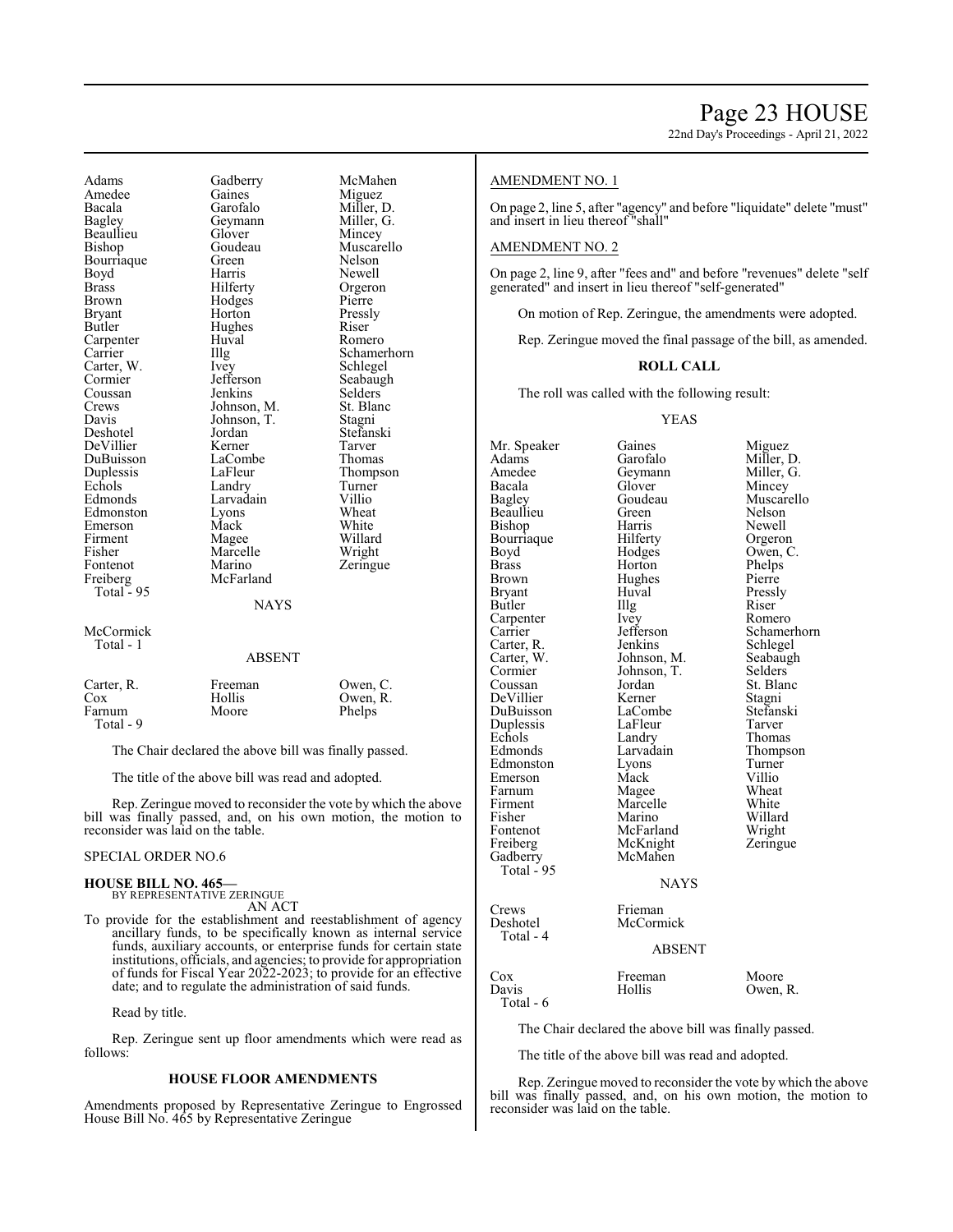# Page 24 HOUSE

22nd Day's Proceedings - April 21, 2022

|                                                                                                                                                                                                                                                                                          | <b>STATE OF LOUISIANA</b><br>Legislative Fiscal Office<br>Alan M. Boxberger<br>Interim Legislative Fiscal Officer |                                                                                                                                                                      | Firment<br>Fisher<br>Fontenot<br>Total - 99                                                           | Marino<br>McCormick<br>McFarland<br><b>NAYS</b>                                                                                                                                                                                                                                                                                                                                                   | Willard<br>Wright<br>Zeringue                                                   |
|------------------------------------------------------------------------------------------------------------------------------------------------------------------------------------------------------------------------------------------------------------------------------------------|-------------------------------------------------------------------------------------------------------------------|----------------------------------------------------------------------------------------------------------------------------------------------------------------------|-------------------------------------------------------------------------------------------------------|---------------------------------------------------------------------------------------------------------------------------------------------------------------------------------------------------------------------------------------------------------------------------------------------------------------------------------------------------------------------------------------------------|---------------------------------------------------------------------------------|
| TO:                                                                                                                                                                                                                                                                                      | The Honorable Clay Schexnayder<br>Speaker of the House of Representatives                                         | Honorable Members of the House of Representatives                                                                                                                    | Total - 0                                                                                             | <b>ABSENT</b>                                                                                                                                                                                                                                                                                                                                                                                     |                                                                                 |
| FROM:                                                                                                                                                                                                                                                                                    | Evan Brasseaux, Interim Deputy Fiscal Officer                                                                     | Alan M. Boxberger, Interim Legislative Fiscal Officer                                                                                                                | Cox<br>Freeman<br>Total - 6                                                                           | Hollis<br>Johnson, T.                                                                                                                                                                                                                                                                                                                                                                             | Moore<br>Owen, R.                                                               |
| DATE:                                                                                                                                                                                                                                                                                    | April 20, 2022                                                                                                    |                                                                                                                                                                      |                                                                                                       | The Chair declared the above bill was finally passed.                                                                                                                                                                                                                                                                                                                                             |                                                                                 |
| <b>SUBJECT:</b>                                                                                                                                                                                                                                                                          | House Rule 7.19, HB 465 Engrossed                                                                                 |                                                                                                                                                                      |                                                                                                       | The title of the above bill was read and adopted.                                                                                                                                                                                                                                                                                                                                                 |                                                                                 |
| Pursuant to House Rule 7.19, the Legislative Fiscal Office (LFO) is<br>required to submit a report to the House of Representatives, which<br>indicates whether the Ancillary Appropriations bill appropriates<br>one-time money. The Legislative Fiscal Office has determined there      |                                                                                                                   | Rep. Zeringue moved to reconsider the vote by which the above<br>bill was finally passed, and, on his own motion, the motion to<br>reconsider was laid on the table. |                                                                                                       |                                                                                                                                                                                                                                                                                                                                                                                                   |                                                                                 |
| is no one-time money in HB 465 Engrossed.                                                                                                                                                                                                                                                |                                                                                                                   | <b>SPECIAL ORDER NO.8</b>                                                                                                                                            |                                                                                                       |                                                                                                                                                                                                                                                                                                                                                                                                   |                                                                                 |
| <b>SPECIAL ORDER NO.7</b><br><b>HOUSE BILL NO. 633-</b><br>BY REPRESENTATIVE ZERINGUE<br>AN ACT<br>To provide with respect to the Revenue Sharing Fund and the<br>allocation and distribution thereof for Fiscal Year 2022-2023<br>and to provide for related matters.<br>Read by title. |                                                                                                                   | matters.                                                                                                                                                             | <b>HOUSE CONCURRENT RESOLUTION NO. 8-</b><br>BY REPRESENTATIVE SCHEXNAYDER<br>A CONCURRENT RESOLUTION | To provide for a hospital stabilization formula pursuant to Article<br>VII, Section 10.13 of the Constitution of Louisiana; to establish<br>the level and basis of hospital assessments; to establish certain<br>reimbursement enhancements for inpatient and outpatient<br>hospital services; to establish certain criteria for the<br>implementation of the formula; and to provide for related |                                                                                 |
| Rep. Zeringue moved the final passage of the bill.                                                                                                                                                                                                                                       |                                                                                                                   | Read by title.                                                                                                                                                       |                                                                                                       |                                                                                                                                                                                                                                                                                                                                                                                                   |                                                                                 |
| <b>ROLL CALL</b>                                                                                                                                                                                                                                                                         |                                                                                                                   | Rep. Zeringue moved the final passage of the bill.                                                                                                                   |                                                                                                       |                                                                                                                                                                                                                                                                                                                                                                                                   |                                                                                 |
|                                                                                                                                                                                                                                                                                          | The roll was called with the following result:                                                                    |                                                                                                                                                                      | <b>ROLL CALL</b>                                                                                      |                                                                                                                                                                                                                                                                                                                                                                                                   |                                                                                 |
| <b>YEAS</b>                                                                                                                                                                                                                                                                              |                                                                                                                   | The roll was called with the following result:                                                                                                                       |                                                                                                       |                                                                                                                                                                                                                                                                                                                                                                                                   |                                                                                 |
| Mr. Speaker<br>Adams<br>Amedee<br>Bacala<br>Bagley<br>Beaullieu<br>Bishop<br>Bourriaque<br>Boyd                                                                                                                                                                                          | Freiberg<br>Frieman<br>Gadberry<br>Gaines<br>Garofalo<br>Geymann<br>Glover<br>Goudeau<br>Green                    | McKnight<br>McMahen<br>Miguez<br>Miller, D.<br>Miller, G.<br>Mincey<br>Muscarello<br>Nelson<br>Newell                                                                | Mr. Speaker<br>Adams<br>Amedee<br>Bacala<br>Bagley<br>Beaullieu<br><b>Bishop</b>                      | <b>YEAS</b><br>Frieman<br>Gadberry<br>Gaines<br>Garofalo<br>Geymann<br>Glover<br>Goudeau                                                                                                                                                                                                                                                                                                          | McMahen<br>Miguez<br>Miller, D.<br>Miller, G.<br>Mincey<br>Muscarello<br>Nelson |

Goudeau Nelson<br>Green Newell

Hughes Pressl<br>Huval Riser

Larvadain Turner<br>Lyons Villio

Boyd Harris Orgeron<br>Brass Hilferty Owen, C Brass Hilferty Owen, C.<br>Brown Hodges Phelps Brown Hodges Phelps<br>Bryant Horton Pierre Bryant Horton Pierre<br>Butler Hughes Pressly

Carpenter Huval Riser Carrier Huval Riser Romero

Cormier Jenkins Seabaugh<br>Coussan Johnson, M. Selders Coussan Johnson, M. Selders Crews Johnson, T. St. Blanc Crews Johnson, T. St. Blanch<br>Davis Jordan Stagni

Deshotel Kerner Stefanski DeVillier LaCombe Tarver DuBuisson LaFleur Thomas Duplessis Landry Thompson<br>
Echols Larvadain Turner

Edmonds Lyons Villio

Carter, R. Ivey Schamerhorn<br>
Carter, W. Jefferson Schlegel

Bourriaque Green<br>Boyd Harris

Carter, R. Vey<br>Carter, W. Jefferson<br>Cormier Jenkins

Davis Jordan<br>Deshotel Kerner

Carrier<br>Carter, R.

Edmonston

Bourriaque Goudeau Nelson<br>Boyd Green Newell Boyd Green Newell<br>Brass Harris Orgeron Brass Harris Orgeron<br>Brown Hilferty Owen, C Brown Hilferty Owen, C.<br>Bryant Hodges Phelps Bryant Hodges Phelps<br>Butler Horton Pierre Carpenter Hughes Pressl<br>Carrier Huval Riser Carrier Huval Riser<br>Carter, R. Illg Romero Carter, R. Illg<br>Carter, W. Ivey Cormier Jefferson<br>Coussan Jenkins Coussan Jenkins Seabaugh<br>Crews Johnson, M. Selders Crews Johnson, M.<br>Davis Jordan Deshotel Kerner Stagni<br>
DeVillier LaCombe Stefanski DuBuisson LaFleur Tarver Edmonds Lyons Turner Edmonston Mack Villio<br>Emerson Magee Wheat

Horton Pierre<br>Hughes Pressly Jordan St. Blanc<br>Kerner Stagni LaCombe<br>LaFleur Tarver Duplessis Landry Thomas Echols Larvadain Thompson Emerson Magee Wheat<br>
Farnum Marcelle White Marcelle

Carter, W. Ivey Schamerhorn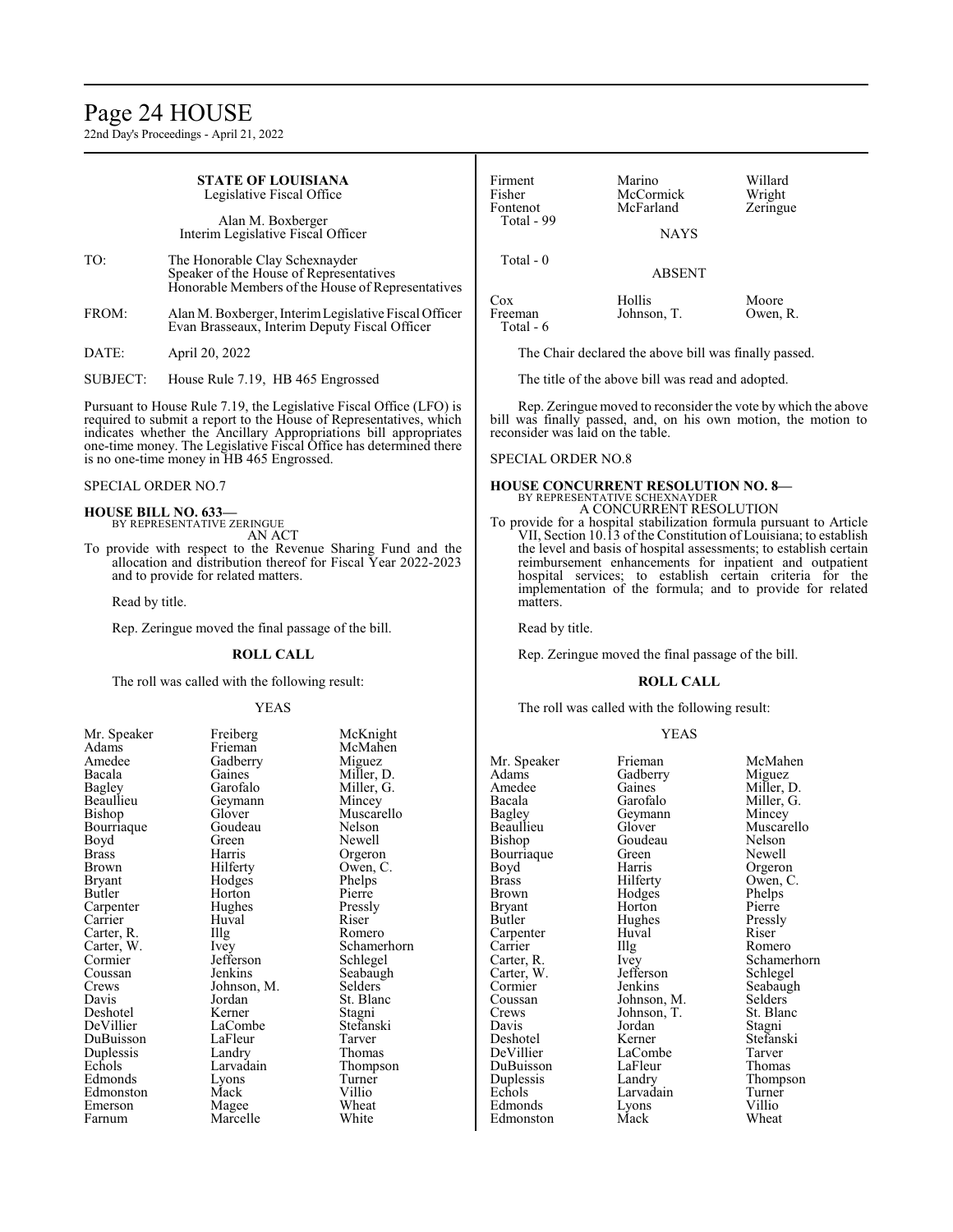# Page 25 HOUSE

22nd Day's Proceedings - April 21, 2022

| Emerson<br>Farnum<br>Firment<br>Fisher<br>Fontenot<br>Freiberg<br>Total $-100$ | Magee<br>Marcelle<br>Marino<br>McCormick<br>McFarland<br>McKnight<br><b>NAYS</b> | White<br>Willard<br>Wright<br>Zeringue |
|--------------------------------------------------------------------------------|----------------------------------------------------------------------------------|----------------------------------------|
| Total $-0$                                                                     | <b>ABSENT</b>                                                                    |                                        |

| Cox       | Hollis | Owen, R. |
|-----------|--------|----------|
| Freeman   | Moore  |          |
| Total - 5 |        |          |

The Chair declared the above bill was finally passed.

The title of the above bill was read and adopted.

Rep. Zeringue moved to reconsider the vote by which the above bill was finally passed, and, on his own motion, the motion to reconsider was laid on the table.

#### SPECIAL ORDER NO.9

#### **HOUSE BILL NO. 755—**

BY REPRESENTATIVES SCHEXNAYDER AND ZERINGUE AN ACT

To amend and reenact R.S. 39:100.44.1(B)(4), (E), (H)(3), and (J), relative to the disbursement of monies received from the American Rescue Plan Act of 2021; to make changes to the Louisiana Loggers Relief Program; to provide for an effective date; and to provide for related matters.

Read by title.

Rep. Zeringue moved the final passage of the bill.

#### **ROLL CALL**

The roll was called with the following result:

#### YEAS

| Mr. Speaker | Freiberg    | McMahen    |
|-------------|-------------|------------|
| Adams       | Frieman     | Miguez     |
| Amedee      | Gadberry    | Miller, D. |
| Bacala      | Gaines      | Miller, G. |
| Bagley      | Garofalo    | Mincey     |
| Beaullieu   | Geymann     | Muscarelle |
| Bishop      | Glover      | Nelson     |
| Bourriaque  | Goudeau     | Newell     |
| Boyd        | Green       | Orgeron    |
| Brass       | Harris      | Owen, C.   |
| Brown       | Hilferty    | Phelps     |
| Bryant      | Hodges      | Pierre     |
| Butler      | Horton      | Pressly    |
| Carpenter   | Hughes      | Riser      |
| Carrier     | Huval       | Romero     |
| Carter, R.  | Illg        | Schamerho  |
| Carter, W.  | Jefferson   | Schlegel   |
| Cormier     | Jenkins     | Seabaugh   |
| Coussan     | Johnson, M. | Selders    |
| Crews       | Johnson, T. | St. Blanc  |
| Davis       | Jordan      | Stagni     |
| Deshotel    | Kerner      | Stefanski  |
| DeVillier   | LaCombe     | Tarver     |
| DuBuisson   | LaFleur     | Thomas     |
| Duplessis   | Landry      | Thompson   |
| Echols      | Larvadain   | Turner     |
| Edmonds     | Lyons       | Villio     |
|             |             |            |

Gadberry Miller, D.<br>Gaines Miller, G. Gaines Miller, G.<br>Garofalo Mincey Garofalo Mincey<br>Geymann Muscar Muscarello<br>Nelson Glover Nelson<br>Goudeau Newell Green Orgeron<br>Harris Owen, C Owen, C.<br>Phelps Hilferty<br>Hodges Pierre Pressly<br>Riser Huval Romero<br>Illg Schamer Schamerhorn<br>Schlegel Seabaugh<br>Selders Johnson, M. Selders<br>Johnson, T. St. Blanc Johnson, T. St. Blanch<br>Jordan Stagni Stefanski<br>Tarver LaCombe Tarver<br>
LaFleur Thomas Thompson<br>Turner Larvadain Turner<br>Lyons Villio

| Edmonston<br>Emerson<br>Farnum<br>Firment<br>Fisher<br>Fontenot<br>Total - 98 | Mack<br>Magee<br>Marcelle<br>Marino<br>McCormick<br>McFarland<br><b>NAYS</b> | Wheat<br>White<br>Willard<br>Wright<br>Zeringue |
|-------------------------------------------------------------------------------|------------------------------------------------------------------------------|-------------------------------------------------|
| Total $-0$                                                                    | <b>ABSENT</b>                                                                |                                                 |
| Cox<br>Freeman<br>Hollis<br>Total - 7                                         | Ivey<br>McKnight<br>Moore                                                    | Owen, R.                                        |

The Chair declared the above bill was finally passed.

The title of the above bill was read and adopted.

Rep. Zeringue moved to reconsider the vote by which the above bill was finally passed, and, on his own motion, the motion to reconsider was laid on the table.

#### SPECIAL ORDER NO.10

#### **HOUSE BILL NO. 1011—**

BY REPRESENTATIVE SCHEXNAYDER AN ACT

To appropriate funds for Fiscal Year 2022-2023 to defray the expenses of the Louisiana Legislature, including the expenses of the House of Representatives and the Senate, of legislative service agencies, and of the Louisiana State Law Institute; to provide for the salary, expenses, and allowances of members, officers, staff, and agencies of the Legislature; to provide with respect to the appropriations and allocations herein made; and to provide for related matters.

Read by title.

Rep. Zeringue moved the final passage of the bill.

#### **ROLL CALL**

The roll was called with the following result:

#### YEAS

Mr. Speaker Frieman McMahen<br>Adams Gadberry Miguez Adams Gadberry<br>Amedee Gaines Bagley Geymann<br>Beaullieu Glover Bourriaque Green<br>Boyd Harris Carpenter Huv<br>Carrier Hllg Carter, W. Jefferson<br>Cormier Jenkins DeVillier

Goudeau Nelson<br>Green Newell Boyd Harris Orgeron<br>Brass Hilferty Owen, C Brass Hilferty Owen, C.<br>Brown Hodges Phelps Brown Hodges Phelps<br>Bryant Horton Pierre Bryant Horton Pierre<br>Butler Hughes Pressly Hughes Pressl<br>Huval Riser Carrier IIIg Romero<br>Carter, R. Ivey Schamer Cormier Jenkins Seabaugh<br>Coussan Johnson M. Selders Coussan Johnson, M. Selders<br>Crews Johnson, T. St. Blanc Crews Johnson, T. St. Blanch<br>Davis Jordan Stagni Deshotel Kerner Stefans<br>DeVillier LaCombe Tarver

Amedee Gaines Miller, D.<br>Bacala Garofalo Miller, G. Bacala Garofalo Miller, G.<br>Bagley Geymann Mincey Beaullieu Glover Muscarello Ivey Schamerhorn<br>Jefferson Schlegel Jordan Stagni<br>Kerner Stefanski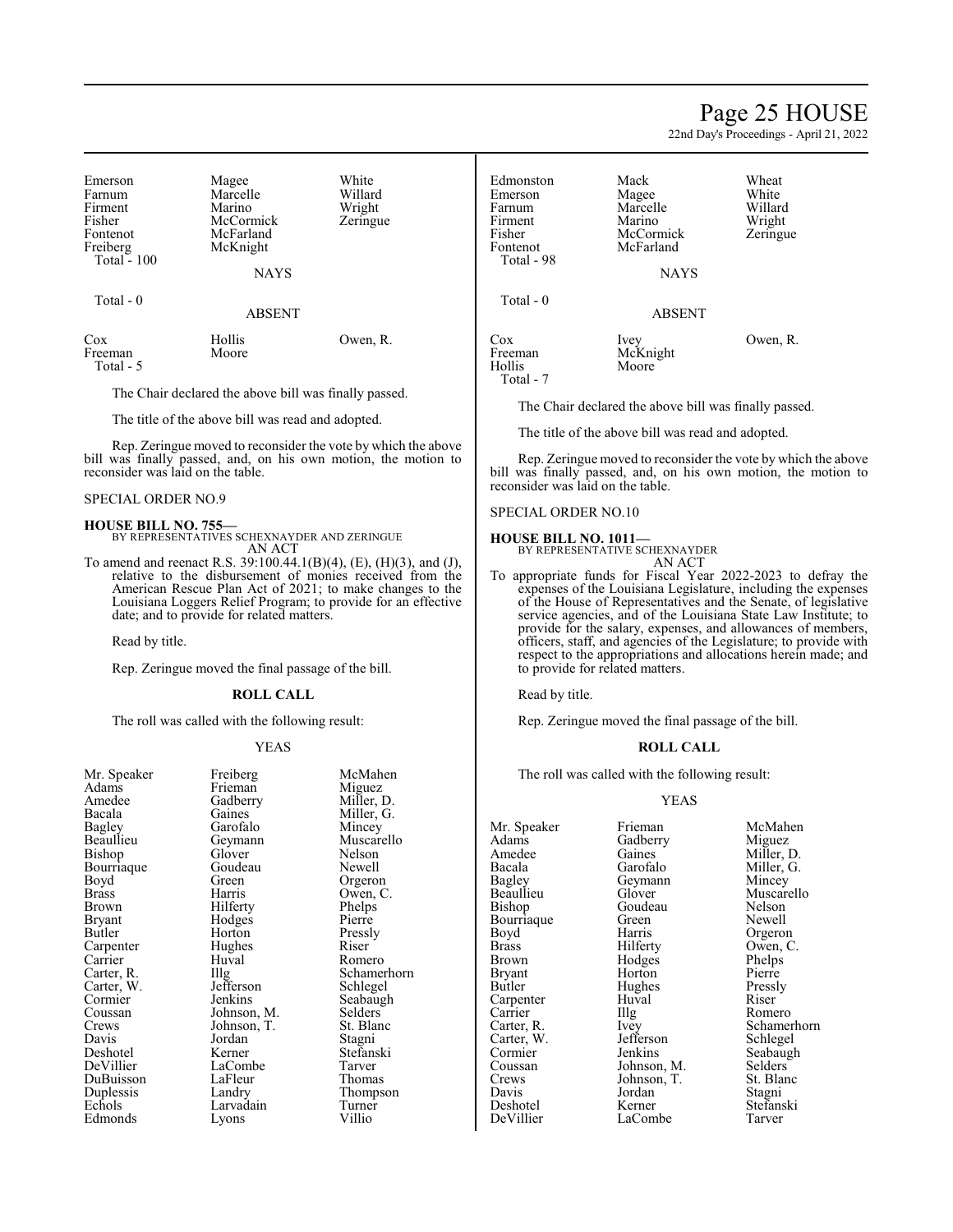# Page 26 HOUSE

22nd Day's Proceedings - April 21, 2022

| DuBuisson<br>Duplessis<br>Echols<br>Edmonds<br>Edmonston<br>Emerson<br>Farnum<br>Firment<br>Fisher<br>Fontenot<br>Freiberg<br>Total - $100$<br>Total - 0 | LaFleur<br>Landry<br>Larvadain<br>Lyons<br>Mack<br>Magee<br>Marcelle<br>Marino<br>McCormick<br>McFarland<br>McKnight<br><b>NAYS</b> | Thomas<br>Thompson<br>Turner<br>Villio<br>Wheat<br>White<br>Willard<br>Wright<br>Zeringue |
|----------------------------------------------------------------------------------------------------------------------------------------------------------|-------------------------------------------------------------------------------------------------------------------------------------|-------------------------------------------------------------------------------------------|
|                                                                                                                                                          | <b>ABSENT</b>                                                                                                                       |                                                                                           |
| Cox<br>Freeman<br>Total - 5                                                                                                                              | Hollis<br>Moore                                                                                                                     | Owen, R.                                                                                  |
|                                                                                                                                                          |                                                                                                                                     |                                                                                           |

The Chair declared the above bill was finally passed.

The title of the above bill was read and adopted.

Rep. Zeringue moved to reconsider the vote by which the above bill was finally passed, and, on his own motion, the motion to reconsider was laid on the table.

#### **STATE OF LOUISIANA** Legislative Fiscal Office

Alan M. Boxberger Interim Legislative Fiscal Officer

- TO: The Honorable Clay Schexnayder Speaker of the House of Representatives Honorable Members of the House of Representatives
- FROM: Alan M. Boxberger, InterimLegislative Fiscal Officer Evan Brasseaux, Interim Deputy Fiscal Officer
- DATE: April 20, 2022
- SUBJECT: House Rule 7.19, HB 1011 Engrossed

Pursuant to House Rule 7.19, the Legislative Fiscal Office (LFO) is required to submit a report to the House of Representatives, which indicates whether the Legislative Expense bill appropriates one-time money. The Legislative Fiscal Office has determined there is no one-time money in HB 1011 Engrossed.

#### **Suspension of the Rules**

On motion of Rep. Magee, the rules were suspended in order to take up and consider Petitions, Memorials, and Communications at this time.

## **Petitions, Memorials, and Communications**

The following petitions, memorials, and communications were received and read:

### **Message from the Senate**

## **SENATE BILLS**

#### April 21, 2022

To the Honorable Speaker and Members of the House of Representatives:

I am directed to inform your honorable body that the Senate has finally passed the following Senate Bills:

Senate Bill Nos. 311, 320, 324, 337, 349, 431, 449 and 471

Respectfully submitted,

YOLANDA J. DIXON Secretary of the Senate

## **Senate Bills and Joint Resolutions on First Reading**

The following Senate Bills and Joint Resolutions on first reading were taken up, read, and placed upon the calendar for their second reading:

# **SENATE BILL NO. 311—** BY SENATOR MILLIGAN

AN ACT

To enact R.S. 29:726(E)(30) and (31), relative to the Governor's Office of Homeland Security and Emergency Preparedness; to provide for authority and responsibilities; to provide for promulgation of rules; to provide for an annual emergency preparedness class; to provide for disbursement of assets and diversion of resources during an emergency; and to provide for related matters.

Read by title.

Lies over under the rules.

**SENATE BILL NO. 320—** BY SENATOR HENRY

AN ACT

To enact R.S. 27:244(D), relative to the casino operating contract; to temporarily suspend the requirement of certain provisions; to clarify that certain activities are not suspended; and to provide for related matters.

Read by title.

Lies over under the rules.

#### **SENATE BILL NO. 324—** BY SENATOR CARTER

AN ACT

To amend and reenact R.S. 37:761(A)(4) and (C) and 764(A)(2) and  $(5)$  and  $(D)$  and to repeal R.S.  $37:761(D)$  and  $764(E)$ , relative to qualifications for licensure by the Louisiana State Board of Dentistry; to provide for licensing examinations for dentists; to provide for citizenship requirements for dental hygienists; to provide for licensing examinations for dental hygienists; and to provide for related matters.

Read by title.

Lies over under the rules.

**SENATE BILL NO. 337—** BY SENATOR SMITH

AN ACT

To amend and reenact R.S. 14:98.8(C), relative to driving offenses; to provide relative to operating a vehicle while under suspension for certain prior offenses; to provide enhanced penalties for operating a vehicle while under suspension for a third or subsequent offense of operating while intoxicated; and to provide for related matters.

Read by title.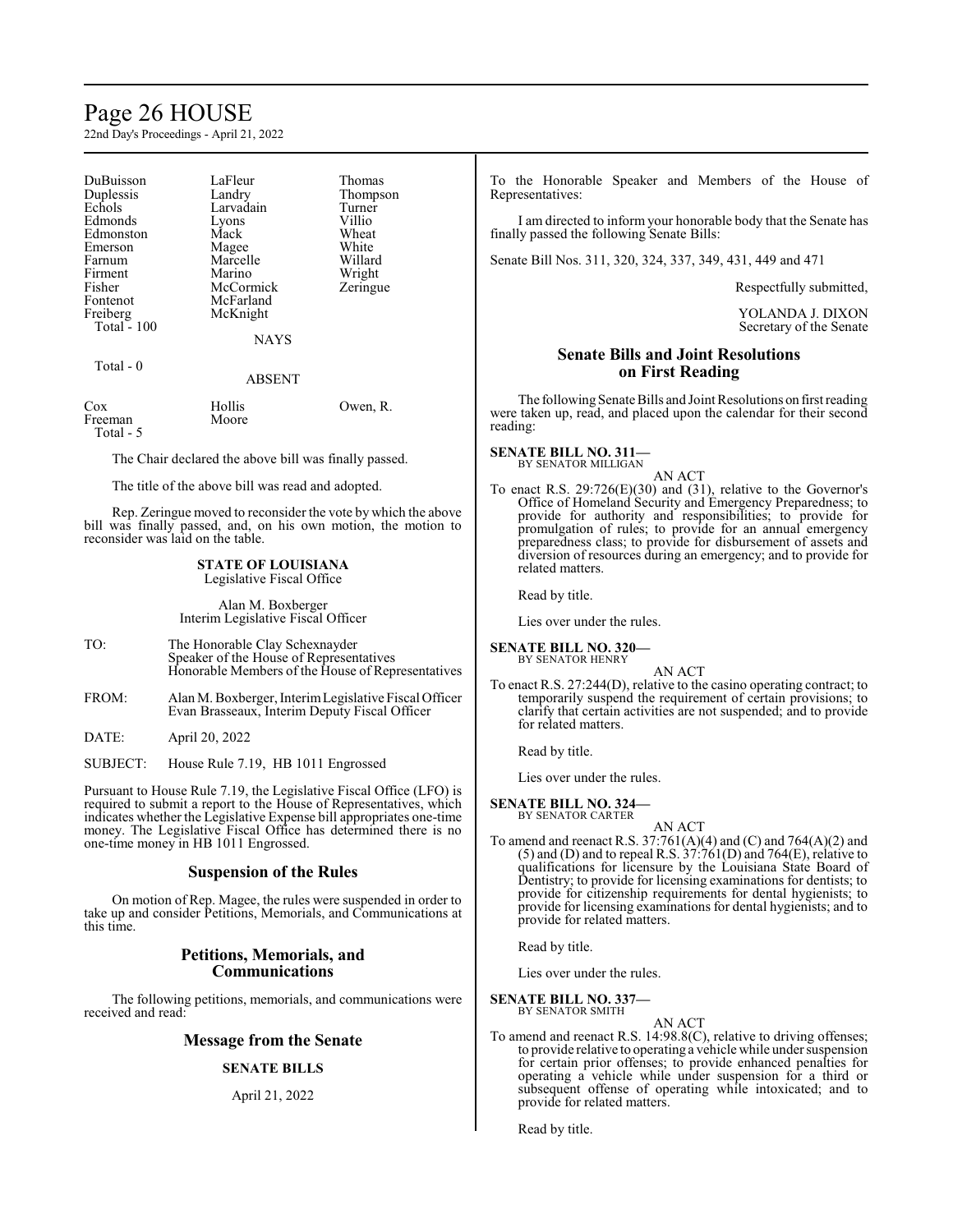# Page 27 HOUSE

22nd Day's Proceedings - April 21, 2022

Lies over under the rules.

#### **SENATE BILL NO. 349—** BY SENATOR CARTER

AN ACT

To amend and reenact R.S.  $37:753(C)(1)(a)$  and  $(E)$  and to repeal R.S.  $37:753(C)(1)(c)$  and (K), relative to the membership of Louisiana State Board of Dentistry; to provide for terms of service; to provide for term limits; to provide for the filling of vacancies; to repeal outdated provisions; to provide for the terms ofmembers currently serving partial terms; and to provide for related matters.

Read by title.

Lies over under the rules.

### **SENATE BILL NO. 431—**

BY SENATOR ROBERT MILLS AN ACT

To amend and reenact R.S. 4:228(F), relative to horse racing; to provide for offtrack wagering facility locations; to provide for prohibitions; to provide for exceptions; and to provide for related matters.

Read by title.

Lies over under the rules.

#### **SENATE BILL NO. 449—** BY SENATOR LUNEAU

AN ACT

To enact R.S. 18:1300.26, relative to video draw poker devices; to authorize the governing authority of Natchitoches Parish to call and conduct a referendum election on a proposition to allow the operation of video draw poker devices in the parish; to provide for procedures for the calling and holding of the election; and to provide for related matters.

Read by title.

Lies over under the rules.

**SENATE BILL NO. 471—** BY SENATOR MILLIGAN AND REPRESENTATIVE MIKE JOHNSON AN ACT

To enact R.S. 38:2191.1, relative to public contracts; to provide for foreign sources of funds for gifts and contracts involving state agencies and political subdivisions; to provide for reporting of sources of monies used as gifts or grants or in contracts involving state agencies and political subdivisions; and to provide for related matters.

Read by title.

Lies over under the rules.

### **Suspension of the Rules**

On motion of Rep. Mack, the rules were suspended in order to take up and consider Introduction of Resolutions, House and House Concurrent at this time.

## **Introduction of Resolutions, House and House Concurrent**

The following members introduced the following entitled House and House Concurrent Resolutions, which were read the first time by their titles and placed upon the calendar for their second reading:

#### **HOUSE RESOLUTION NO. 79—**

BY REPRESENTATIVE MACK A RESOLUTION

To urge and request the division of administration to study the costs and benefits for fire protection officers to participate in life, health, or other insurance programs sponsored by the office of group benefits.

Read by title.

Lies over under the rules.

# **HOUSE CONCURRENT RESOLUTION NO. 80—**

BY REPRESENTATIVE CREWS A CONCURRENT RESOLUTION

To direct the office of public health of the Louisiana Department of Health to conduct a comprehensive assessment of this state's response and outcomes with respect to the COVID-19 pandemic and to report the findings of the assessment to the legislative committees on health and welfare.

Read by title.

Lies over under the rules.

# **HOUSE CONCURRENT RESOLUTION NO. 81—** BY REPRESENTATIVE MINCEY

A CONCURRENT RESOLUTION

To create the Workforce Opportunity and Readiness Task Force to study workforce readiness programs and activities in the state's public schools, identify successful programs and practices, and develop recommendations for improvement and to provide for submission of an initial and final written report of findings and recommendations by January 16, 2023, and January 15, 2024, respectively.

Read by title.

Lies over under the rules.

#### **HOUSE CONCURRENT RESOLUTION NO. 82—** BY REPRESENTATIVE WHEAT A CONCURRENT RESOLUTION

To commend the members of the United States Armed Forces for their service and to proclaim May 2022 as Military Appreciation Month.

Read by title.

On motion of Rep. Wheat, and under a suspension of the rules, the resolution was adopted.

Ordered to the Senate.

# **HOUSE CONCURRENT RESOLUTION NO. 83—** BY REPRESENTATIVE GAROFALO

A CONCURRENT RESOLUTION

To create the Louisiana All-Payer Claims Database Task Force to study and make recommendations regarding the implementation of an all-payer claims database to facilitate the aggregation and use of health insurance and government health benefits claims data in Louisiana.

Read by title.

Lies over under the rules.

#### **HOUSE CONCURRENT RESOLUTION NO. 84—** BY REPRESENTATIVE KERNER

A CONCURRENT RESOLUTION

To memorialize the United States Congress to take such actions as are necessary to review and reform the National Flood Insurance Program's pricing methodology known as Risk Rating 2.0.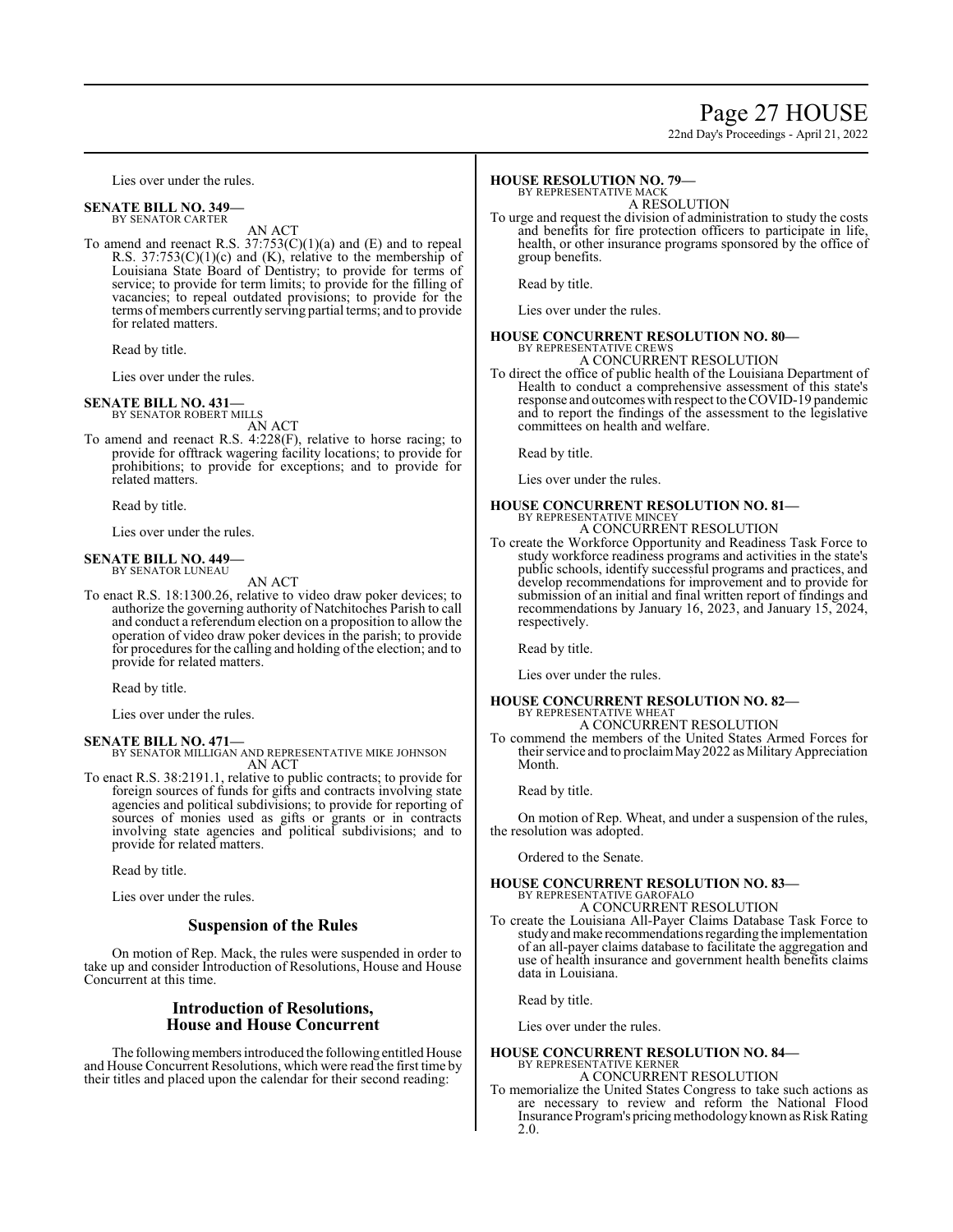# Page 28 HOUSE

22nd Day's Proceedings - April 21, 2022

Read by title.

Lies over under the rules.

#### **HOUSE CONCURRENT RESOLUTION NO. 85—**

BY REPRESENTATIVE TRAVIS JOHNSON A CONCURRENT RESOLUTION

To urge and request the Louisiana Workforce Commission to study the feasibility of creating facilities that provide virtual workshops and training and remote work stations in order to stimulate workforce development.

Read by title.

Lies over under the rules.

# **Privileged Report of the Legislative Bureau**

#### April 21, 2022

To the Speaker and Members of the House of Representatives:

I am directed by your Legislative Bureau to submit the following report:

Senate Bill No. 26 Reported without amendments.

Senate Bill No. 55 Reported without amendments.

Senate Bill No. 113 Reported without amendments.

Senate Bill No. 205 Reported without amendments.

Respectfully submitted,

DODIE HORTON Chair

# **Suspension of the Rules**

On motion of Rep. Harris, the rules were suspended to permit the Committee on Education to submit their weekly schedule on a day other than required by House Rule 14.23.

### **Suspension of the Rules**

On motion of Rep. Bagley, the rules were suspended to permit the Committee on Health and Welfare to submit their weekly schedule on a day other than required by House Rule 14.23.

### **Suspension of the Rules**

On motion ofRep. Zeringue, the rules were suspended to permit the Committee on Appropriations to meet on Monday, April 25, 2022, and considerthe following legislative instruments that were not listed on the weekly committee schedule as required by House Rule 14.23:

House Bill Nos. 477 and 860

### **Leave of Absence**

Rep. Freeman - 1 day

### **Adjournment**

On motion of Rep. Thompson, at 3:31 P.M., the House agreed to adjourn until Monday, April 25, 2022, at 2:00 P.M.

The Speaker of the House declared the House adjourned until 2:00 P.M., Monday, April 25, 2022.

> MICHELLE D. FONTENOT Clerk of the House

ANGELA S. SMITH Assistant Clerk of the House / Journal Clerk

# **Committee Meeting Notices**

The following committees posted notices as follows:

Committee on Appropriations

Will meet at: 9:00 a.m.

Date: Monday, April 25, 2022

Location: Committee Room 5

Remarks:

- **HB 29 NELSON APPROPRIATIONS** (Constitutional Amendment) To require the legislature to appropriate no less than fifty percent of nonrecurring state revenues for application to certain state retirement system unfunded accrued liability
- **HB 31 TARVER, PHILLIP RETIREMENT/STATE SYSTEMS** (Constitutional Amendment) Dedicates a certain amount of state nonrecurring revenue to state retirement systems for supplemental benefit payments
- **HB 55 BUTLER MEDICAID** Provides for Medicaid coverage of dental care for certain residents of intermediate care facilities
- **HB 65 ZERINGUE JUDGES** Provides with respect to annual financial reports on district and local court funding and expenses
- **HB 80 EDMONDS BUDGETARY CONTROLS** Restricts spending of state general fund revenue-direct to 98% of the official forecast
- **HB 90 MARCELLE HEALTH/LDH** Creates the office on women's health within the La. Department of Health and provides for the duties and functions of the office
- **HB 329 ZERINGUE TAX APPEALS/BOARD** Provides for the payment of certain judgments issued by the Board of Tax Appeals for approved claims
- **HB 477 COUSSAN (TBA) DISTRICT ATTORNEYS**  Provides for newassistant district attorneypositions for various judicial districts in the state **(Subject to Rule Suspension)**
- **HB 724 BAGLEY ECONOMIC DEVELOPMENT**  Establishes a grant program for site development and improvement
- **HB 860 MCFARLAND (TBA) TRANSPORTATION**  Provides relative to the use of certain monies in the Transportation Trust Fund by the Department of Transportation and Development **(Subject to Rule Suspension)**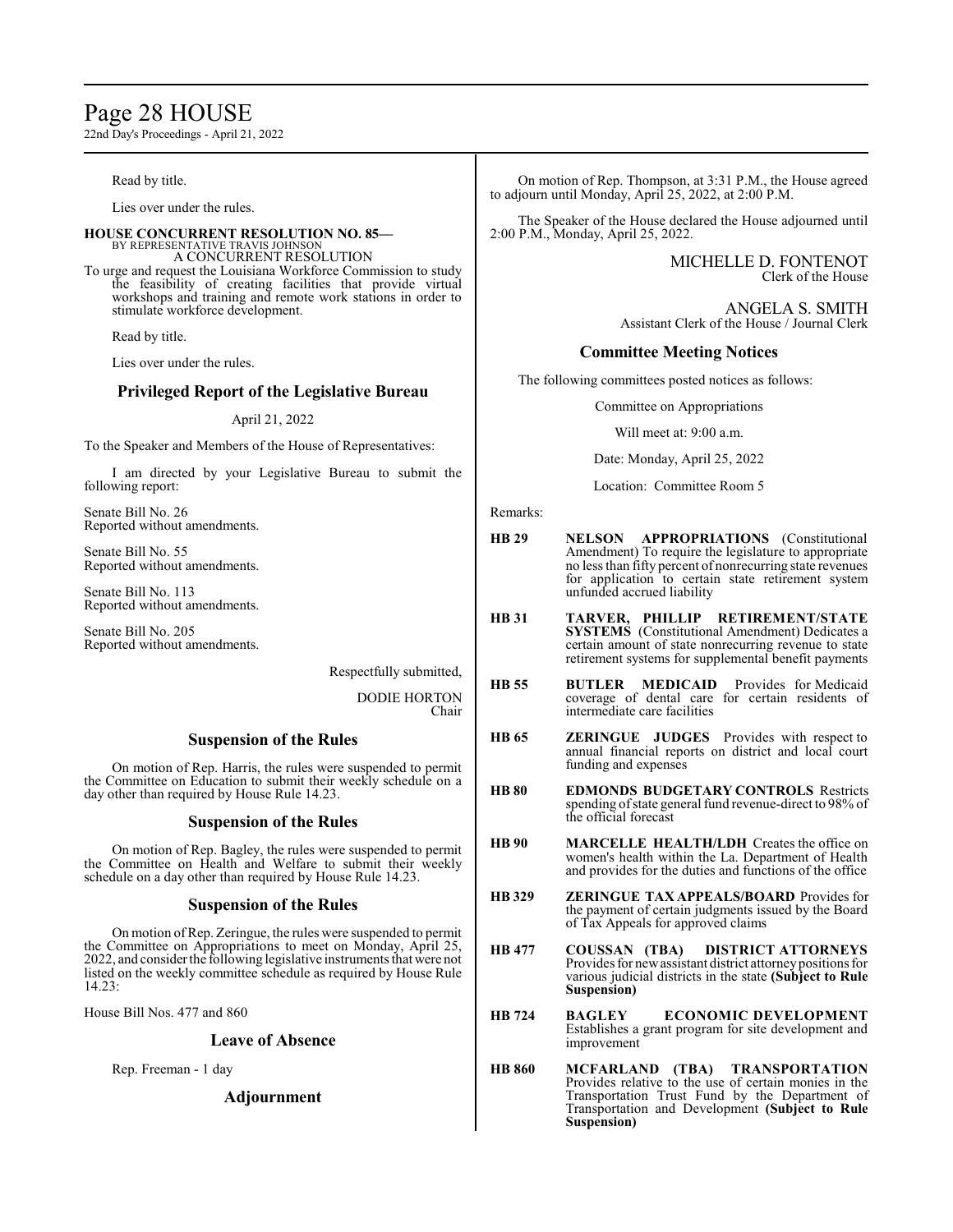# Page 29 HOUSE

22nd Day's Proceedings - April 21, 2022

#### **HR 30 ZERINGUE JUDGES** Establishes a task force to study the funding and workload of judicial districts and circuits

Any person who does not feel comfortable giving testimony in person may submit a prepared statement in accordance with House Rule 14.33 in lieu of appearing before the committee:

A. Any interested person or any committee member may file with the committee a prepared statement concerning a specific instrument or matter under consideration by the committee or concerning any matter within the committee's scope of authority, and the committee records shall reflect receipt of such statement and the date and time thereof.

B. Any person who files a prepared statement which contains data or statistical information shall include in such prepared statement sufficient information to identify the source of the data or statistical information. For the purposes of this Paragraph, the term "source" shall mean a publication, website, person, or other source fromwhich the data or statistical information contained in the prepared statement was obtained by the person or persons who prepared the statement.

NOTE: Statements emailed to h-app@legis.la.gov and received prior to noon on Friday, April 22, 2022, will be distributed to the committee members prior to the meeting.

> JEROME "ZEE" ZERINGUE Chairman

Committee on Civil Law and Procedure

Will meet at: 10:00 a.m.

Date: Monday, April 25, 2022

Location: Committee Room 4

Remarks:

- **HB 4 TARVER, PHILLIP BESE** (Constitutional Amendment) Eliminates the gubernatorial appointment of three members of the State Board of Elementary and Secondary Education, providing for an all-elected membership and reducing the membership to eight
- **HB 53 FRIEMAN HEALTH** (Constitutional Amendment) Provides with respect to autonomy in making personal health care decisions
- **HB 250 MAGEE SCHOOLS** (Constitutional Amendment) Provides for appropriations from the Education Excellence Fund
- **HB 702 JORDAN CIVIL/IMMUNITY** Provides relative to liability for certain actions by peace officers
- **HB 953 SEABAUGH RELIGIOUS ORGANIZATIONS**  Provides relative to the free exercise of religion

Any person who does not feel comfortable giving testimony in person may submit a prepared statement in accordance with House Rule 14.33 in lieu of appearing before the committee:

A. Any interested person or any committee member may file with the committee a prepared statement concerning a specific instrument or matter under consideration by the committee or concerning any matter within the committee's scope of authority, and the committee records shall reflect receipt of such statement and the date and time thereof.

B. Any person who files a prepared statement which contains data or statistical information shall include in such prepared statement sufficient information to identify the source of the data or statistical information. For the purposes of this Paragraph, the term "source" shall mean a publication, website, person, or other source fromwhich the data or statistical information contained in the prepared statement was obtained by the person or persons who prepared the statement.

NOTE: Statements emailed to h-clp@legis.la.gov and received prior to noon on Friday, April 22, 2022, will be distributed to the committee members prior to the meeting.

> GREGORY A. MILLER Chairman

Committee on Commerce

Will meet at: 9:30 a.m.

Date: Monday, April 25, 2022

Location: Committee Room 1

Remarks:

- **HB 303 FREEMAN DISCRIMINATION** Provides relative to discrimination in sale or rental of housing and other prohibited practices
- **HB 342 HODGES FINANCIAL INSTITUTIONS** Provides relative to discrimination by financial institutions
- **HB 555 OWEN, CHARLES LICENSING** Provides relative to occupational licenses
- **HB 565 BACALA FIRE PROTECT/FIRE MARSHAL** Provides relative to duties of the fire marshal
- **HB 597 FREEMAN BOARDS/COMMISSIONS** Provides relative to occupational licensing
- **HB 639 PRESSLY LICENSING** Provides relative to occupational licensing for workers with criminal histories
- **HB 665 WILLARD HOUSING** Provides relative to the Louisiana Equal Housing Opportunity Act
- **HB 806 FREEMAN COMMERCIAL REGULATIONS**  Provides relative to solar and battery storage
- **HB 971 ROMERO CONTRACTORS** Provides relative to home improvement contracting
- **HB1015 SCHEXNAYDER ECONOMIC DEVELOPMENT**  Provides relative to financial incentives for events held in Louisiana
- **HB 1040 LACOMBE COMMERCE** Provides relative to payment processing services
- **HB 1048 MCKNIGHT ECONOMIC DEVELOPMENT**  Provides relative to economic development
- **HR 25 ORGERON ENERGY PRODUCTION** Urges and requests the Louisiana Public Service Commission to investigate the benefits, feasibility, and pathways to achieving 5-gigawatts of offshore wind energy development by 2035
- **SB 381 WARD LOANS** Creates the "Louisiana Credit Access Loan Act". (gov sig)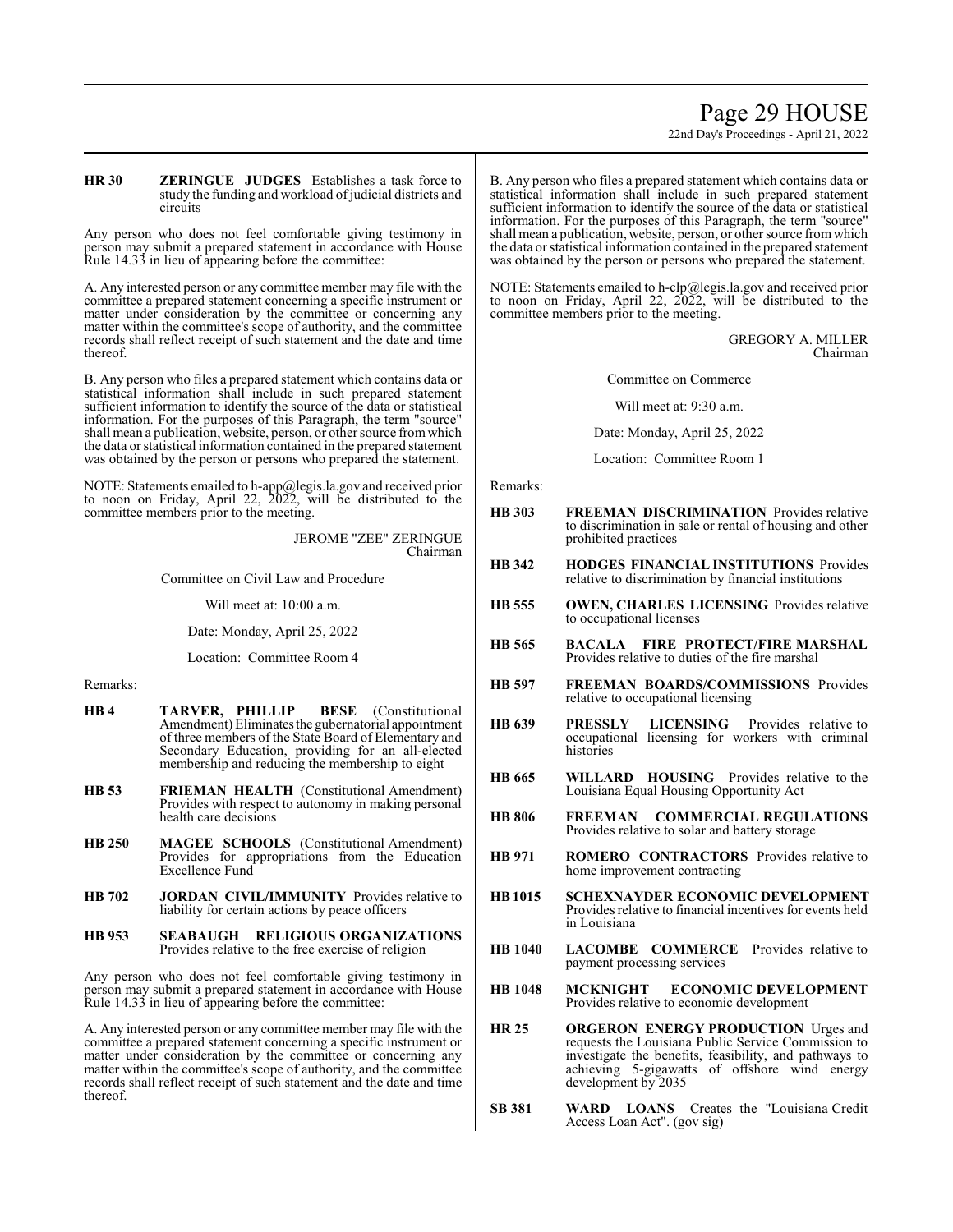# Page 30 HOUSE

22nd Day's Proceedings - April 21, 2022

Any person who does not feel comfortable giving testimony in person may submit a prepared statement in accordance with House Rule 14.33 in lieu of appearing before the committee:

A. Any interested person or any committee member may file with the committee a prepared statement concerning a specific instrument or matter under consideration by the committee or concerning any matter within the committee's scope of authority, and the committee records shall reflect receipt of such statement and the date and time thereof.

B. Any person who files a prepared statement which contains data or statistical information shall include in such prepared statement sufficient information to identify the source of the data or statistical information. For the purposes of this Paragraph, the term "source" shall mean a publication, website, person, or other source fromwhich the data or statistical information contained in the prepared statement was obtained by the person or persons who prepared the statement.

NOTE: Statements emailed to h-com@legis.la.gov and received prior to noon on Friday, April 22, 2022, will be distributed to the committee members prior to the meeting.

> PAULA P. DAVIS Chairman

Committee on Transportation, Highways and Public Works

Will meet at: 10:00 a.m.

Date: Monday, April 25, 2022

Location: Committee Room 3

Remarks:

- **HB 150 ST. BLANC PORTS/MORGAN CITY** Provides relative to the Morgan City Harbor and Terminal District
- **HB 466 CREWS PROCUREMENT** Provides relative to the applicability of certain lease terms to airport facilities operated and managed by the Shreveport Regional Airport
- **HB 469 JOHNSON, TRAVIS BOARDS/COMMISSIONS** Creates the Delta Bike Trail Commission
- **HB 587 HILFERTY LEVEES/BDS & DISTRICTS** Modifies the composition of the Lakefront Management Authority Board
- **HB 776 GLOVER HIGHWAYS** Designates a portion of Interstate 49 in Shreveport, Louisiana as "The Cooper Road Pioneers Memorial Overpass"
- **HB869 ROMERO HIGHWAYS/INTERSTATE** Designates portions of certain highways as memorial highways
- **HB1054 DUPLESSIS TRANSPORTATION**Provides relative to Transportation Network Companies security camera system

Any person who does not feel comfortable giving testimony in person may submit a prepared statement in accordance with House Rule 14.33 in lieu of appearing before the committee:

A. Any interested person or any committee member may file with the committee a prepared statement concerning a specific instrument or matter under consideration by the committee or concerning any matter within the committee's scope of authority, and the committee records shall reflect receipt of such statement and the date and time thereof.

B. Any person who files a prepared statement which contains data or statistical information shall include in such prepared statement sufficient information to identify the source of the data or statistical information. For the purposes of this Paragraph, the term "source" shall mean a publication, website, person, or other source fromwhich the data or statistical information contained in the prepared statement was obtained by the person or persons who prepared the statement.

NOTE: Statements emailed to h-thpw@legis.la.gov and received prior to noon on Friday, April 22, 2022, will be distributed to the committee members prior to the meeting.

> MARK WRIGHT Chairman

Committee on Ways and Means

Will meet at: 10:00 a.m.

Date: Monday, April 25, 2022

Location: Committee Room 6

Remarks:

- **HB 631 GREEN TAX COMMISSION, STATE** To provide for certain changes or corrections of assessment by the tax commission
- **HB 992 BEAULLIEU TAX COMMISSION, STATE**  Authorizes the Louisiana Tax Commission to hear claims for the refund of ad valorem property taxes erroneously paid on public service properties

#### **HB 1007 PHELPS TAX/PROPERTY** Provides relative to tax sale property

Any person who does not feel comfortable giving testimony in person may submit a prepared statement in accordance with House Rule 14.33 in lieu of appearing before the committee:

A. Any interested person or any committee member may file with the committee a prepared statement concerning a specific instrument or matter under consideration by the committee or concerning any matter within the committee's scope of authority, and the committee records shall reflect receipt of such statement and the date and time thereof.

B. Any person who files a prepared statement which contains data or statistical information shall include in such prepared statement sufficient information to identify the source of the data or statistical information. For the purposes of this Paragraph, the term "source" shall mean a publication, website, person, or other source fromwhich the data or statistical information contained in the prepared statement was obtained by the person or persons who prepared the statement.

NOTE: Statements emailed to hwmc@legis.la.gov and received prior to noon on Friday, April 22, 2022, will be distributed to the committee members prior to the meeting.

> STUART J. BISHOP Chairman

# **Weekly Committee Schedules**

The following committees posted weekly committee schedules as follows: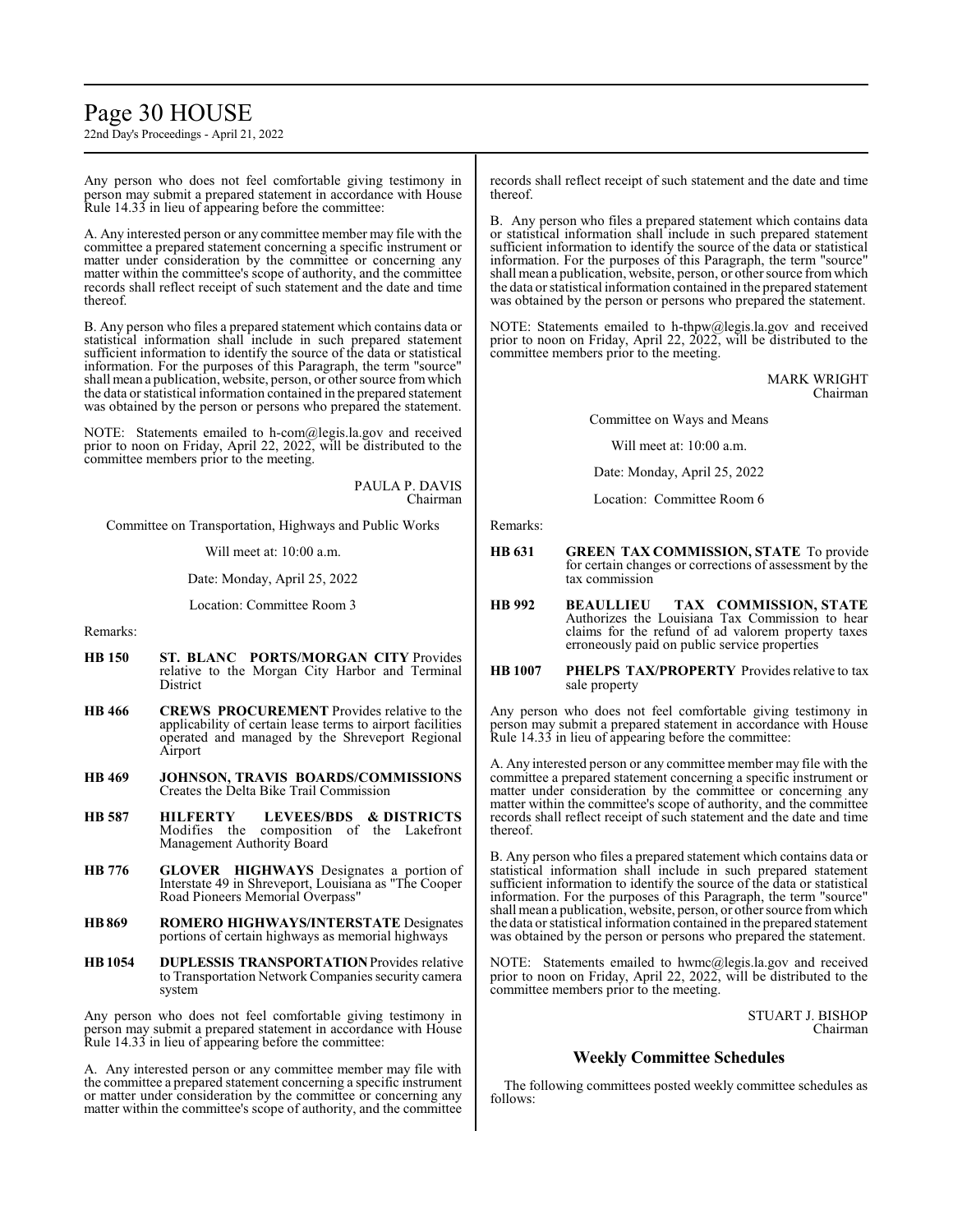22nd Day's Proceedings - April 21, 2022

Committee on Agriculture, Forestry, Aquaculture, and Rural Development

Thursday, April 28, 2022

Committee Room 3

9:30 a.m.

### INSTRUMENTS TO BE HEARD:

**HB 553 MCKNIGHT MEDICAL MARIJUANA** Provides relative to suitability requirements for persons associated with medical marijuana production

Any person who does not feel comfortable giving testimony in person may submit a prepared statement in accordance with House Rule 14.33 in lieu of appearing before the committee:

A. Any interested person or any committee member may file with the committee a prepared statement concerning a specific instrument or matter under consideration by the committee or concerning any matter within the committee's scope of authority, and the committee records shall reflect receipt of such statement and the date and time thereof.

B. Any person who files a prepared statement which contains data or statistical information shall include in such prepared statement sufficient information to identify the source of the data or statistical information. For the purposes of this Paragraph, the term "source" shall mean a publication, website, person, or other source fromwhich the data or statistical information contained in the prepared statement was obtained by the person or persons who prepared the statement.

NOTE: Statements emailed to h-agri@legis.la.gov and received prior to noon on Wednesday, April  $27, 2022,$  will be distributed to the committee members prior to the meeting.

LEGISLATIVE INSTRUMENTS MAY BE DELETED (DOES NOT REQUIRE<br>HOUSE RULES SUSPENSION) OR ADDED (REQUIRES HOUSE RULES<br>SUSPENSION) PRIOR TO THE MEETING DATE. (HOUSE RULES 14.23 AND<br>14.24) SEE THE DAILY NOTICE OF COMMITTEE MEETING TO MEETING DATE.

> JACK G. MCFARLAND Chairman

Committee on Education

Wednesday, April 27, 2022

Committee Room 1

9:00 a.m.

### INSTRUMENTS TO BE HEARD:

- **HCR 23 HARRIS, LANCE SCHOOLS/FINANCE-MFP** Provides for legislative approval of the MFP formula for FY 2022-2023
- **HB 47 EDMONSTON VACCINES/VACCINATION** Requires that any communication issued to students or parents relative to immunization requirements include exemption information and an exemption form
- **HB 195 FREEMAN SCHOOLS** Requires public schools to provide free menstrual products in student restrooms or other easily accessible locations
- **HB 214 NELSON TEACHERS/CERTIFICATION** Requires passage of a reading instruction test as a

condition of teacher certification in elementary education

- **HB 222 MARCELLE STUDENT/DISCIPLINE** Provides relative to out-of-school suspensions and expulsions of public school students
- **HB 244 MINCEY SCHOOLS** Provides relative to public school calendar requirements
- **HB 269 NELSON STUDENTS** Prohibits promotion to the fourth grade of certain students whose reading deficiencies have not been remedied by the end of the third grade
- **HB 364 MCKNIGHT HIGHER EDUCATION** Provides relative to disciplinary proceedings for students enrolled in public postsecondary education institutions and student-led organizations
- **HB 367 BRASS SCHOOLS/EMPLOYEES** Requires teachers or other school employees placed on administrative leave during a law enforcement investigation to remain on leave at least until the completion of the investigation by the law enforcement agency
- **HB 423 MINCEY VOTING/REGISTRATION** Requires public school governing authorities to provide high school seniors the opportunity to register to vote
- **HB 516 LANDRY EDUCATION** Requires each governing authority of a public high school to adopt policies regarding attendance, breastfeeding, and child care for students who are pregnant or parenting
- **HB526 EDMONDS SCHOOLS/FINANCE** Requires school boards to post certain fiscal information on their websites
- **HB 616 MCKNIGHT SCHOOLS/HIGH SCHOOL** Creates and provides for a program to provide funding for dual enrollment expenses for public high school students
- **HB 617 MINCEY EDUCATION ACCOUNTABILITY** Creates the Reimagine Accountability Commission to studyand report findings and recommendations relative to the school and district accountability system
- **HB 649 HILFERTY STUDENT/DISCIPLINE** Prohibits corporal punishment in public schools
- **HB 865 NELSON CURRICULA** Provides relative to textbooks and instructional materials used in reading instruction
- **HB 911 HUGHES EDUCATION** Provides relative to early literacy
- **HB 927 SELDERS SCHOOLS** Authorizes a tuition increase at Louisiana State University Laboratory School and Southern University Laboratory School
- **HB 970 WHITE, M EARLY CHILDHOOD** Creates an early childhood literacy program for the purpose of delivering an age-appropriate book monthly to eligible children under the age of five
- **HB 1025 MINCEY EDUCATION ACCOUNTABILITY** Provides relative to the administration of the ACT and the school and district accountability system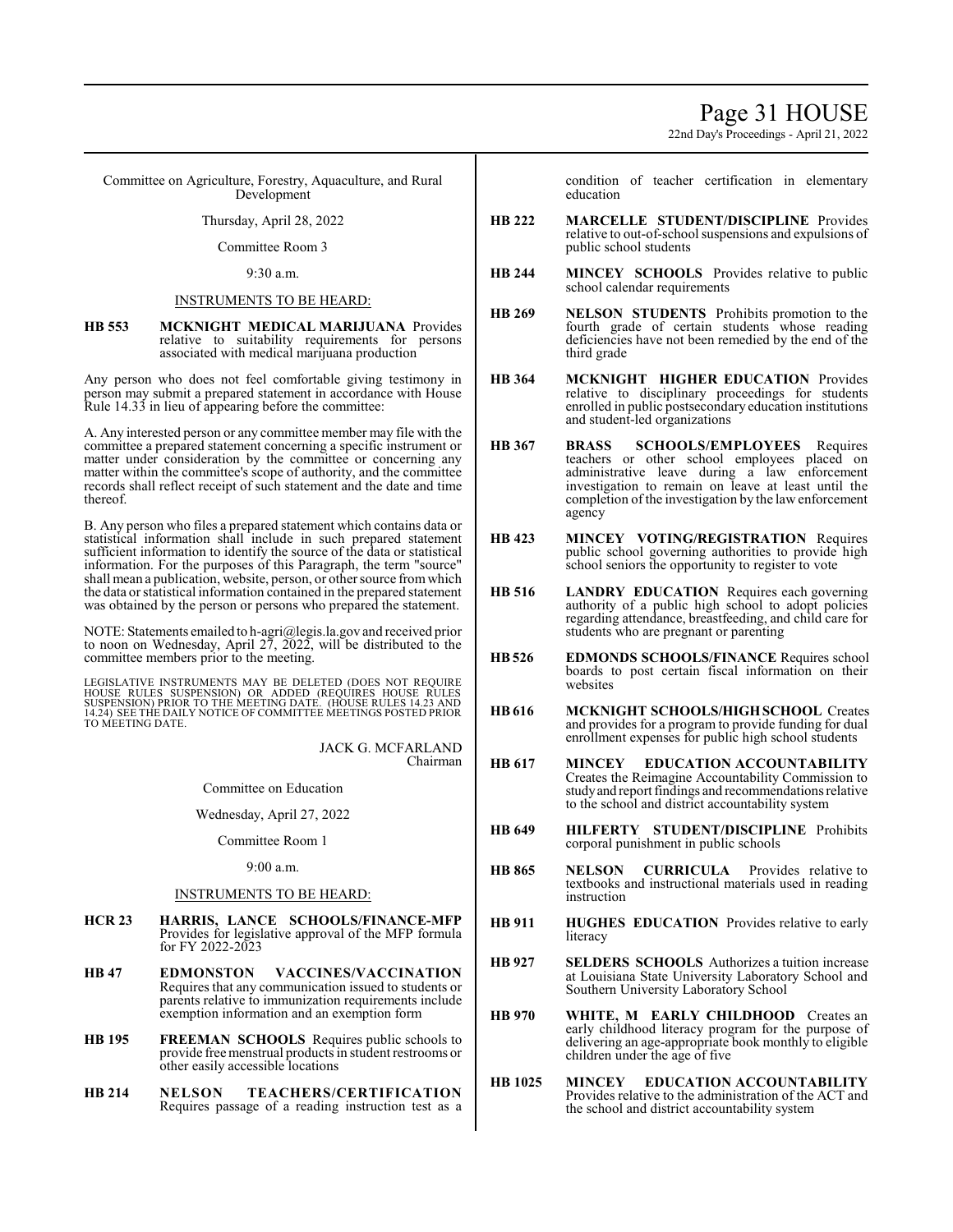# Page 32 HOUSE

22nd Day's Proceedings - April 21, 2022

#### OTHER BUSINESS:

The chairman gives notice that in the event the legislative instrument listed below is referred to the House Committee on Education, the chairman intends to add this legislative instrument to the agenda:

**HCR 81 MINCEY EDUCATION** Creates the Workforce Opportunity and Readiness Task Force to study and report relative to workforce readiness programs and activities in public schools

Any person who does not feel comfortable giving testimony in person may submit a prepared statement in accordance with House Rule 14.33 in lieu of appearing before the committee:

A. Any interested person or any committee member may file with the committee a prepared statement concerning a specific instrument or matter under consideration by the committee or concerning any matter within the committee's scope of authority, and the committee records shall reflect receipt of such statement and the date and time thereof.

B. Any person who files a prepared statement which contains data or statistical information shall include in such prepared statement sufficient information to identify the source of the data or statistical information. For the purposes of this Paragraph, the term "source" shall mean a publication, website, person, or other source fromwhich the data or statistical information contained in the prepared statement was obtained by the person or persons who prepared the statement.

NOTE: Statements emailed to h-educ@legis.la.gov and received prior to noon on Tuesday, April 26, 2022, will be distributed to the committee members prior to the meeting.

LEGISLATIVE INSTRUMENTS MAY BE DELETED (DOES NOT REQUIRE<br>HOUSE RULES SUSPENSION) OR ADDED (REQUIRES HOUSE RULES<br>SUSPENSION) PRIOR TO THE MEETING DATE. (HOUSE RULES 14.23 AND<br>14.24) SEE THE DAILY NOTICE OF COMMITTEE MEETING TO MEETING DATE.

> LANCE HARRIS Chairman

Committee on Health and Welfare

Wednesday, April 27, 2022

Committee Room 5

#### 9:00 a.m.

#### INSTRUMENTS TO BE HEARD:

- **HB 117 ECHOLS DRUGS/PRESCRIPTION** Provides relative to prescribing, administering, and dispensing of drugs for off-label use
- **HB 566 BAGLEY MEDICAL MARIJUANA** Increases the number of entities eligible for licensure as medical marijuana production facilities
- **HB600 FRIEMAN VACCINES/VACCINATION** Provides for release of opt-out information to the public when state law requires a vaccination or immunization
- **HB 605 LANDRY MENTAL HEALTH** Prohibits certain licensed professionals fromengagingwith anyminor in the practice known as conversion therapy
- **HB673 JORDAN INSURANCE/HEALTH** Provides relative to the regulation of pharmacy benefit managers
- **HB711 TURNER HEALTH CARE/PROVIDERS** Provides relative to clinical laboratory personnel
- **HB 941 ILLG PHYSICIANS** Provides requirements and limitations relative to certain procedures performed on the spine
- **HB 958 MILLER, D. HEALTH CARE/PROVIDERS** Provides for licensure and regulation of nurse staffing agencies by the Louisiana Department of Health
- **HB 968 PHELPS HEALTH/SICKLE CELL ANEM** Establishes a state sickle cell disease registry
- **HB 982 DUPLESSIS FUNDS/FUNDING** Establishes the Future of Louisiana Program and provides for the administration of, distributions from, and qualifications for such program
- **HB 989 CREWS CHILDREN** Provides relative to reporting certain information relating to minors who undergo abortions
- **HB 1012 LYONS MEDICAID** Provides relative to nonemergency medical transportation services within the La. Medicaid program
- **HCR 44 MILLER, D. HEALTH** Creates and provides for the Health Inequities and Disparities in Rural Areas Task Force
- **HCR 45 BAGLEY HEALTH/BEHAVIORAL** Requests a comprehensive assessment and report on substance use disorder treatment capacity and needs statewide
- **HCR 65 ECHOLS HEALTH** Urges and requests the Louisiana Alzheimer's Coalition to submit its Alzheimer's state plan no later than March 31, 2023
- **HCR 76 PHELPS HEALTH/SICKLE CELL ANEM** Expresses support for equitable access to transformative therapies for sickle cell disease

Any person who does not feel comfortable giving testimony in person may submit a prepared statement in accordance with House Rule 14.33 in lieu of appearing before the committee:

A. Any interested person or any committee member may file with the committee a prepared statement concerning a specific instrument or matter under consideration by the committee or concerning any matter within the committee's scope of authority, and the committee records shall reflect receipt of such statement and the date and time thereof.

B. Any person who files a prepared statement which contains data or statistical information shall include in such prepared statement sufficient information to identify the source of the data or statistical information. For the purposes of this Paragraph, the term "source" shall mean a publication, website, person, or other source fromwhich the data or statistical information contained in the prepared statement was obtained by the person or persons who prepared the statement.

NOTE: Statements emailed to h-hw@legis.la.gov and received prior to noon on Tuesday, April 26, 2022, will be distributed to the committee members prior to the meeting.

LEGISLATIVE INSTRUMENTS MAY BE DELETED (DOES NOT REQUIRE<br>HOUSE RULES SUSPENSION) OR ADDED (REQUIRES HOUSE RULES<br>SUSPENSION) PRIOR TO THE MEETING DATE. (HOUSE RULES 14.23 AND<br>14.24) SEE THE DAILY NOTICE OF COMMITTEE MEETING TO MEETING DATE.

LAWRENCE A. "LARRY" BAGLEY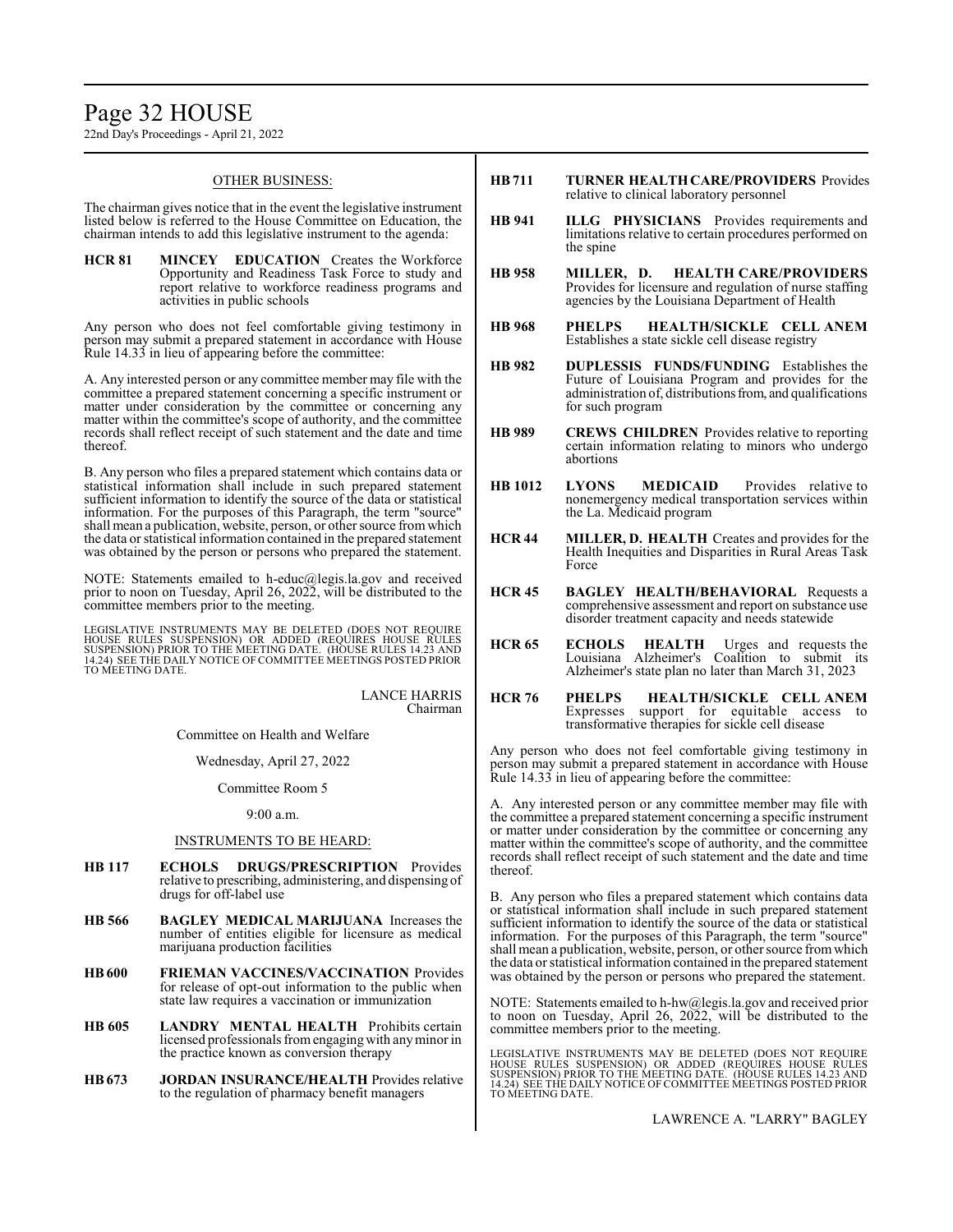Page 33 HOUSE

22nd Day's Proceedings - April 21, 2022

Chairman

Committee on Judiciary

Thursday, April 28, 2022

Committee Room 1

9:00 a.m.

#### INSTRUMENTS TO BE HEARD:

- **HCR 7 ZERINGUE JUDGES** Requests the supreme court to provide information relative to the current structure of the judiciary
- **HCR 10 BRYANT CIVIL/ACTIONS** Requests the state to expedite the resolution of pending civil litigation with the estate of Ronald Greene
- **HCR 12 OWEN, CHARLES CONGRESS** Requests that congress reduce or eliminate funding for the U.S Department of Homeland Security to protect the civil liberties of the citizens of Louisiana
- **HCR 13 OWEN, CHARLES CONGRESS** Encourages congress and the president to take proactive measures to protect the citizens of this state and this nation from the Chinese Communist Party
- **HCR 70 FREEMAN ATTORNEYS** Requests the La. Supreme Court to implement a minimum continuing legal education requirement for district attorneys and judges on the topic of domestic violence
- **HCR 71 WHITE, M CIVIL/PROCEDURE** Requests the La. State Law Institute to study certain proposed changes relative to the use of interpreters in court proceedings
- **HB 112 SCHLEGEL ALCOHOLIC BEVERAGES** Provides relative to microbrewers
- **HB 125 NEWELL CONTROLLED SUBSTANCES** Provides relative to the regulation of cannabis
- **HB 255 HILFERTY COURTS** Repeals the termination date of Act 110 of the 2020 R.S. of the Legislature of La. relative to the assessment, collection, and distribution of certain court costs and fees in the parish of Orleans
- **HB 370 MAGEE ALCOHOLIC BEVERAGES** Provides relative to the self-distribution of certain alcoholic beverages by certain brewers
- **HB 430 JORDAN DRUGS** Provides relative to the regulation of cannabis
- **HB 461 JORDAN COURTS/MAYORS** Provides relative to mayors' courts
- **HB 494 ROMERO ALCOHOLIC BEVERAGES** Provides relative to brewery operations
- **HB 513 ZERINGUE JUDGES** (Constitutional Amendment) Provides relative to the voting requirements needed to change the number of judges in a judicial district
- **HB 524 LYONS EXCEPTIONAL PERSONS** Establishes a program for needs assessment and coordination of services for people with disabilities affected by disasters
- **HB 554 MINCEY ALCOHOLIC BEVERAGES** Provides relative to microbrewery operations
- **HB 623 FONTENOT LAW ENFORCEMENT** Provides relative to notification to law enforcement agencies of the release of certain persons from a hospital
- **HB662 ZERINGUE JUDGES/DISTRICT** Provides relative to the Judicial Council
- **HB 745 GREEN LAW ENFORCE/OFFICERS** Provides relative to the officer bill of rights
- **HB 759 S C H E X N A Y D E R E M E R G E N C Y PREPAREDNESS** Providesrelative to the Governor's Office of Homeland Security and Emergency Preparedness
- **HB 840 BAGLEY DISTRICT ATTORNEYS** Provides relative to disbursement of fees for pretrial programs
- **HB 955 SCHLEGEL ALCOHOLIC BEVERAGES** Provides relative to contracted events at manufacturer facilities

Any person who does not feel comfortable giving testimony in person may submit a prepared statement in accordance with House Rule 14:33 in lieu of appearing before the committee:

A. Any interested person or any committee member may file with the committee a prepared statement concerning a specific instrument or matter under consideration by the committee or concerning any matter within the committee's scope of authority, and the committee records shall reflect receipt of such statement and the date and time thereof.

B. Any person who files a prepared statement which contains data or statistical information shall include in such prepared statement sufficient information to identify the source of the data or statistical information. For the purposes of this Paragraph, the term "source" shall mean a publication, website, person, or other source fromwhich the data or statistical information contained in the prepared statement was obtained by the person or persons who prepared the statement.

NOTE: Statements emailed to h-jud@legis.la.gov and received prior to noon on April 27, 2022, will be distributed to the committee members prior to the meeting.

LEGISLATIVE INSTRUMENTS MAY BE DELETED (DOES NOT REQUIRE<br>HOUSE RULES SUSPENSION) OR ADDED (REQUIRES HOUSE RULES<br>SUSPENSION) PRIOR TO THE MEETING DATE. (HOUSE RULES 14.23 AND 14.24) SEE THE DAILY NOTICE OF COMMITTEE MEETINGS POSTED PRIOR TO MEETING DATE.

> RANDAL L. GAINES Chairman

Committee on Labor and Industrial Relations

Thursday, April 28, 2022

Committee Room 5

10:00 a.m.

#### INSTRUMENTS TO BE HEARD:

**HB 219 GREEN EMPLOYMENT** Provides relative to equal pay for women

**HB 229 GREEN EMPLOYMENT/WAGES-MINIMUM** (Constitutional Amendment) Establishes a state minimum wage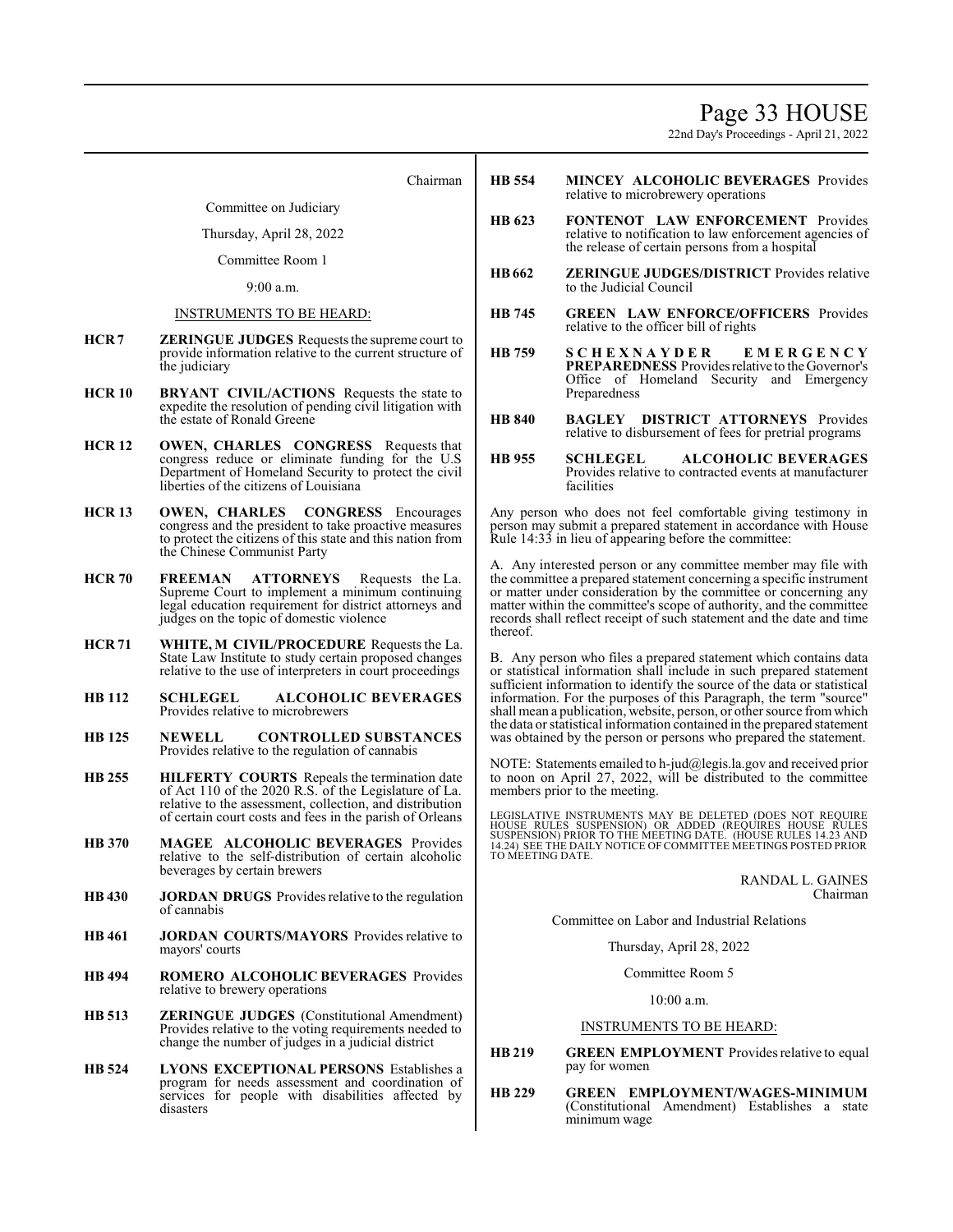# Page 34 HOUSE

22nd Day's Proceedings - April 21, 2022

- **HB 241 RISER LABOR** Provides relative to the Fresh Start Proper Worker Classification Initiative
- **HB 311 MARCELLE EMPLOYMENT/WAGES-MINIMUM** Establishes a state minimum wage rate
- **HB 472 PHELPS EMPLOYMENT/WAGES** Provides relative to wages for tipped employees
- **HB 880 CARTER, WILFORD EMPLOYMENT/WAGES-MINIMUM** Establishes a state minimum wage rate
- **HB 988 LANDRY EMPLOYMENT/DISCRIMINATN** Provides relative to employment discrimination against public employees being treated with medical marijuana
- **HB 1013 WHITE, M STATE EMPLOYEES** Provides relative to the minimum wage of state employees
- **SB 282 JACKSON SOCIAL SERVICES** Establishes a workforce training initiative to serve public assistance recipients. (gov sig)

Any person who does not feel comfortable giving testimony in person may submit a prepared statement in accordance with House Rule 14.33 in lieu of appearing before the committee:

A. Any interested person or any committee member may file with the committee a prepared statement concerning a specific instrument or matter under consideration by the committee or concerning any matter within the committee's scope of authority, and the committee records shall reflect receipt of such statement and the date and time thereof.

B. Any person who files a prepared statement which contains data or statistical information shall include in such prepared statement sufficient information to identify the source of the data or statistical information. For the purposes of this Paragraph, the term "source" shall mean a publication, website, person, or other source fromwhich the data or statistical information contained in the prepared statement was obtained by the person or persons who prepared the statement.

NOTE: Statements emailed to h-lir@legis.la.gov and received prior to noon on Wednesday, April 27, 2022, will be distributed to the committee members prior to the meeting.

LEGISLATIVE INSTRUMENTS MAY BE DELETED (DOES NOT REQUIRE<br>HOUSE RULES SUSPENSION) OR ADDED (REQUIRES HOUSE RULES<br>SUSPENSION) PRIOR TO THE MEETING DATE. (HOUSE RULES 14.23 AND<br>14.24) SEE THE DAILY NOTICE OF COMMITTEE MEETING TO MEETING DATE.

> BARBARA W. CARPENTER Chairman

Committee on Municipal, Parochial and Cultural Affairs

#### Thursday, April 28, 2022

Committee Room 6

9:30 a.m.

#### INSTRUMENTS TO BE HEARD:

- **HB 237 JENKINS CIVIL SERVICE/FIRE & POL** Provides relative the administration of tests by the state examiner for certain positions in the city of Shreveport
- **HB 355 OWEN, CHARLES MUNICIPAL/ORDINANCES** Prohibits municipalities from enacting certain regulations relative to fuel retailers and transportation infrastructure
- **HB 458 ST. BLANC LOCAL GOVERNMENT** Provides relative to the powers granted to the city of Franklin to regulate the storing and abandoning of junk or junked vehicles
- **HB 763 JOHNSON, TRAVIS LOCAL OFFL/POLICE CHIEFS** Provides relative to the office of police chief in the town of Ferriday
- **HB 777 GLOVER CIVIL SERVICE/FIRE & POL** Provides relative to the secretary for the municipal fire and police civil service board in certain municipalities
- **HB 818 HUGHES PROPERTY/ABANDONED** Provides relative to certain expedited hearing schedules
- **HB 854 STAGNI CIVIL SERVICE/FIRE & POL** Provides relative to occupational diseases for members in the classified fire service
- **HB 874 STAGNI CIVIL SERVICE/FIRE & POL** Provides relative to the office of deputy state examiner
- **HB 878 HORTON CIVIL SERVICE/FIRE & POL** Provides for hearing loss as an occupational disease while employed in the classified police service
- **HB 879 GADBERRY PARISH/GOVERN AUTHORITY** Provides relative to an authorized expense allowance paid to members of a parish governing authority
- **HB 886 STAGNI CIVIL SERVICE/FIRE & POL** Provides relative to powers granted to the state examiner with respect to the admission to tests
- **HB 906 WHEAT MUNICIPAL/LAWRASON ACT** Removes a requirement for certain Lawrason Act municipalities to use the gubernatorial election dates for municipal elections
- **HB 1029 GLOVER MUSEUMS** Provides relative to Shreveport Water Works Museum
- **HB 1042 HILFERTY PARKS** Requires certain agencies within the Department of Culture, Recreation and Tourism to evaluate certain drainage projects
- **HB 1050 GLOVER PROPERTY/PUBLIC** Provides relative to certain state property

Any person who does not feel comfortable giving testimony in person may submit a prepared statement in accordance with House Rule 14.33 in lieu of appearing before the committee:

A. Any interested person or any committee member may file with the committee a prepared statement concerning a specific instrument or matter under consideration by the committee or concerning any matter within the committee's scope of authority, and the committee records shall reflect receipt of such statement and the date and time thereof.

B. Any person who files a prepared statement which contains data or statistical information shall include in such prepared statement sufficient information to identify the source of the data or statistical information. For the purposes of this Paragraph, the term "source" shall mean a publication, website, person, or other source fromwhich the data or statistical information contained in the prepared statement was obtained by the person or persons who prepared the statement.

NOTE: Statements emailed to h-mpc@legis.la.gov and received prior to noon on Wednesday, April 27, 2022, will be distributed to the committee members prior to the meeting.